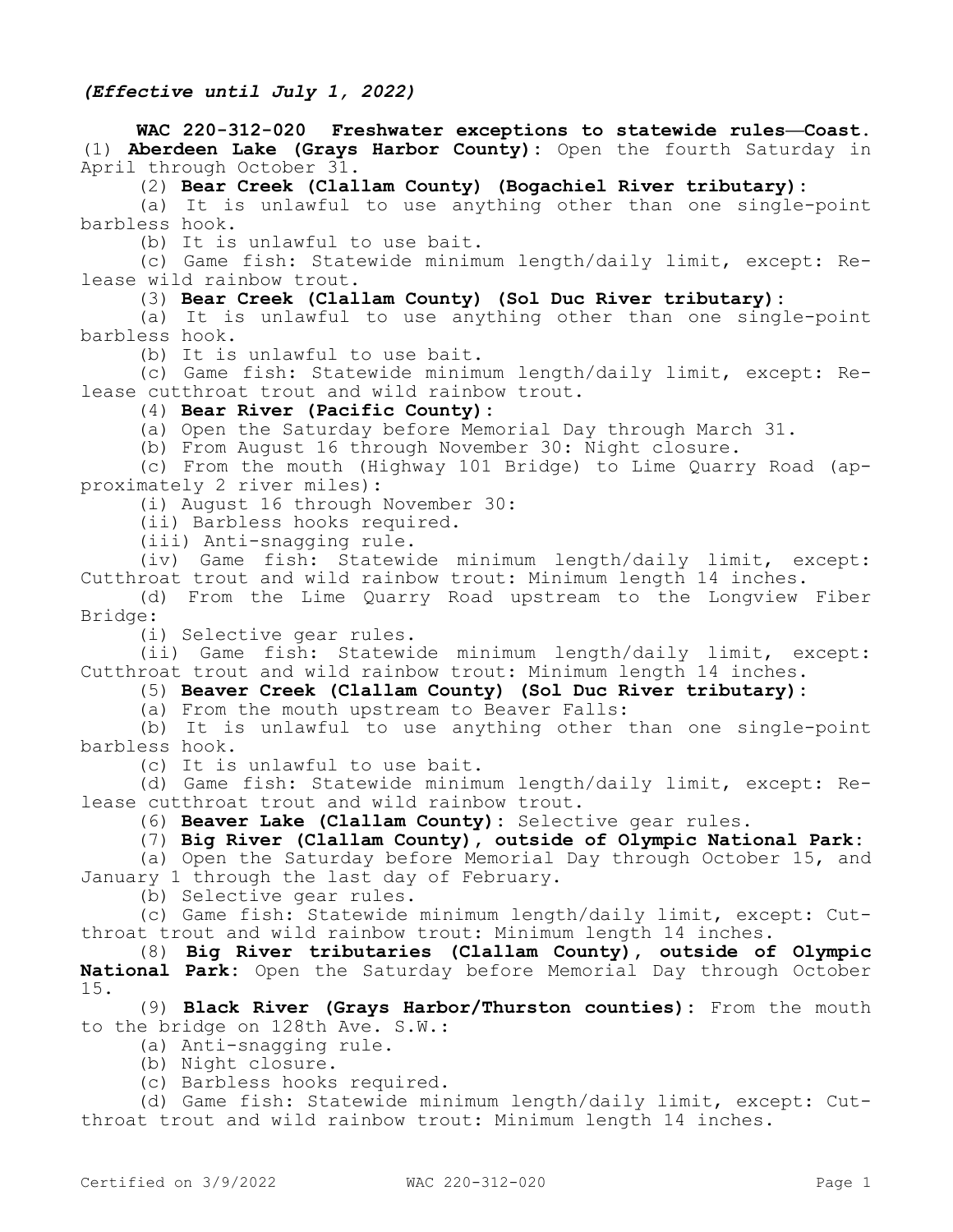(e) Salmon: Open October 1 through December 31.

(i) Daily limit 6; up to 1 may be an adult.

(ii) Release Chinook and wild coho.

(10) **Bogachiel Hatchery Pond, South (Clallam County):** Open the fourth Saturday in April through October 31.

(11) **Bogachiel River (Clallam County):**

(a) It is unlawful to fish from a floating device equipped with an internal combustion motor.

(b) It is unlawful to use anything other than one single-point barbless hook.

(c) From the mouth to Highway 101 Bridge:

(i) Open the Saturday before Memorial Day through April 30.

(ii) It is unlawful to use bait the Saturday before Memorial Day through August 31 and February 16 through April 30.

(iii) Game fish: Statewide minimum length/daily limit, except:

(A) Release wild rainbow trout.

(B) Cutthroat trout: Minimum length 14 inches.

(C) November 1 through last day in February: Steelhead: Daily limit 3 hatchery steelhead; minimum length 20 inches.

(iv) Salmon:

(A) Open July 1 through July 31:

(I) Daily limit 4; up to 2 adults may be retained.

(II) Release wild adult Chinook and wild adult coho.

(B) Open September 16 through November 30:

(I) Daily limit 3; up to 1 adult may be retained.

(II) Release wild adult coho.

(d) From Highway 101 Bridge to Olympic National Park boundary:

(i) Open the Saturday before Memorial Day through April 30.

(ii) It is unlawful to use bait.

(iii) Game fish: Statewide minimum length/daily limit, except:

(A) Release wild rainbow trout.

(B) Cutthroat trout: Minimum length 14 inches.

(12) **Calawah River (Clallam County):**

(a) It is unlawful to fish from a floating device equipped with an internal combustion motor.

(b) It is unlawful to use anything other than one single-point barbless hook.

(c) From the mouth to the Highway 101 Bridge:

(i) Open the Saturday before Memorial Day through April 30.

(ii) It is unlawful to use bait the Saturday before Memorial Day through August 31 and February 16 through April 30.

(iii) Game fish: Statewide minimum length/daily limit, except:

(A) Release wild rainbow trout.

(B) Cutthroat trout: Minimum length 14 inches.

(C) November 1 through the last day in February: Steelhead: Daily limit 3 hatchery steelhead; minimum length 20 inches.

(iv) Salmon:

(A) Open July 1 through July 31:

(I) Daily limit 4; up to 2 adults may be retained.

(II) Release wild adult Chinook and wild adult coho.

(B) Open September 16 through November 30:

(I) Daily limit 3; up to 1 adult may be retained.

(II) Release wild adult coho.

(d) From the Highway 101 Bridge to the forks:

(i) Open the Saturday before Memorial Day through April 30.

(ii) It is unlawful to use bait.

(iii) Game fish: Statewide minimum length/daily limit, except: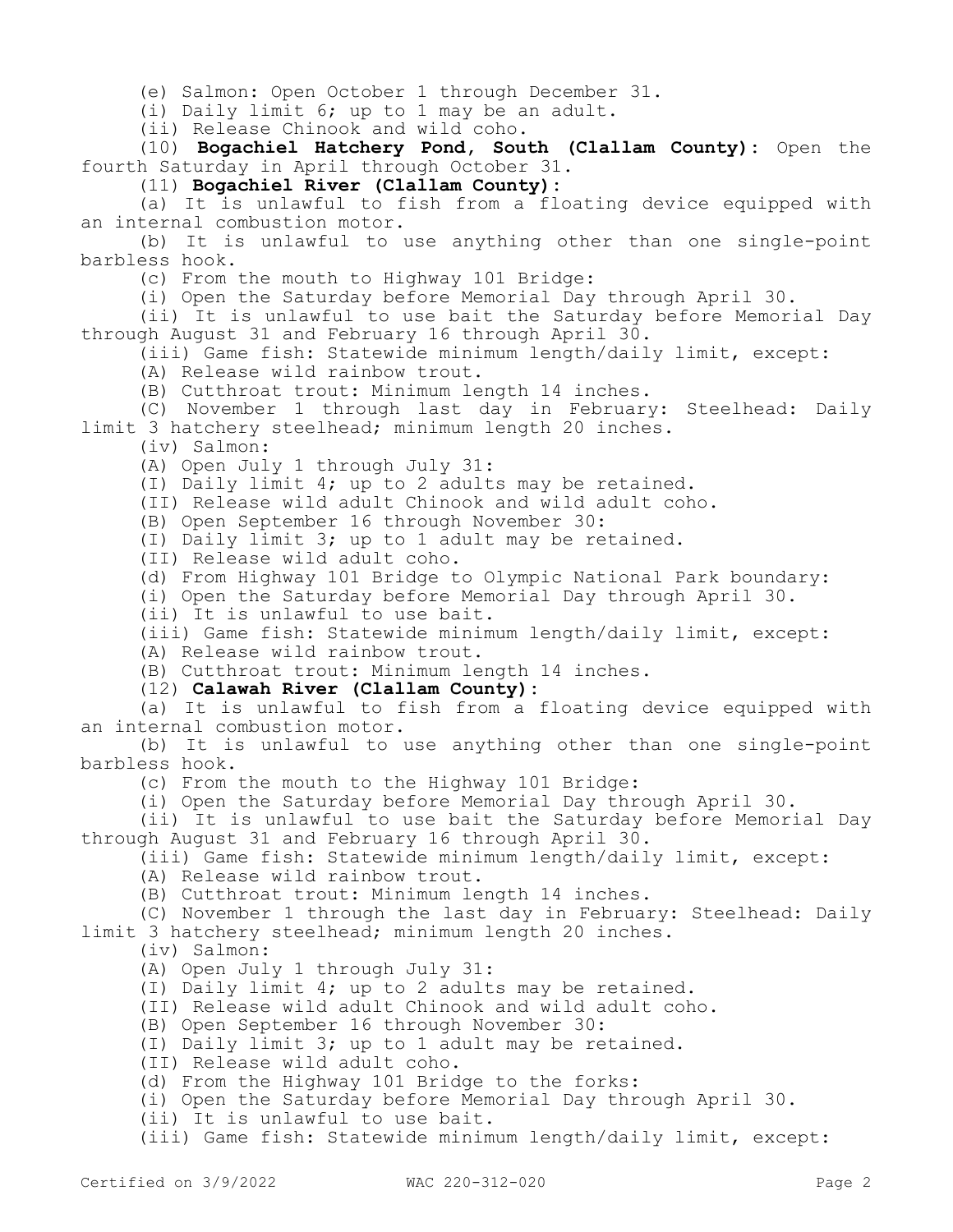(A) Release wild rainbow trout.

(B) Cutthroat trout: Minimum length 14 inches.

(13) **Calawah River, North Fork (Clallam County):**

(a) It is unlawful to use anything other than one single-point barbless hook.

(b) It is unlawful to use bait.

(c) Game fish: Statewide minimum length/daily limit, except:

(i) Release wild rainbow trout.

(ii) Cutthroat trout: Minimum length 14 inches.

(14) **Calawah River, South Fork (Clallam County):**

(a) From the mouth to the Olympic National Park boundary:

(b) Open the Saturday before Memorial Day through the last day in February.

(c) It is unlawful to fish from a floating device equipped with an internal combustion motor.

(d) It is unlawful to use anything other than one single-point barbless hook.

(e) It is unlawful to use bait.

(f) Game fish: Statewide minimum length/daily limit, except:

(i) Release wild rainbow trout.

(ii) Cutthroat trout: Minimum length 14 inches.

(15) **Canyon River (Grays Harbor County):** Closed waters.

(16) **Cases Pond (Pacific County):** Open to juvenile anglers, senior anglers, and anglers with a disability who possess a designated harvester companion card only.

(17) **Cedar Creek (Jefferson County), outside Olympic National Park:**

(a) Open the Saturday before Memorial Day through the last day in February.

(b) Selective gear rules.

(c) Game fish: Statewide minimum length/daily limit, except: Cutthroat trout and wild rainbow trout: Minimum length 14 inches.

(18) **Chehalis River (Grays Harbor County), including all channels, sloughs, and interconnected waterways:**

(a) From the mouth (Highway 101 Bridge in Aberdeen) to Highway 107 bridge including all channels, sloughs, and interconnected waterways:

(i) August 1 through November 30: Single-point barbless hooks are required.

(ii) Open the Saturday before Memorial Day through April 15:

(iii) Game fish: Statewide minimum length/daily limit, except: Cutthroat trout and wild rainbow trout: Minimum length 14 inches.

(iv) Salmon:

(A) Open August 1 through September 23:

(I) Daily limit 6.

(II) Release adult salmon.

(B) September 24 through September 30: Closed.

(C) Open October 1 through November 30:

(I) Daily limit 6; up to 1 may be an adult.

(II) Release Chinook.

(D) Open December 1 through December 31:

(I) Daily limit 6; up to 1 may be an adult.

(II) Release Chinook and wild coho.

(b) From Highway 107 Bridge to South Elma Bridge (Wakefield Road) including all channels, sloughs, and interconnected waterways:

(i) All species: Single-point barbless hooks are required August 1 through November 30.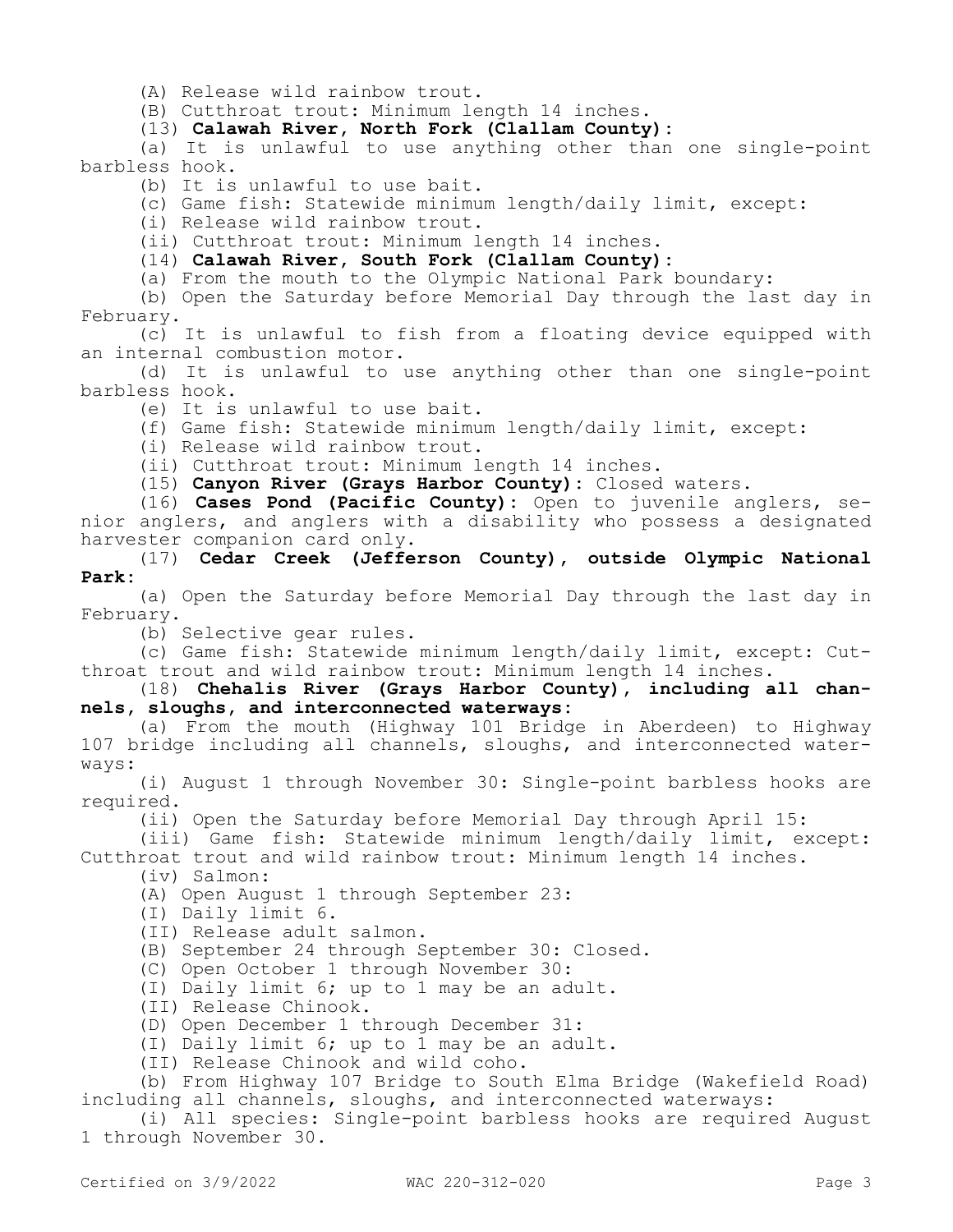(ii) Open the Saturday before Memorial Day through April 15.

(iii) Game fish: Statewide minimum length/daily limit, except: Cutthroat trout and wild rainbow trout: Minimum length 14 inches. (iv) Salmon:

(A) Open August 1 through September 23:

(I) Daily limit 6.

(II) Release adult salmon.

(B) September 24 through September 30: Closed.

(C) Open October 1 through December 31:

(I) Daily limit 6; up to 1 may be an adult.

(II) Release Chinook and wild coho.

(c) From South Elma Bridge (Wakefield Road) to the confluence of Black River:

(i) All species August 16 through November 30: Single-point barbless hooks are required.

(ii) Open the Saturday before Memorial Day through April 15.

(iii) Game fish: Statewide minimum length/daily limit, except: Cutthroat trout and wild rainbow trout: Minimum length 14 inches.

(iv) Salmon: Open October 1 through December 31.

(A) Daily limit 6; up to 1 may be an adult.

(B) Release Chinook and wild coho.

(d) From the confluence of Black River to high bridge on Weyerhaeuser 1000 line (approximately 400 yards downstream from Roger Creek, south of Pe Ell):

(i) Open the Saturday before Memorial Day through April 15.

(ii) Selective gear rules.

(iii) Game fish: Statewide minimum length/daily limit, except: Release cutthroat trout and wild rainbow trout.

(iv) Salmon: Open October 1 through December 31.

(A) Daily limit 6; up to 1 may be an adult.

(B) Release Chinook and wild coho.

(e) From high bridge on Weyerhaeuser 1000 line (approximately 400 yards downstream from Roger Creek, south of Pe Ell) upstream including all forks:

(i) Open the Saturday before Memorial Day through April 15.

(ii) Selective gear rules.

(iii) Game fish: Statewide minimum length/daily limit, except: Release cutthroat trout and wild rainbow trout.

(19) **Chehalis River, South Fork (Lewis County):** From the mouth to County Highway Bridge near Boistfort School:

(a) Open the Saturday before Memorial Day through April 15.

(b) Game fish: Statewide minimum length/daily limit, except: Cutthroat trout and wild rainbow trout: Minimum length 14 inches.

### (20) **Chimacum Creek (Jefferson County):**

(a) From the mouth to Ness's Corner Road:

(i) Open the Saturday before Memorial Day through August 31.

(ii) Selective gear rules.

(iii) Game fish: Statewide minimum length/daily limit, except: Release cutthroat trout and wild rainbow trout.

(b) From Ness's Corner Road upstream:

(i) Open the Saturday before Memorial Day through October 31.

(ii) Selective gear rules.

(iii) Game fish: Statewide minimum length/daily limit, except: Release cutthroat trout and wild rainbow trout.

### (21) **Clallam River (Clallam County):**

(a) Open the Saturday before Memorial Day through October 31:

(i) Selective gear rules.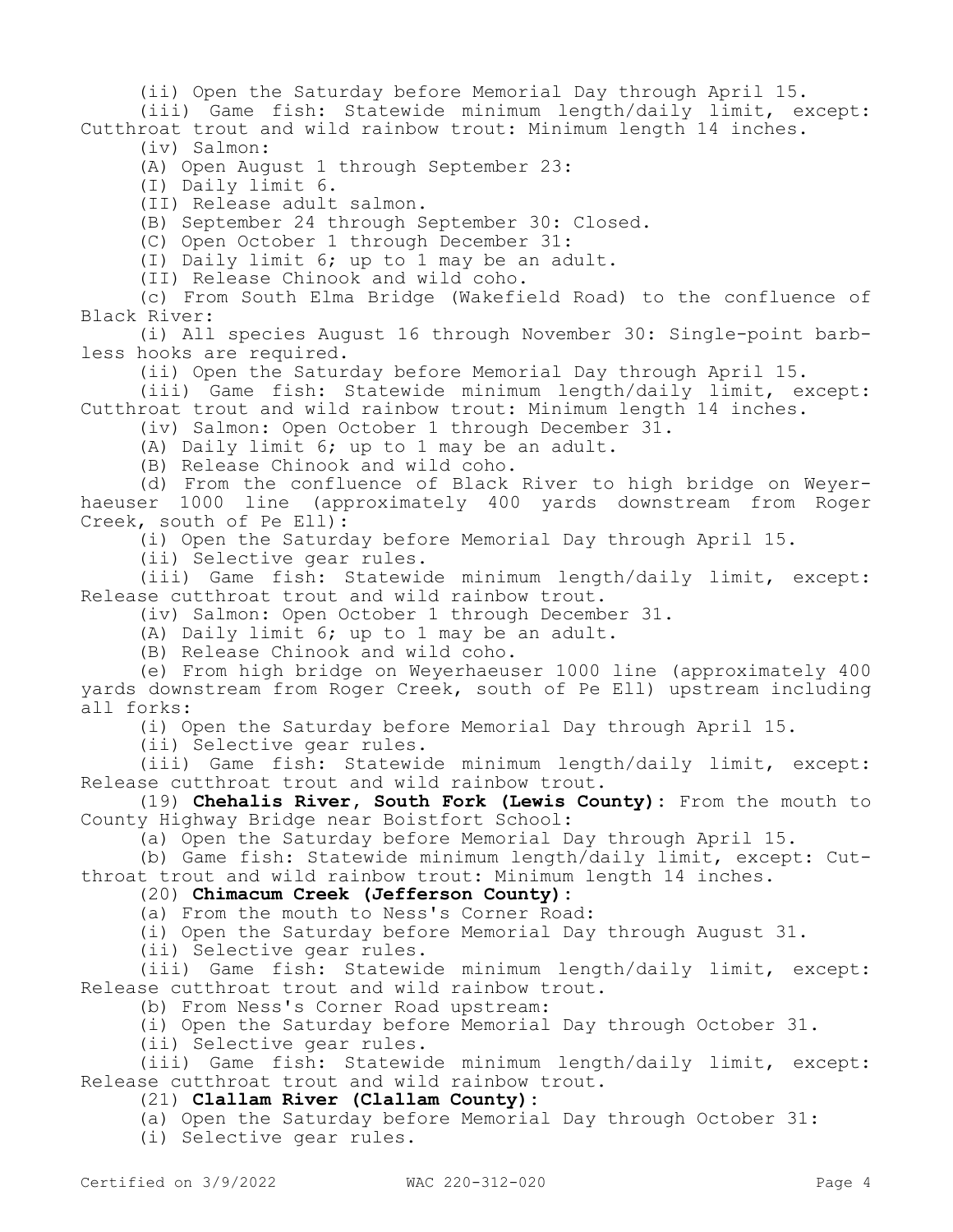(ii) Release all fish.

(b) Open from November 1 through January 31:

(i) Game fish: Statewide minimum length/daily limit, except:

(ii) Cutthroat trout and wild rainbow trout: Minimum length 14 inches.

### (22) **Clearwater River (Jefferson County):**

(a) It is unlawful to fish from a floating device equipped with an internal combustion motor.

(b) It is unlawful to use anything other than one barbless hook.

(c) From the mouth to Snahapish River:

(i) Open the Saturday before Memorial Day through September 30 and December 1 through April 15.

(ii) Bait is allowed September 1 through February 15.

(iii) Game fish: Statewide minimum length/daily limit, except:

(A) Release wild rainbow trout.

(B) Cutthroat trout: Minimum length 14 inches.

(iv) Salmon:

(A) Open September 1 through September 30.

(B) Daily limit 3; up to 1 may be an adult.

(C) Release wild coho.

(d) From the Snahapish River upstream:

(i) Open the Saturday before Memorial Day through September 30.

(ii) It is unlawful to use bait.

(iii) Game fish: Statewide minimum length/daily limit, except:

(A) Release wild rainbow trout.

(B) Cutthroat trout: Minimum length 14 inches.

(23) **Cloquallum Creek (Grays Harbor County):** From the mouth to the outlet at Stump Lake:

(a) Open the Saturday before Memorial Day through the last day in February.

(b) Game fish: Statewide minimum length/daily limit, except: Cutthroat trout and wild rainbow trout: Minimum length 14 inches.

(24) **Copalis River (Grays Harbor County):**

(a) From the mouth to Carlisle Bridge:

(i) Open the Saturday before Memorial Day through last day in February.

(ii) It is permissible to retain hatchery steelhead with a dorsal fin height of less than 2 1/8 inches or with an adipose or ventral fin clip.

(iii) Game fish: Statewide minimum length/daily limit, except: Cutthroat trout and wild rainbow trout: Minimum length 14 inches.

(iv) Salmon:

(A) Open October 1 through December 31.

(B) Daily limit 6; up to 1 may be an adult.

(C) Release Chinook.

(b) From Carlisle Bridge upstream:

(i) Open the Saturday before Memorial Day through the last day in February.

(ii) Game fish: Statewide minimum length/daily limit, except: Cutthroat trout and wild rainbow trout: Minimum length 14 inches.

(25) **Crim Creek (Lewis County) (Chehalis River tributary):** Closed waters.

(26) **Damon Lake (Grays Harbor County):** Game fish: Statewide minimum length/daily limit, except:

(a) Largemouth bass: Daily limit 10; no minimum length; only largemouth bass under 12 inches may be retained, except 1 over 17 inches may be retained.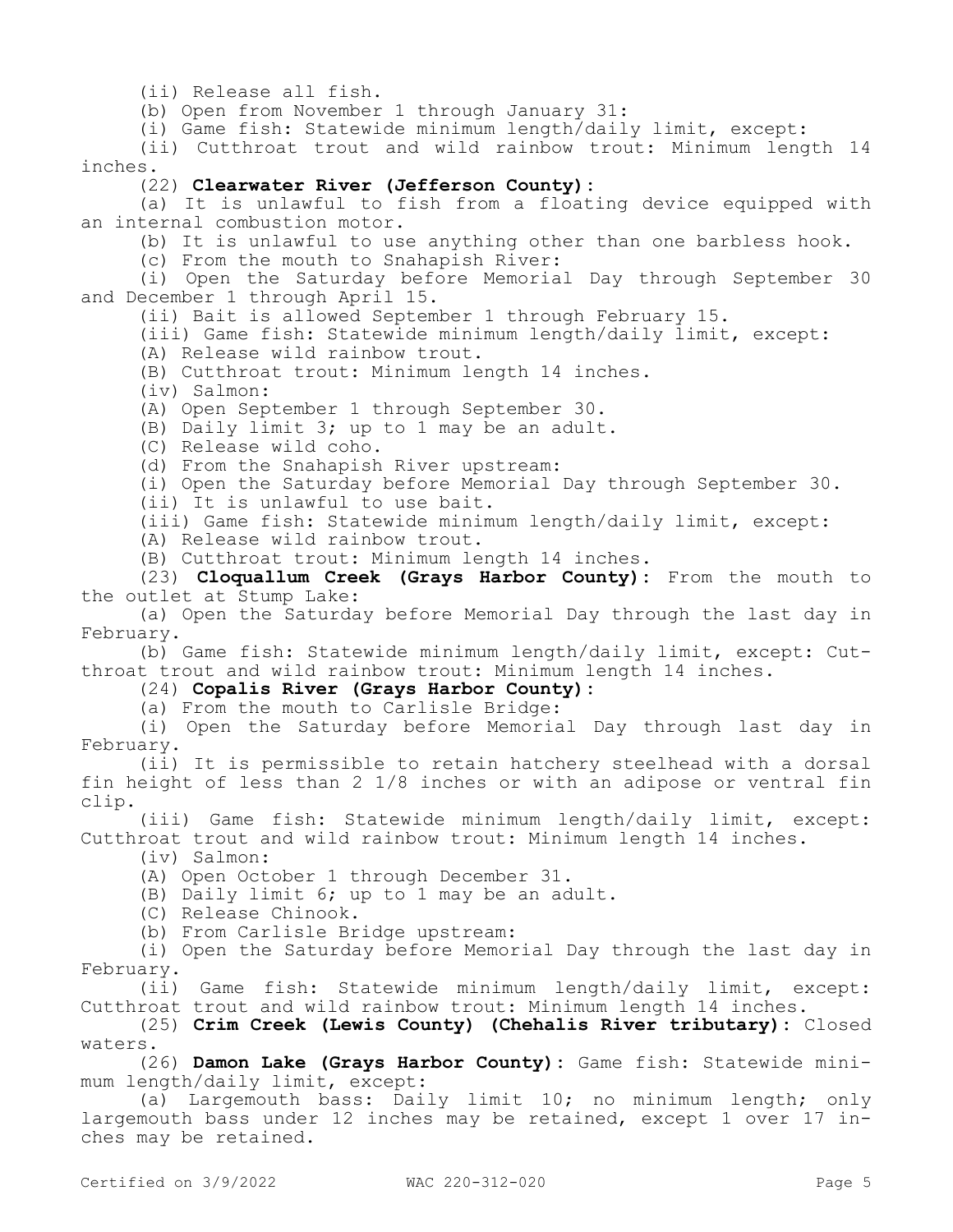(b) Smallmouth bass: Daily limit 15; no minimum length; only 1 smallmouth bass over 14 inches may be retained.

(c) Channel catfish: Daily limit 10; no size restriction.

(d) Walleye: Daily limit 16; only 1 walleye over 22 inches may be retained.

(27) **Deep Creek (Clallam County) (tributary to the straits):**

(a) Open December 1 through January 31.

(b) Selective gear rules.

(c) Game fish: Statewide minimum length/daily limit, except: Release cutthroat trout and wild rainbow trout.

(28) **Dickey Lake (Clallam County):** Game fish: Statewide minimum length/daily limit, except:

(a) Largemouth bass: Daily limit 10; no minimum length; only largemouth bass under 12 inches may be retained, except 1 over 17 inches may be retained.

(b) Smallmouth bass: Daily limit 15; no minimum length; only 1 smallmouth bass over 14 inches may be retained.

(c) Channel catfish: Daily limit 10; no size restriction.

(d) Walleye: Daily limit 16; only 1 walleye over 22 inches may be retained.

(29) **Dickey River (Clallam County):**

(a) It is unlawful to fish from a floating device equipped with an internal combustion motor.

(b) It is unlawful to use anything other than one single-point barbless hook.

(c) From Olympic National Park boundary upstream to the confluence of the East and West forks:

(i) Open the Saturday before Memorial Day through July 31 and September 16 through April 30.

(ii) It is unlawful to use bait the Saturday before Memorial Day through July 31 and February 16 through April 30.

(iii) Game fish: Statewide minimum length/daily limit, except:

(A) Release wild rainbow trout.

(B) Cutthroat trout: Minimum length 14 inches.

(iv) Salmon:

(A) Open July 1 through July 31:

(I) Daily limit 4; up to 2 may be adults.

(II) Release wild adult Chinook and wild adult coho.

(B) Open September 16 through November 30:

(I) Daily limit 3; up to 1 may be an adult.

(II) Release wild adult coho.

(d) From the confluence of the East and West forks upstream (for both forks):

(i) Open the Saturday before Memorial Day through April 30.

(ii) It is unlawful to use bait.

(iii) Game fish: Statewide minimum length/daily limit, except:

(A) Release wild rainbow trout.

(B) Cutthroat trout: Minimum length 14 inches.

(30) **Duck Lake (Grays Harbor County):**

(a) Game fish: Statewide minimum length/daily limit, except: Crappie: No limit and no minimum length.

(b) Grass carp: No limit for anglers and bow and arrow fishing.

(31) **Dungeness River (Clallam County):** From the mouth to the forks at Dungeness Forks Campground:

(a) Open October 16 through January 31.

(b) Game fish: Statewide minimum length/daily limit, except: Cutthroat trout and wild rainbow trout: Minimum length 14 inches.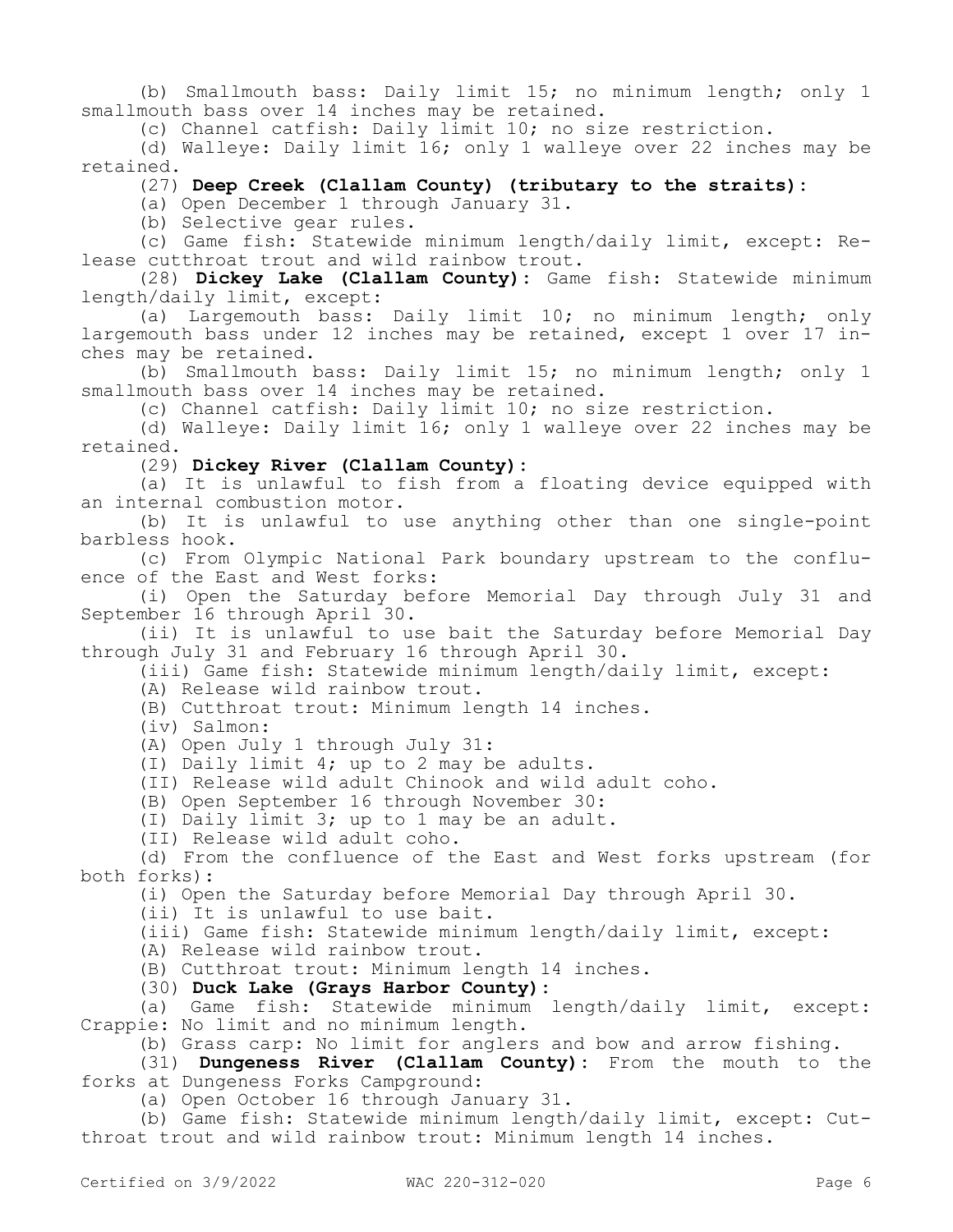(c) Salmon:

(i) Open October 16 through November 30.

(ii) Daily limit 4 coho only.

(iii) Release wild coho.

### (32) **East Twin River (Clallam County):**

(a) Selective gear rules.

(b) Release all fish.

(33) **Elk Creek (Lewis County) (Chehalis River tributary):** Open the Saturday before Memorial Day through September 30 and January 1 through March 31.

(34) **Elk Lake (Clallam County):**

(a) Open the Saturday before Memorial Day through October 15.

(b) Selective gear rules.

(c) Game fish: Statewide minimum length/daily limit, except:

(i) Trout: Daily limit 2; minimum length 14 inches.

(ii) Release kokanee.

#### (35) **Elk River (Grays Harbor County):**

(a) From the mouth (Highway 105 Bridge) to the confluence of the middle branch:

(i) Open the Saturday before Memorial Day through the last day in February.

(ii) August 16 through November 30: Single-point barbless hooks are required.

(iii) Game fish: Statewide minimum length/daily limit, except: Cutthroat trout and wild rainbow trout: Minimum length 14 inches.

(iv) Salmon: Open October 1 through December 31.

(A) Daily limit 6; up to 1 may be an adult.

(B) Release Chinook and wild coho.

(b) From confluence of the middle branch upstream:

(i) Open the Saturday before Memorial Day through the last day in February.

(ii) Game fish: Statewide minimum length/daily limit, except: Cutthroat trout and wild rainbow trout: Minimum length 14 inches.

(36) **Elwha River and all tributaries (Clallam County):** Closed waters.

(37) **Failor Lake (Grays Harbor County):** Open the fourth Saturday in April through September 15.

(38) **Fork Creek (Pacific County) (Willapa River tributary):**

(a) From Forks Creek Hatchery rack upstream 500 feet at fishing boundary sign:

(i) Open only for anglers with lower extremity disabilities who must permanently use a medically prescribed assistive device every time for mobility as defined in WAC 220-413-150 and possess a designated harvester companion card.

(ii) Night closure.

(iii) From October 1 through November 30:

(A) Single-point barbless hooks required.

(B) Stationary gear restriction.

(iv) Open the Saturday before Memorial Day through July 15 and October 1 through March 31.

(v) Game fish: Statewide minimum length/daily limit, except: Cutthroat trout and wild rainbow trout: Minimum length 14 inches.

(vi) Salmon: Open October 1 through January 31:

(A) Daily limit 6; up to 2 may be adults.

(B) Release wild Chinook and wild coho.

(b) From the fishing boundary sign 500 feet above Forks Creek Hatchery rack upstream to the source: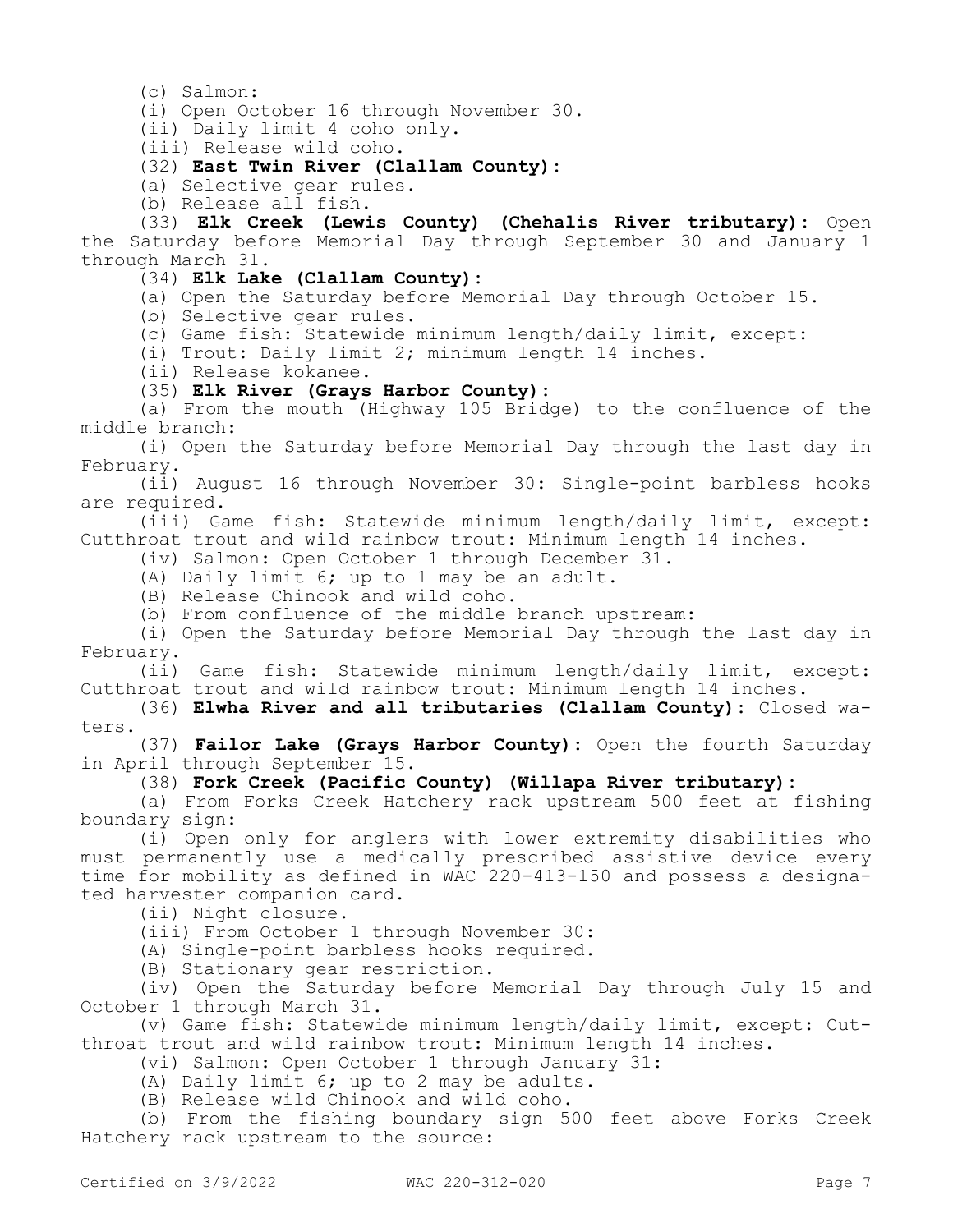(i) Selective gear rules.

(ii) Game fish: Statewide minimum length/daily limit, except: Cutthroat trout and wild rainbow trout: Minimum length 14 inches.

(39) **Goodman Creek (Jefferson County), outside Olympic National Park:**

(a) Open the Saturday before Memorial Day through the last day in February.

(b) Selective gear rules.

(c) Game fish: Statewide minimum length/daily limit, except: Cutthroat trout and wild rainbow trout: Minimum length 14 inches.

(40) **Gray Wolf River (Clallam County):**

(a) From the confluence with the Dungeness to the bridge at river mile 1.0: Closed waters.

(b) From the bridge at river mile 1.0, upstream:

(i) Selective gear rules.

(ii) Game fish: Statewide minimum length/daily limit, except: Release cutthroat trout and wild rainbow trout.

(41) **Hoh River (Jefferson County):**

(a) It is unlawful to fish from a floating device equipped with an internal combustion motor.

(b) It is unlawful to use anything other than one single-point barbless hook.

(c) From the Olympic National Park boundary upstream to the DNR Oxbow Campground Boat Launch:

(i) It is unlawful to use bait from February 16 through April 15 and June 1 through August 31.

(ii) Open June 1 through August 31 and September 16 through April 15:

(iii) Game fish: Statewide minimum length/daily limit, except:

(A) Release wild rainbow trout.

(B) Cutthroat trout: Minimum length 14 inches.

(C) November 1 through February 15: Steelhead: Daily limit 3 hatchery steelhead; minimum length 20 inches.

(iv) Salmon: Open September 16 through November 30: Daily limit 2; up to 1 adult may be retained. Release wild coho.

(d) From the DNR Oxbow Campground Boat Launch to Morgans Crossing Boat Launch:

(i) Open June 1 through August 31 and September 16 through April 15.

(ii) It is unlawful to use bait June 1 through October 15 and December 1 through April 15.

(iii) Game fish: Statewide minimum length/daily limit, except:

(A) Release wild rainbow trout.

(B) Cutthroat trout: Minimum length 14 inches.

(iv) Salmon: Open October 16 through November 30: Daily limit 2; up to 1 adult may be retained. Release wild coho.

(e) From Morgan's Crossing Boat Launch upstream to the Olympic National Park boundary below mouth of South Fork Hoh River:

(i) Open June 1 through August 31 and September 16 through April 15.

(ii) It is unlawful to use bait.

(iii) It is unlawful to fish from a floating device.

(iv) Game fish: Statewide minimum length/daily limit, except:

(A) Release wild rainbow trout.

(B) Cutthroat trout: Minimum length 14 inches.

(42) **Hoh River, South Fork (Jefferson County), outside the Olympic National Park boundary:**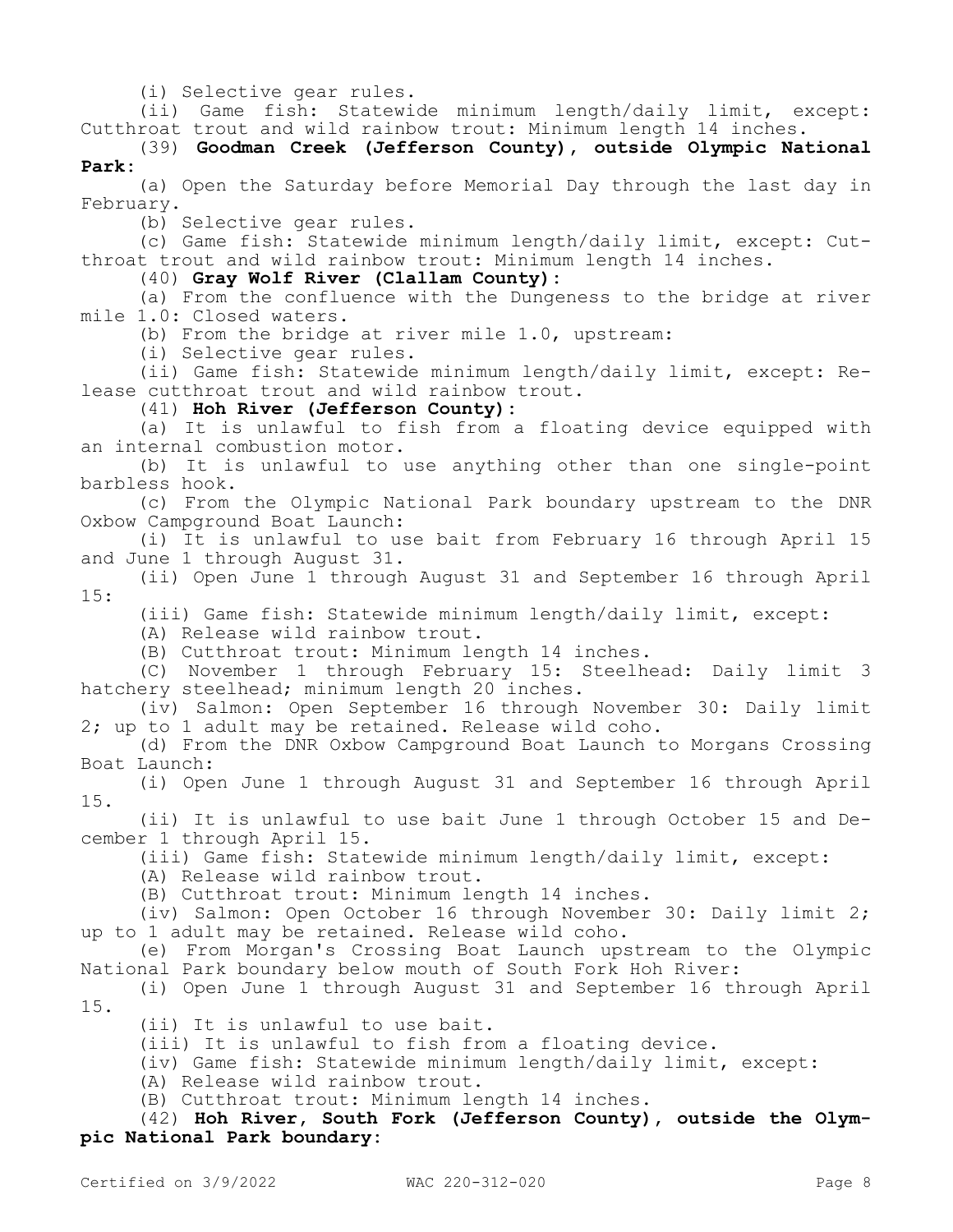(a) It is unlawful to fish from a floating device equipped with an internal combustion motor.

(b) Open June 1 through August 31 and September 16 through April 15.

(c) It is unlawful to use anything other than one single-point barbless hook.

(d) It is unlawful to use bait.

(e) Game fish: Statewide minimum length/daily limit, except:

(i) Release wild rainbow trout.

(ii) Cutthroat trout: Minimum length 14 inches.

### (43) **Hoko River (Clallam County):**

(a) From the mouth to the upper Hoko Bridge:

(i) From the hatchery ladder downstream 100 feet: Closed waters.

(ii) Open the Saturday before Memorial Day through March 15.

(iii) September 1 through October 31: Open to fly fishing only.

(iv) Game fish: Statewide minimum length/daily limit, except: Cutthroat trout and wild rainbow trout: Minimum length 14 inches.

(b) From the upper Hoko Bridge to Ellis Creek Bridge (river mile 18.5):

(i) Open the Saturday before Memorial Day through March 31 to fly fishing only.

(ii) Game fish: Statewide minimum length/daily limit, except: Release cutthroat trout and wild rainbow trout.

(44) **Hoquiam River, including West Fork (Grays Harbor County):**

(a) From the mouth (Highway 101 Bridge on Simpson) to Dekay Road Bridge (West Fork):

(i) August 16 through November 30: Single-point barbless hooks required.

(ii) Open the Saturday before Memorial Day through the last day of February:

(iii) Game fish: Statewide minimum length/daily limit, except: Cutthroat trout and wild rainbow trout: Minimum length 14 inches.

(iv) Salmon: Open October 1 through December 31.

(A) Daily limit 6; up to 1 may be an adult.

(B) Release Chinook and wild coho.

(b) From Dekay Road Bridge upstream:

(i) Open the Saturday before Memorial Day through the last day of February.

(ii) Selective gear rules.

(iii) Game fish: Statewide minimum length/daily limit, except: Cutthroat trout and wild rainbow trout: Minimum length 14 inches.

(45) **Hoquiam River, East Fork (Grays Harbor County):**

(a) From the mouth to the confluence of Berryman Creek:

(i) August 16 through November 30: Single-point barbless hooks are required.

(ii) Open the Saturday before Memorial Day through the last day of February.

(iii) Game fish: Statewide minimum length/daily limit, except: Cutthroat trout and wild rainbow trout: Minimum length 14 inches.

(iv) Salmon: Open October 1 through December 31.

(A) Daily limit 6; up to 1 may be an adult.

(B) Release Chinook and wild coho.

(b) From the confluence of Berryman Creek upstream:

(i) Open the Saturday before Memorial Day through the last day of February.

(ii) Game fish: Statewide minimum length/daily limit, except: Cutthroat trout and wild rainbow trout: Minimum length 14 inches.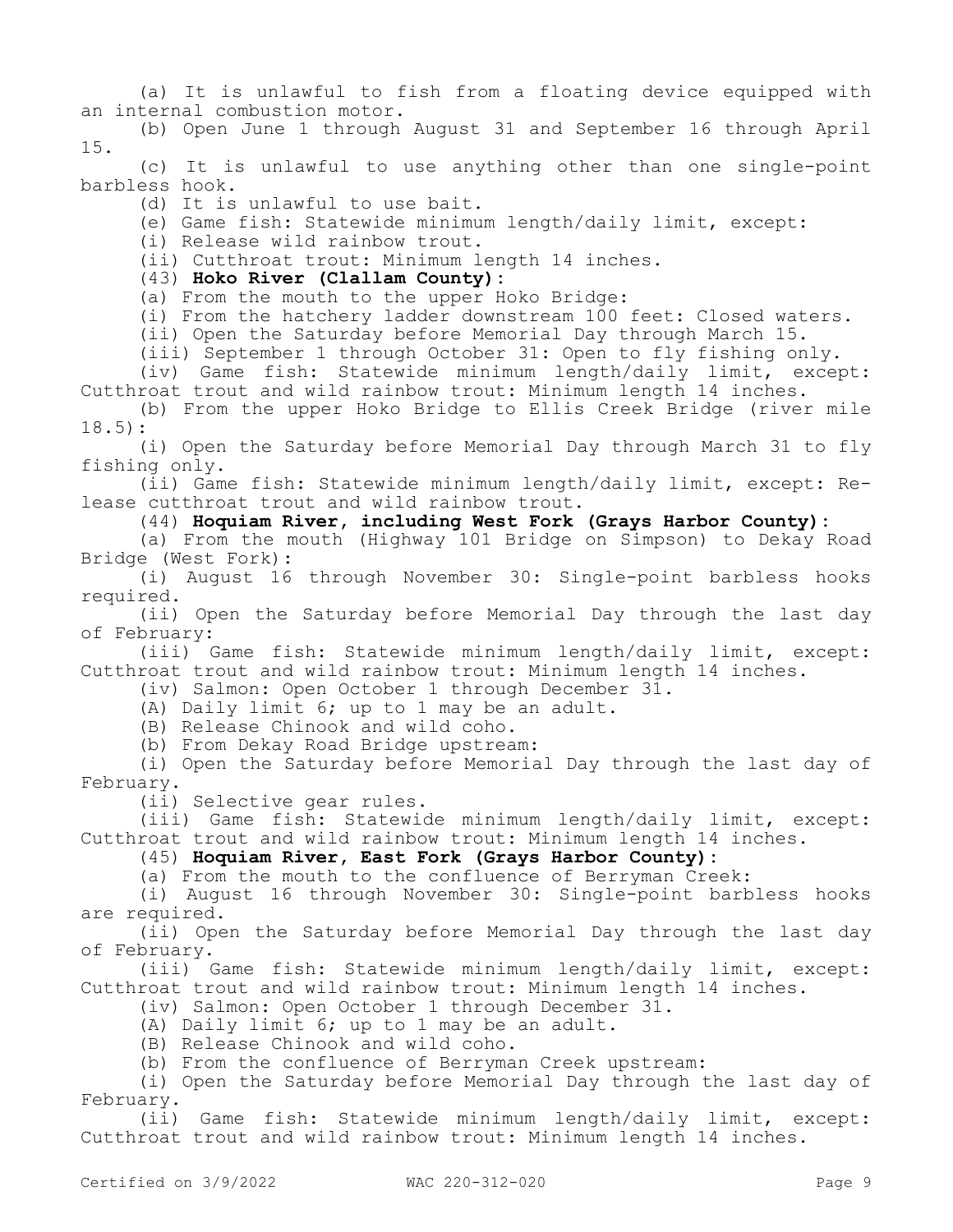(iii) Selective gear rules.

(46) **Humptulips River (Grays Harbor County):**

(a) From the mouth (Jessie Slough) to the Highway 101 Bridge, including all channels, sloughs, and interconnected waterways:

(i) August 16 through November 30:

(A) Night closure.

(B) Single-point barbless hooks are required.

(ii) Open the Saturday before Memorial Day through March 31.

(iii) Game fish: Statewide minimum length/daily limit, except: Cutthroat trout and wild rainbow trout: Minimum length 14 inches.

(iv) Salmon:

(A) Open September 1 through September 30:

(I) Daily limit 6; up to 2 may be adults.

(II) Release wild Chinook and wild coho.

(B) Open October 1 through October 31:

(I) Daily limit 6; up to 1 may be an adult.

(II) Release wild Chinook and wild coho.

(C) Open November 1 through December 31:

(I) Daily limit 6; up to 1 may be an adult.

(II) Release Chinook and wild coho.

(b) From the Highway 101 Bridge to the confluence of the East and West forks:

(i) From December 1 through March 31: It is unlawful to fish from a floating device equipped with an internal combustion motor.

(ii) August 16 through November 30:

(A) Night closure.

(B) Single-point barbless hooks are required.

(iii) March 1 through March 31: Selective gear rule.

(iv) Game fish:

(A) Open the Saturday before Memorial Day through the last day in February: Statewide minimum length/daily limit, except: Cutthroat trout and wild rainbow trout: Minimum length 14 inches.

(B) Open March 1 through March 31: Release all fish, except: Anglers may retain up to 2 hatchery steelhead.

(v) Salmon:

(A) Open September 1 through September 30:

(I) Daily limit 6; up to 2 may be adults.

(II) Release wild Chinook and wild coho.

(B) Open October 1 through October 31:

(I) Daily limit 6; up to 1 may be an adult.

(II) Release wild Chinook and wild coho.

(C) Open November 1 through December 31:

(I) Daily limit 6; up to 1 may be an adult.

(II) Release Chinook and wild coho.

(47) **Humptulips River, East Fork (Grays Harbor County):** August 16 through October 31:

(a) Anti-snagging rule.

(b) Night closure.

(48) **Humptulips River, West Fork (Grays Harbor County):** From the mouth to Donkey Creek:

- (a) August 16 through November 30:
- (i) Anti-snagging rule.
- (ii) Night closure.
- (b) March 1 through March 31: Selective gear rule.
- (c) Game fish: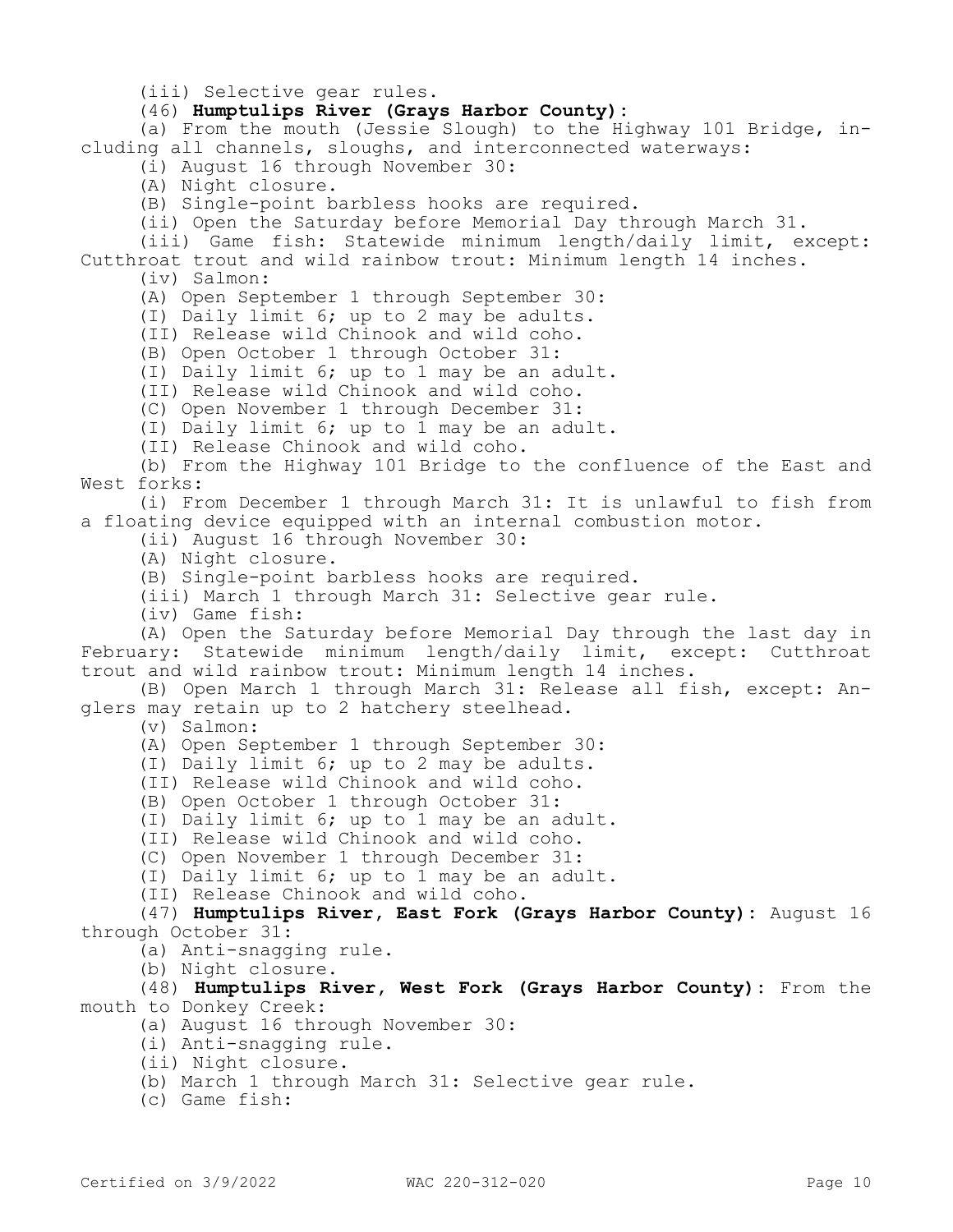(i) Open the Saturday before Memorial Day through the last day in February: Statewide minimum length/daily limit, except: Cutthroat trout and wild rainbow trout: Minimum length 14 inches.

(ii) Open March 1 through March 31: Release all fish, except: Anglers may retain up to 2 hatchery steelhead.

(49) **Joe Creek (Grays Harbor County):** From the mouth to Ocean Beach Road Bridge:

(a) August 16 through November 30: Single-point barbless hooks are required.

(b) Open the Saturday before Memorial Day through December 31.

(c) Game fish: Statewide minimum length/daily limit, except: Cutthroat trout and wild rainbow trout: Minimum length 14 inches.

(d) Salmon:

(i) Open October 1 through December 31:

(ii) Daily limit 6; up to 1 may be an adult.

(iii) Release Chinook.

(50) **Johns River (Grays Harbor County):** From the mouth (Highway 105 Bridge) to Ballon Creek:

(a) August 16 through November 30: Single-point barbless hooks are required.

(b) Open the Saturday before Memorial Day through the last day in February.

(c) Game fish: Statewide minimum length/daily limit, except: Cutthroat trout and wild rainbow trout: Minimum length 14 inches.

(d) Salmon: Open October 1 through December 31.

(i) Daily limit 6; up to 1 may be an adult.

(ii) Release Chinook and wild coho.

(51) **Kalaloch Creek (Jefferson County), outside Olympic National Park:**

(a) Open the Saturday before Memorial Day through the last day in February:

(b) Selective gear rules.

(c) Game fish: State wide minimum length/daily limit, except: Cutthroat trout and wild rainbow trout: Minimum length 14 inches.

(52) **Lena Lake, Lower (Jefferson County):** The inlet stream from the mouth upstream to the footbridge (about 100 feet): Closed waters.

(53) **Lincoln Pond (Clallam County):** Open to juvenile anglers, senior anglers, and anglers with a disability who possess a designated harvester companion card only.

(54) **Little Hoko River (Clallam County):**

(a) Selective gear rules.

(b) Game fish: Statewide minimum length/daily limit, except: Release cutthroat trout and wild rainbow trout.

(55) **Loomis Lake (Pacific County):** Open the fourth Saturday in April through October 31.

### (56) **Lyre River (Clallam County):**

(a) From the mouth to falls near river mile 3:

(i) Open the Saturday before Memorial Day through January 31.

(ii) Game fish: Statewide minimum length/daily limit, except: Cutthroat trout and wild rainbow trout: Minimum length 14 inches.

(b) From the falls to the Olympic National Park boundary:

(i) Selective gear rules.

(ii) Game fish: Statewide minimum length/daily limit, except: Release cutthroat trout and wild rainbow trout.

## (57) **Matheny Creek (Jefferson County) (Queets River tributary), outside the Olympic National Park:**

(a) Open the Saturday before Memorial Day through September 30.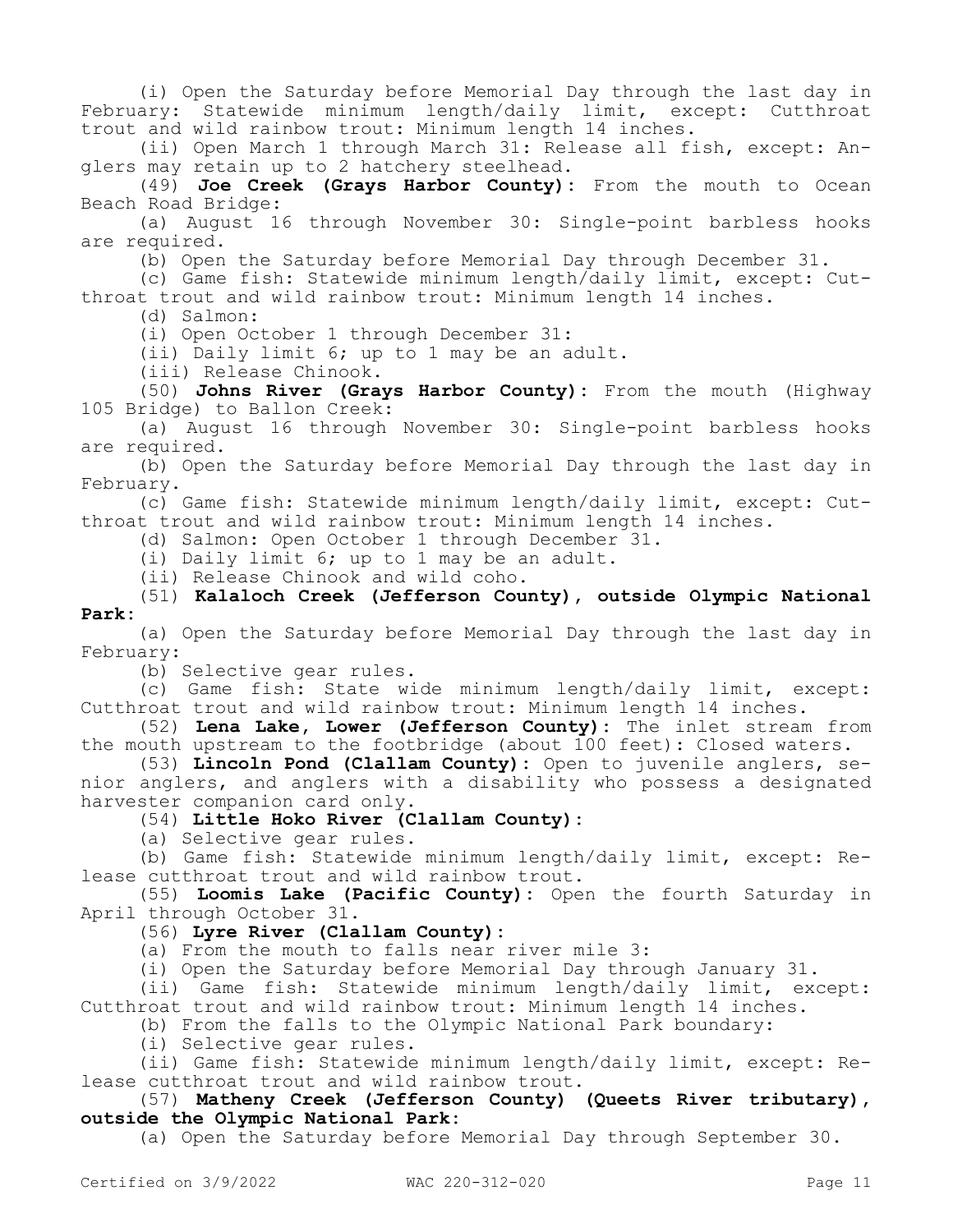(b) It is unlawful to use bait.

(c) It is unlawful to use anything other than one barbless hook.

(d) Game fish: Statewide minimum length/daily limit, except:

(i) Release wild rainbow trout.

(ii) Cutthroat trout: Minimum length 14 inches.

(58) **McDonald Creek (Clallam County):**

(a) Selective gear rules.

(b) Game fish: Statewide minimum length/daily limit, except: Release cutthroat trout and wild rainbow trout.

(59) **Moclips River (Grays Harbor County):**

(a) From the mouth to the Quinault Indian Reservation boundary.

(b) Open the Saturday before Memorial Day through the last day in February.

(c) Game fish: Statewide minimum length/daily limit, except: Cutthroat trout and wild rainbow trout: Minimum length 14 inches.

(d) It is permissible to retain steelhead with a dorsal fin height of less than 2 1/8 inches or with an adipose or ventral fin clip.

(e) Salmon:

(i) Open October 1 through December 31.

(ii) Daily limit 6; up to 1 may be an adult.

(iii) Release Chinook.

(60) **Morse Creek (Clallam County):** From the mouth to Port Angeles Dam:

(a) Open from December 1 through January 31.

(b) Game fish: Statewide minimum length/daily limit, except: Cutthroat trout and wild rainbow trout: Minimum length 14 inches.

(61) **Mosquito Creek (Jefferson County):** From outside Olympic National Park upstream to the Goodman 3000 Mainline Bridge:

(a) Open the Saturday before Memorial Day through the last day in February.

(b) Selective gear rules.

(c) Game fish: Statewide minimum length/daily limit, except: Cutthroat trout and wild rainbow trout: Minimum length 14 inches.

#### (62) **Naselle River (Pacific/Wahkiakum counties):**

- (a) From the Highway 101 Bridge to the South Fork:
- (i) August 1 through November 15:

(A) Night closure.

(B) Anti-snagging rule.

(C) Barbless hooks are required.

(ii) Open the Saturday before Memorial Day through April 15.

(iii) Game fish: Statewide minimum length/daily limit, except: Cutthroat trout and wild rainbow trout: Minimum length 14 inches.

(iv) Salmon:

(A) Open August 1 through January 31.

(B) Daily limit 6; up to 2 adults may be retained.

(C) Release wild Chinook and wild coho.

(b) From the confluence of the South Fork upstream to the Highway 4 Bridge:

(i) February 1 through April 15: Selective gear rules.

- (ii) August 1 through November 15:
- (A) Night closure.
- (B) Anti-snagging rule.

(C) Barbless hooks are required.

(D) Stationary gear restriction.

(iii) Open the Saturday before Memorial Day through April 15.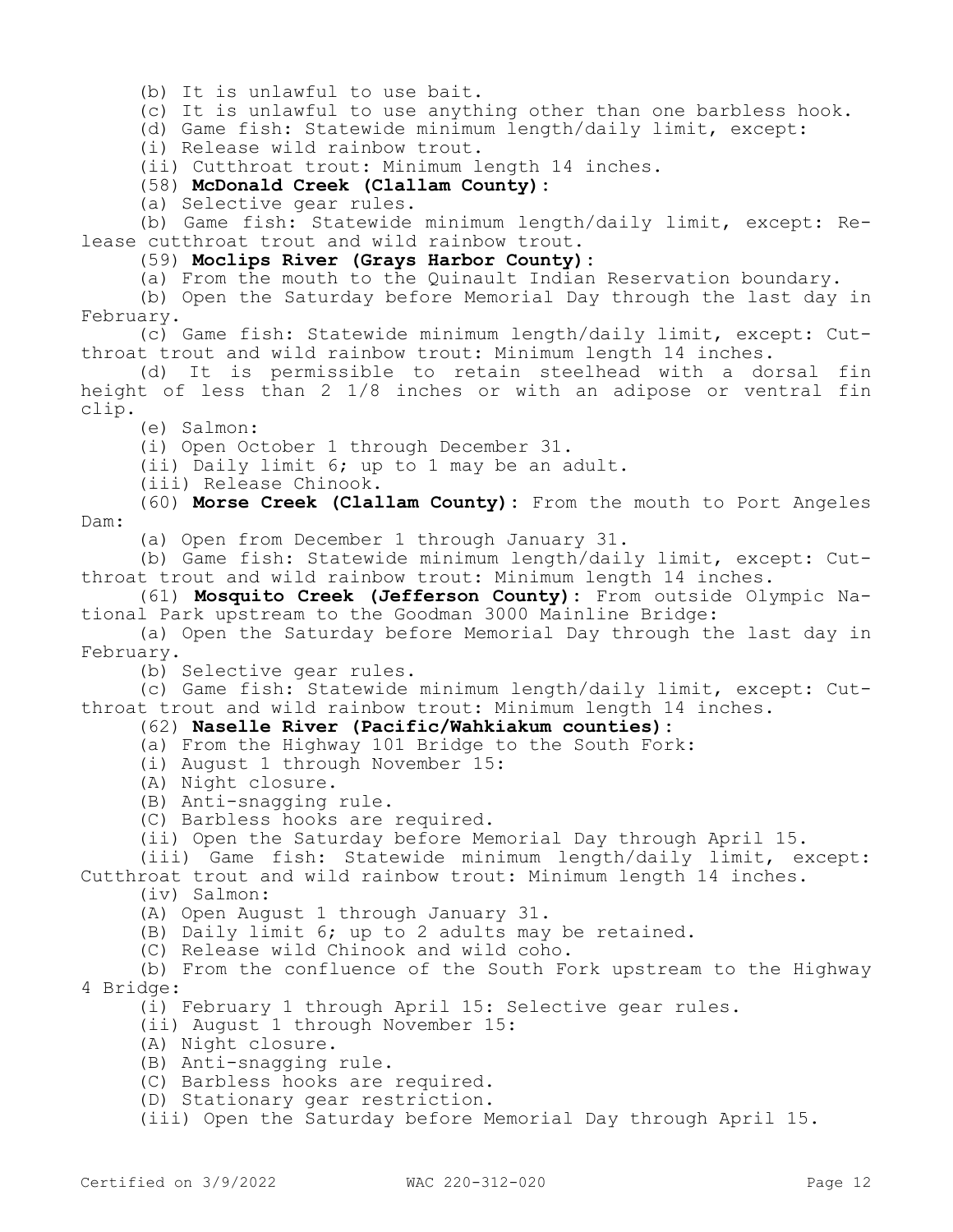(iv) Game fish: Statewide minimum length/daily limit, except: Cutthroat trout and wild rainbow trout: Minimum length 14 inches.

(v) Salmon:

(A) Open August 1 through January 31.

(B) Daily limit 6; up to 2 adults may be retained.

(C) Release wild Chinook and wild coho.

(c) From the Highway 4 Bridge to 300 feet below the upstream entrance of the Naselle Hatchery attraction channel:

(i) It is unlawful to fish from a floating device equipped with an internal combustion motor.

(ii) February 1 through April 15: Selective gear rules.

(iii) August 16 through October 15: Bait or lure must be suspended below a float.

(iv) August 16 through November 15:

(A) Night closure.

(B) Anti-snagging rule.

(C) Barbless hooks are required.

(D) Stationary gear restrictions.

(v) Open the Saturday before Memorial Day through July 31 and August 16 through April 15.

(vi) Game fish: Statewide minimum length/daily limit, except: Cutthroat trout and wild rainbow trout: Minimum length 14 inches.

(vii) Salmon:

(A) Open October 16 through January 31.

(B) Daily limit 6; up to 2 adults may be retained.

(C) Release wild Chinook and wild coho.

(d) From 300 feet below the upstream entrance of the Naselle Hatchery attraction channel to the upstream entrance of the Naselle Hatchery attraction channel: Closed waters.

(e) From the upstream entrance of the Naselle Hatchery attraction channel to the full spanning concrete diversion structure at the Naselle Hatchery:

(i) It is unlawful to fish from a floating device equipped with an internal combustion motor.

(ii) August 1 through October 15: Closed waters.

(iii) October 16 through November 15:

(A) Night closure.

(B) Anti-snagging rule.

(C) Barbless hooks are required.

(D) Stationary gear rules.

(iv) February 1 through April 15: Selective gear rules.

(v) Open the Saturday before Memorial Day through April 15.

(vi) Game fish: Statewide minimum length/daily limit, except: Cutthroat trout and wild rainbow trout: Minimum length 14 inches.

(vii) Salmon:

(A) Open October 16 through January 31.

(B) Daily limit 6; up to 2 adults may be retained.

(C) Release wild Chinook and wild coho.

(f) From the full spanning concrete diversion structure at the Naselle Hatchery to 400 feet downstream of the falls in Sec. 6 T10N R8W:

(i) It is unlawful to fish from a floating device equipped with an internal combustion motor.

(ii) August 1 through November 15:

(A) Night closure.

(B) Anti-snagging rule.

(C) Barbless hooks are required.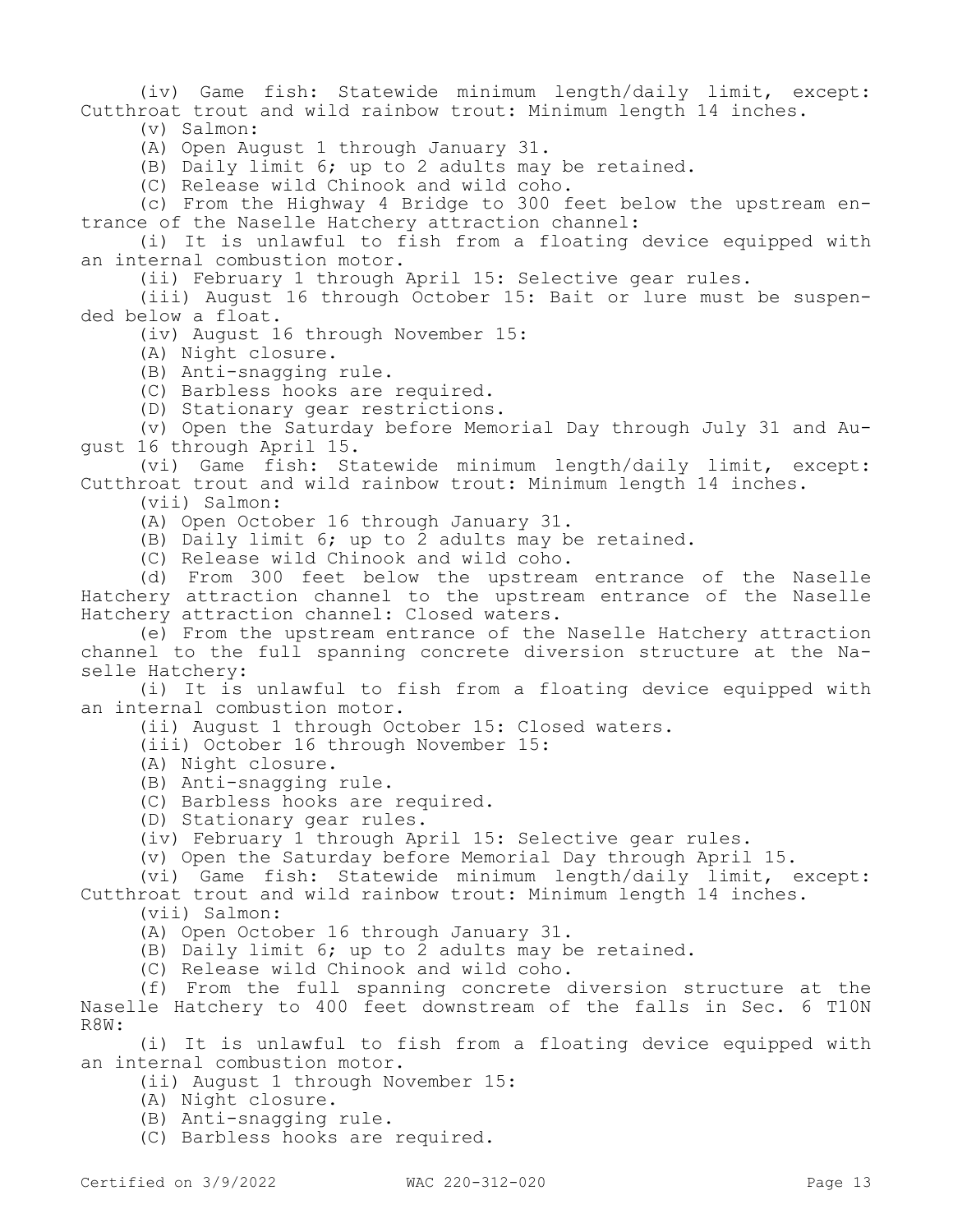(D) Stationary gear rules.

(iii) Open the Saturday before Memorial Day through April 15.

(iv) Game fish: Statewide minimum length/daily limit, except: Cutthroat trout and wild rainbow trout: Minimum length 14 inches.

(v) Salmon:

(A) Open October 16 through January 31.

(B) Daily limit 6; up to 2 adults may be retained.

(C) Release wild Chinook and wild coho.

(g) From 400 feet downstream of the falls in Sec. 6, T10N, R8W to the falls in (Wahkiakum County): Closed waters.

(h) From the falls in Sec. 6, T10N, R8W to the Crown Mainline (Salme) Bridge:

(i) It is unlawful to fish from a floating device equipped with an internal combustion motor.

(ii) August 1 through November 15:

(A) Night closure.

(B) Anti-snagging rule.

(C) Barbless hooks are required.

(D) Stationary gear rules.

(iii) Open the Saturday before Memorial Day through April 15.

(iv) Game fish: Statewide minimum length/daily limit, except: Cutthroat trout and wild rainbow trout: Minimum length 14 inches.

(v) Salmon:

(A) Open October 16 through January 31.

(B) Daily limit 6; up to 2 adults may be retained.

(C) Release wild Chinook and wild coho.

(i) From the Crown Mainline (Salme) Bridge to the mouth of the North Fork:

(i) February 1 through April 15; selective gear rules.

(ii) Open the Saturday before Memorial Day through April 15.

(iii) Game fish: Statewide minimum length/daily limit, except: Cutthroat trout and wild rainbow trout: Minimum length 14 inches.

(iv) August 16 through November 30:

(A) Night closure.

(B) Anti-snagging rule.

(j) Upstream from the mouth of the North Fork.

(i) Selective gear rules.

(ii) Game fish: Statewide minimum length/daily limit, except: Cutthroat trout and wild rainbow trout: Minimum length 14 inches.

(63) **Naselle River, South (Pacific County):**

(a) From the mouth to Bean Creek: Open the Saturday before Memorial Day through the last day in February.

(b) The Saturday before Memorial Day through August 15: Selective gear rules.

(c) August 16 through November 30: Anti-snagging rule and night closure.

(d) Game fish: Statewide minimum length/daily limit, except: Cutthroat trout and wild rainbow trout: Minimum length 14 inches.

(64) **Nemah River, Middle (Pacific County):**

(a) From the mouth upstream to the department of natural resources decommissioned bridge on the Middle Nemah A-Line Road:

(i) Open the Saturday before Memorial Day through March 31.

(ii) Game fish: Statewide minimum length/daily limit, except: Cutthroat trout and wild rainbow trout: Minimum length 14 inches.

(iii) August 1 through November 30:

(A) Night closure.

(B) Single-point barbless hooks are required.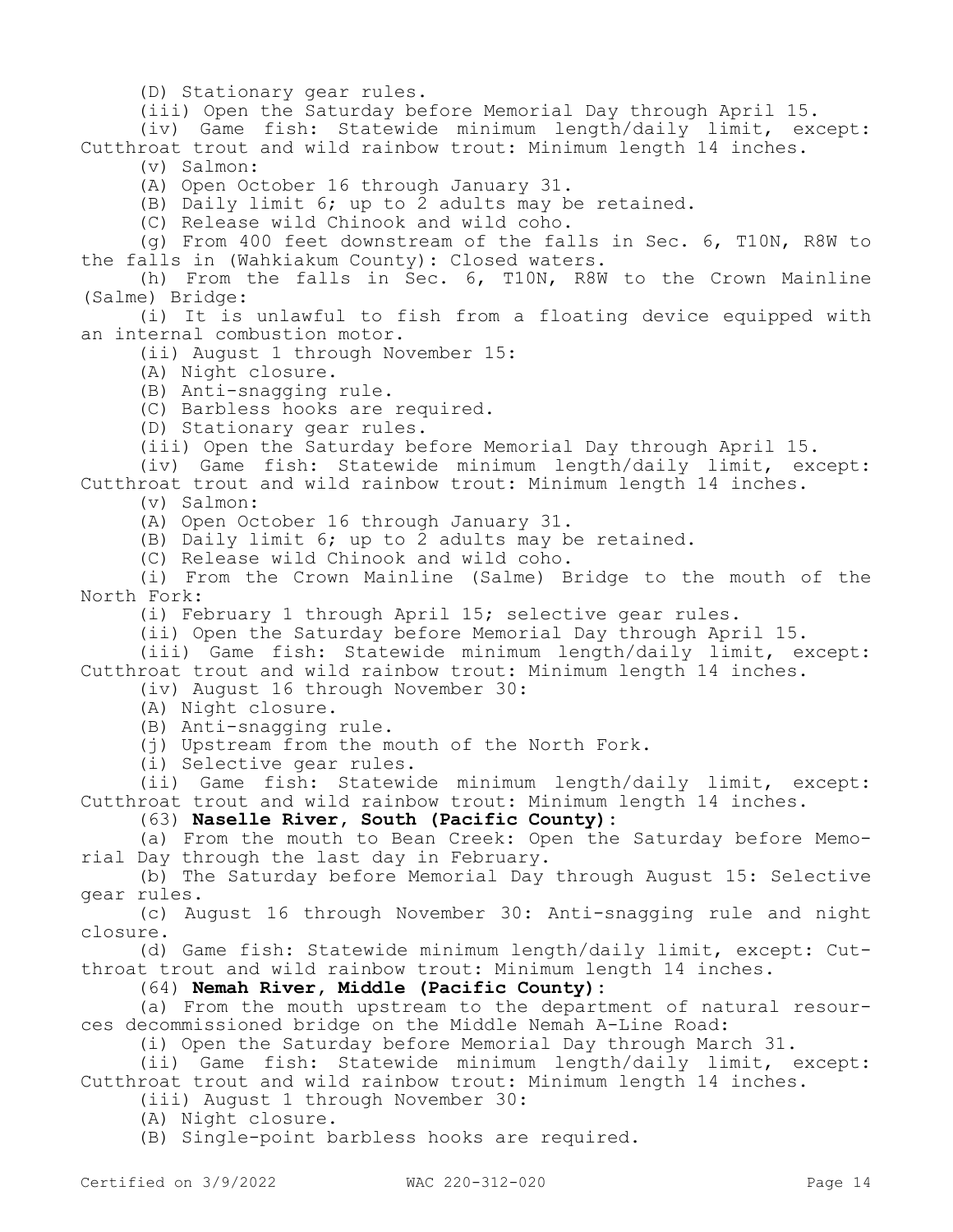(iv) Salmon:

(A) Open September 1 through September 30.

(B) Daily limit 6; up to 2 adults may be retained.

(C) Release wild Chinook and wild coho.

(b) From the department of natural resources decommissioned bridge on the Middle Nemah A-Line Road upstream:

(i) Open the Saturday before Memorial Day through March 31:

(ii) Selective gear rules.

(iii) Game fish: Statewide minimum length/daily limit, except: Cutthroat trout and wild rainbow trout: Minimum length 14 inches.

(iv) August 16 through November 30: Night closure.

(65) **Nemah River, North (Pacific County):**

(a) From Highway 101 Bridge upstream to the bridge on Nemah Valley Road:

(i) Open the Saturday before Memorial Day through March 31.

(ii) Game fish: Statewide minimum length/daily limit, except: Cutthroat trout and wild rainbow trout: Minimum length 14 inches.

(iii) August 1 through November 30:

(A) Night closure.

- (B) Stationary gear restriction.
- (C) Single-point barbless hooks are required.

(iv) Salmon:

(A) Open August 1 through September 30.

(B) Daily limit 6; up to 2 adults may be retained.

(C) Release wild Chinook and wild coho.

(b) From the bridge on Nemah Valley Road upstream to approximately 1.66 miles to the Hancock property line:

(i) Open the Saturday before Memorial Day through July 31 and November 16 through March 31.

(ii) Game fish: Statewide minimum length/daily limit, except: Cutthroat trout and wild rainbow trout: Minimum length 14 inches.

(iii) August 16 through November 30:

(A) Anti-snagging rule.

(B) Night closure.

(iv) From December 1 through March 31: Selective gear rules.

(c) From the Hancock property line upstream to the temporary weir (approximately 210 feet above the Nemah Hatchery Bridge):

(i) Open only for salmon for anglers that possess a senior's license from August 1 through September 15:

(A) Salmon: Daily limit 6; up to 2 adults may be retained.

(B) Release wild Chinook and wild coho.

(ii) Open the Saturday before Memorial Day through July 31 and November 16 through March 31.

(iii) Game fish: Statewide minimum length/daily limit, except: Cutthroat trout and wild rainbow trout: Minimum length 14 inches.

(iv) August 16 through November 30:

(A) Anti-snagging rule.

(B) Night closure.

(v) December 1 through March 31: Selective gear rules.

(d) From the temporary weir (approximately 210 feet above the Nemah Hatchery Bridge) upstream to the Nemah Hatchery Dam: Closed waters.

(e) From the Nemah Hatchery Dam upstream to N-700 Road (46° 28.58N, 123° 48.54W):

(i) Open the Saturday before Memorial Day through March 31.

(ii) Game fish: Statewide minimum length/daily limit, except: Cutthroat trout and wild rainbow trout: Minimum length 14 inches.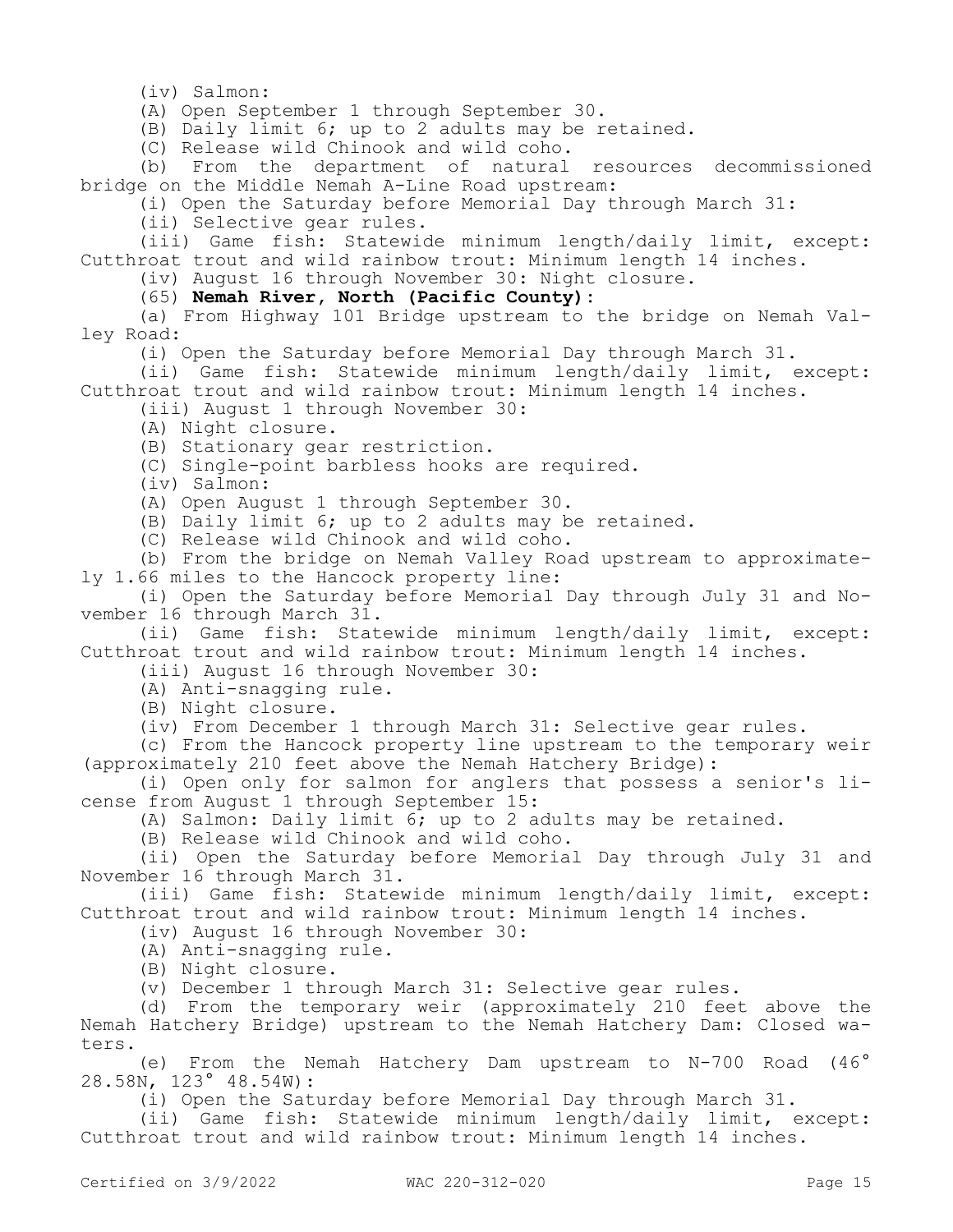(iii) August 16 through November 30: (A) Night closure. (B) Anti-snagging rule. (iv) December 1 through March 31: Selective gear rules. (f) From the N-700 Road (46° 28.58N, 123° 48.54W) to Cruiser Creek: (i) Open the Saturday before Memorial Day through March 31. (ii) Game fish: Statewide minimum length/daily limit, except: Cutthroat trout and wild rainbow trout: Minimum length 14 inches. (iii) August 16 through November 30: (A) Night closure. (B) Anti-snagging rule. (iv) December 1 through March 31: Selective gear rules. (66) **Nemah River, South (Pacific County):** (a) September 1 through November 30: (i) Night closure. (ii) Single-point barbless hooks are required. (b) Open the Saturday before Memorial Day through March 31: (c) Game fish: Statewide minimum length/daily limit, except: Cutthroat trout and wild rainbow trout: Minimum length 14 inches. (d) Salmon: (i) Open September 1 through September 30. (ii) Daily limit 6; up to 2 adults may be retained. (iii) Release wild Chinook and wild coho. (67) **Newaukum River, including South Fork (Lewis County):** (a) From the mouth to Leonard Road near Onalaska: (i) Open the Saturday before Memorial Day through March 31: (ii) Game fish: Statewide minimum length/daily limit, except: Cutthroat trout and wild rainbow trout: Minimum length 14 inches. (iii) August 16 through November 30: (A) Night closure. (B) Single-point barbless hooks are required. (iv) Salmon: Open October 16 through December 31. (A) Daily limit 6; up to 1 may be an adult. (B) Release Chinook and wild coho. (b) From Leonard Road near Onalaska to Highway 508 Bridge near Kearny Creek: (i) Open the Saturday before Memorial Day through March 31: (ii) Game fish: Statewide minimum length/daily limit, except: Cutthroat trout and wild rainbow trout: Minimum length 14 inches. (iii) August 16 through November 30: (A) Night closure. (B) Single-point barbless hooks are required. (68) **Newaukum River, Middle Fork (Lewis County), from the mouth to Tauscher Road Bridge:** (a) Open the Saturday before Memorial Day through March 31. (b) Game fish: Statewide minimum length/daily limit, except: Cutthroat trout and wild rainbow trout: Minimum length 14 inches. (69) **Newaukum River, North Fork (Lewis County), from the mouth to 400 feet below the Chehalis city water intake:** (a) Open the Saturday before Memorial Day through March 31. (b) Game fish: Statewide minimum length/daily limit, except: Cutthroat trout and wild rainbow trout: Minimum length 14 inches. (70) **Niawiakum River (Pacific County):** From Highway 101 Bridge to

the South Bend/Palix Road Bridge:

(a) August 16 through November 30:

(i) Night closure.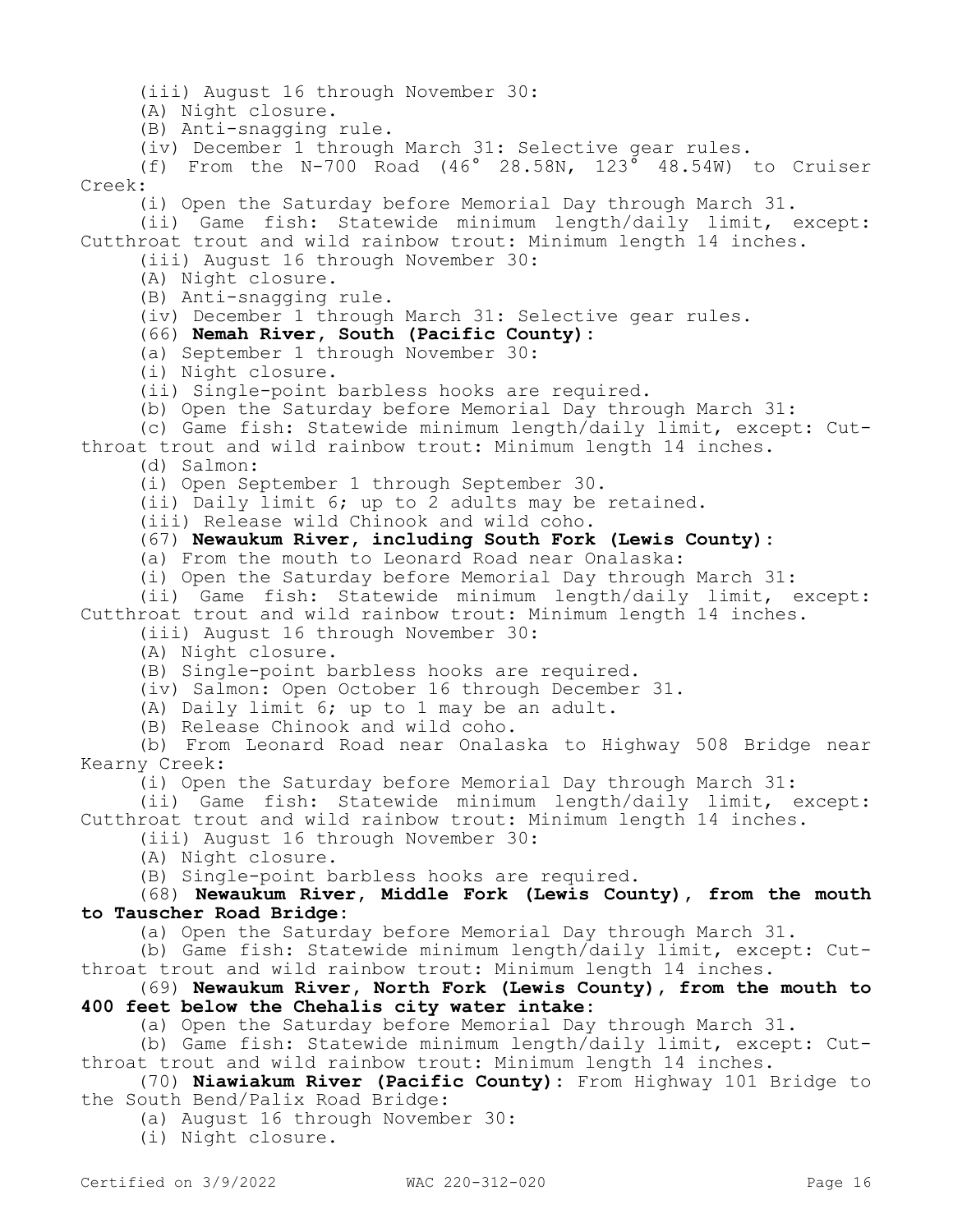(ii) Single-point barbless hooks are required.

(b) Open the Saturday before Memorial Day through November 30.

(71) **North River (Grays Harbor/Pacific counties):**

(a) From the Highway 105 Bridge to Fall River:

(i) August 16 through November 30:

(A) Night closure.

(B) Single-point barbless hooks are required.

(C) Anti-snagging rule.

(ii) Open the Saturday before Memorial Day through the last day in February.

(iii) Game fish: Statewide minimum length/daily limit, except: Cutthroat trout and wild rainbow trout: Minimum length 14 inches.

(b) From Fall River upstream to Raimie Creek:

(i) Selective gear rules.

(ii) Open the Saturday before Memorial Day through the last day in February.

(iii) Game fish: Statewide minimum length/daily limit, except: Cutthroat trout and wild rainbow trout: Minimum length 14 inches.

(72) **Ozette Lake tributaries and their tributaries except Big River (Clallam County):** Outside of Olympic National Park. Open the Saturday before Memorial Day through October 15.

(73) **Palix River, including all forks (Pacific County):**

(a) From the Highway 101 Bridge to the mouth of the Middle Fork:

(i) August 16 through November 30:

(A) Night closure.

(B) Single-point barbless hooks are required.

(ii) Open the Saturday before Memorial Day through March 31.

(iii) Game fish: Statewide minimum length/daily limit, except: Cutthroat trout and wild rainbow trout: Minimum length 14 inches.

(b) From the confluence with the Middle Fork upstream and all forks, including South Fork Palix and Canon rivers:

(i) August 16 through October 15:

(A) Anti-snagging rule.

(B) Night closure.

(ii) The Saturday before Memorial Day through August 15, and December 16 through March 31: Selective gear rules.

(iii) Open the Saturday before Memorial Day through October 15, and December 16 through March 31.

(iv) Game fish: Statewide minimum length/daily limit, except: Cutthroat trout and wild rainbow trout: Minimum length 14 inches.

(74) **Peabody Creek (Clallam County):** Open to juvenile anglers,

senior anglers, and anglers with a disability who possess a designated harvester companion card only.

(75) **Pleasant Lake (Clallam County):** Game fish: Statewide minimum length/daily limit, except:

(a) Kokanee: Daily limit 5; minimum length 8 inches, maximum length 18 inches.

(b) Largemouth bass: Daily limit 10; no minimum length; only largemouth bass under 12 inches may be retained, except 1 over 17 inches may be retained.

(c) Smallmouth bass: Daily limit 15; no minimum length; only 1 smallmouth bass over 14 inches may be retained.

(d) Channel catfish: Daily limit 10; no size restriction.

(e) Walleye: Daily limit 16; only 1 walleye over 22 inches may be retained.

(76) **Pysht River (Clallam County):**

(a) Open the Saturday before Memorial Day through January 31.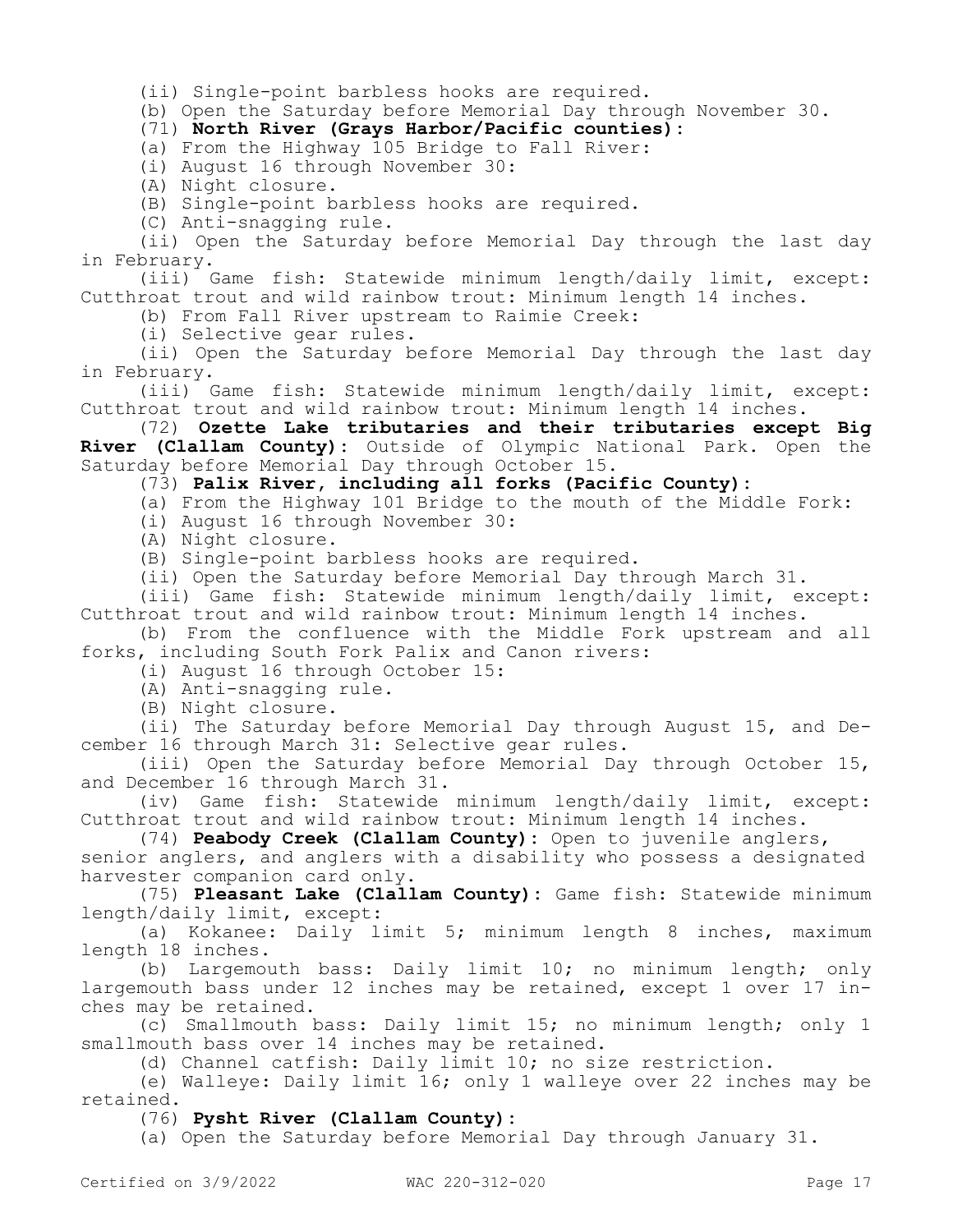(b) Selective gear rules.

(c) The Saturday before Memorial Day through October 31.

(i) Game fish: Statewide minimum length/daily limit, except:

(ii) Release cutthroat trout and wild rainbow trout.

(d) November 1 through January 31:

(i) Game fish: Statewide minimum length/daily limit, except:

(ii) Cutthroat trout and wild rainbow trout: Minimum length 14 inches.

#### (77) **Quigg Lake (Grays Harbor County):**

(a) Game fish: Statewide minimum length/daily limit, except: Cutthroat trout and wild rainbow trout: Minimum length 14 inches.

(b) Salmon:

(i) Open October 1 through January 31.

(ii) Daily limit 6 hatchery coho salmon; up to 4 may be adult hatchery coho.

### (78) **Quillayute River (Clallam County), outside of Olympic National Park:**

(a) Open year-round, except closed August 1 through September 15. Also closed Mondays and Tuesdays September 16 through September 30 and Mondays October 1 through October 20.

(b) It is unlawful to fish from a floating device equipped with an internal combustion motor.

(c) It is unlawful to use anything other than one single-point barbless hook.

(i) Game fish: Statewide minimum length/daily limit, except:

(A) Release wild rainbow trout.

(B) Cutthroat trout: Minimum length 14 inches.

(ii) November 1 through the last day in February: Steelhead: Daily limit 3 hatchery steelhead; minimum length 20 inches.

(d) Salmon:

(i) Open February 1 through July 31:

(A) Daily limit 4; up to 2 adults may be retained.

(B) Release sockeye, wild adult Chinook and wild adult coho.

(ii) Open September 16 through November 30:

(A) Daily limit 6; up to 3 adults may be retained, of which only 1 may be a wild Chinook.

(B) Release sockeye and wild adult coho.

(79) **Quinault River (Grays Harbor County):** From the mouth at the upper end of Quinault Lake upstream to the Olympic National Park boundary:

(a) Open the Saturday before Memorial Day through April 15.

(b) It is unlawful to fish from a floating device equipped with an internal combustion motor.

(c) It is unlawful to use anything other than one barbless hook.

(d) It is unlawful to use bait the Saturday before Memorial Day through September 30 and February 16 through April 15.

(e) Game fish: Statewide minimum length/daily limit, except:

(i) Release wild rainbow trout.

(ii) Cutthroat trout: Minimum length 14 inches.

(f) It is permissible to retain steelhead with a dorsal fin height of less than 2 1/8 inches or with an adipose or ventral fin clip.

(g) Salmon:

(i) Open July 1 through September 30: Daily limit 6 jack salmon only.

(ii) Open October 1 through November 30:

(A) Daily limit 6; only 2 adults may be retained.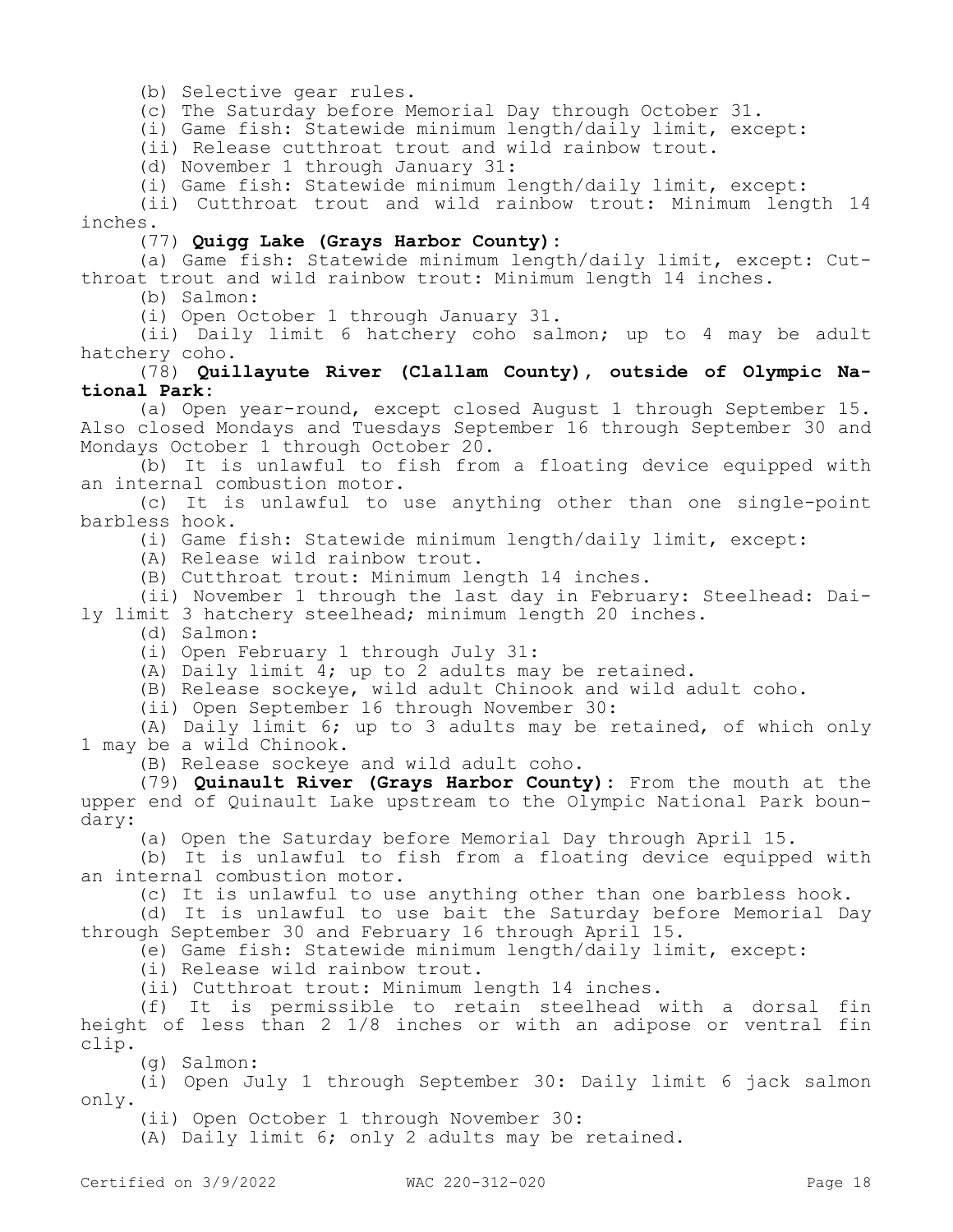(B) Release sockeye and chum.

(80) **Rocky Brook (Jefferson County) (Dosewallips River tributary):** From the mouth upstream: Closed waters.

(81) **Salmon Creek (Pacific County) (tributary of Naselle River):**

(a) Open the Saturday before Memorial Day through the last day in February.

(b) Selective gear rules.

(c) Game fish: Statewide minimum length/daily limit, except: Cutthroat trout and wild rainbow trout: Minimum length 14 inches.

(82) **Salmon River (Jefferson County), outside Olympic National Park and the Quinault Indian Reservation:**

(a) It is unlawful to fish from a floating device equipped with an internal combustion motor.

(b) It is unlawful to use anything other than one barbless hook.

(c) It is unlawful to use bait the Saturday before Memorial Day through August 31.

(d) Open the Saturday before Memorial Day through September 30 and December 1 through the last day in February.

(e) Game fish: Statewide minimum length/daily limit, except:

(i) Release wild rainbow trout.

(ii) Cutthroat trout: Minimum length 14 inches.

(iii) Saturday before Memorial Day through September 30: It is permissible to retain steelhead with a dorsal fin height of less than 2 1/8 inches or with an adipose or ventral fin clip.

(iv) December 1 through the last day in February: Steelhead: Daily limit 3 hatchery steelhead; minimum length 20 inches.

(f) Salmon:

(i) Open September 1 through September 30:

(ii) Daily limit 6; up to 2 may be adults and only 1 of the adults may be a Chinook.

(iii) Release wild coho.

(83) **Salt Creek (Clallam County):** From the mouth to the bridge on Highway 112:

(a) Selective gear rules.

(b) Open the Saturday before Memorial Day through January 31:

(i) Game fish: Statewide minimum length/daily limit, except:

(ii) Release cutthroat trout and wild rainbow trout.

(84) **Satsop River and East Fork (Grays Harbor County):**

(a) From the mouth to the bridge at Schafer State Park:

(i) August 16 through November 30:

(A) Night closure.

(B) Single-point barbless hooks are required.

(ii) Open the Saturday before Memorial Day through March 31:

(A) Game fish: Statewide minimum length/daily limit, except:

(B) Cutthroat trout and wild rainbow trout: Minimum length 14 inches.

(iii) Salmon: Open October 1 through December 31.

(A) Daily limit 6; up to 1 may be an adult.

(B) Release Chinook and wild coho.

(b) From the bridge at Schafer State Park upstream to 400 feet below Bingham Creek Hatchery barrier dam:

(i) Game fish: Statewide minimum length/daily limit, except: Cutthroat trout and wild rainbow trout: Minimum length 14 inches.

(ii) August 16 through October 31:

(A) Night closure.

(B) Single-point barbless hooks are required.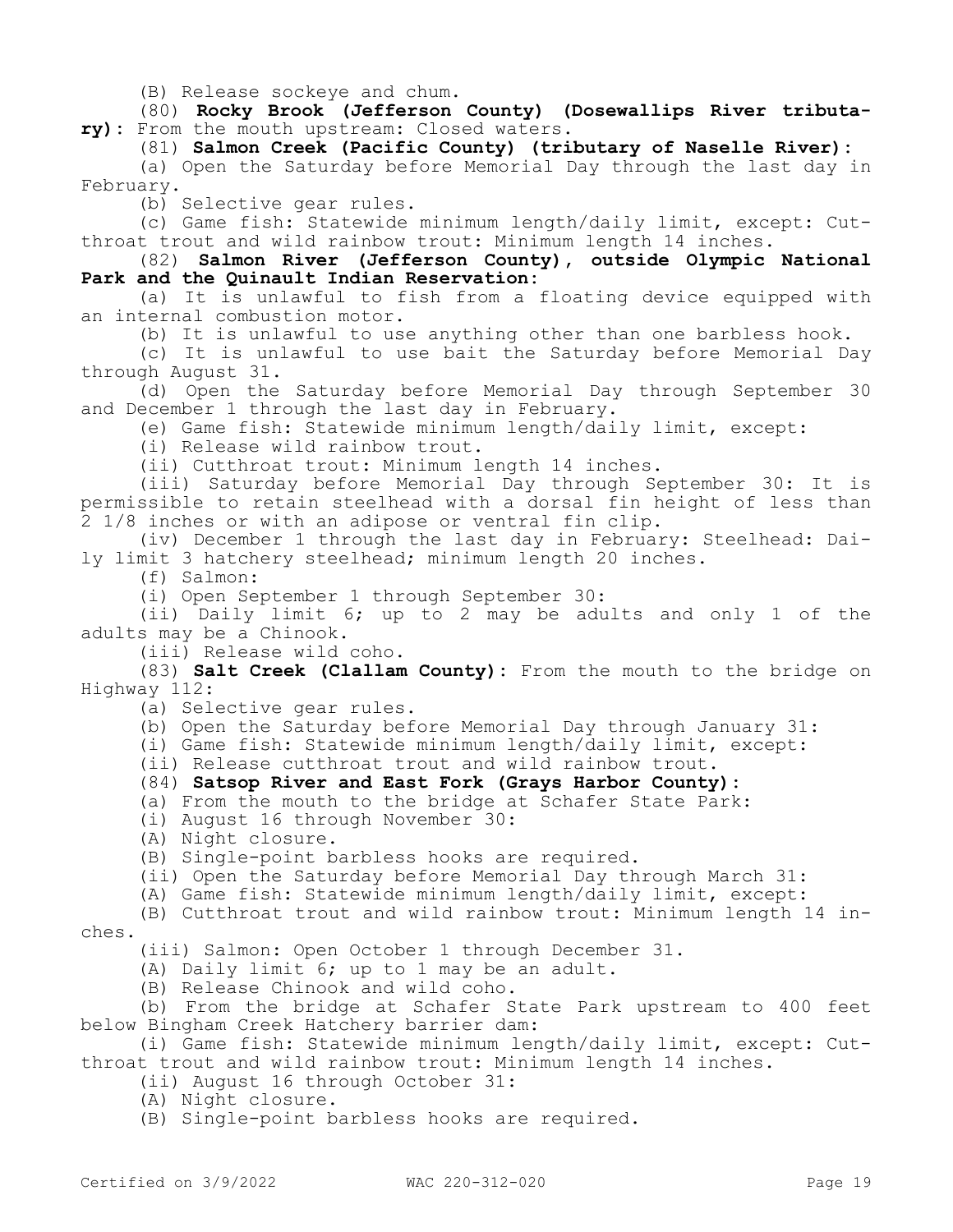(c) From 400 feet downstream of the Bingham Creek Hatchery barrier dam upstream to the dam:

(i) Open within posted markers to anglers with disabilities who permanently use a wheelchair and possess a designated harvester companion card.

(ii) Night closure.

(iii) August 16 through November 30: Single-point barbless hooks are required.

(iv) Open the Saturday before Memorial Day through March 31:

(A) Game fish: Statewide minimum length/daily limit, except:

(B) Cutthroat trout and wild rainbow trout: Minimum length 14 inches.

(v) Salmon: Open October 1 through December 31.

(A) Daily limit 6; up to 1 may be an adult.

(B) Release Chinook and wild coho.

(85) **Satsop River, Middle Fork (Turnow Branch) (Grays Harbor County):**

(a) August 16 through November 30:

(i) Anti-snagging rule.

(ii) Night closure.

(b) Open the Saturday before Memorial Day through the last day in February:

(i) Game fish: Statewide minimum length/daily limit, except:

(ii) Cutthroat trout and wild rainbow trout: Minimum length 14 inches.

#### (86) **Satsop River, West Fork (Grays Harbor County):**

(a) August 16 through November 30:

(i) Anti-snagging rule.

(ii) Night closure.

(b) Open the Saturday before Memorial Day through the last day in February:

(i) Game fish: Statewide minimum length/daily limit, except:

(ii) Cutthroat trout and wild rainbow trout: Minimum length 14 inches.

(87) **Sekiu River (Clallam County):** From mouth to forks:

(a) Open the Saturday before Memorial Day through January 31.

(b) Selective gear rules.

(c) Game fish: Statewide minimum length/daily limit, except: Cutthroat trout and wild rainbow trout: Minimum length 14 inches.

## (88) **Siebert Creek (Clallam County):**

(a) Selective gear rules.

(b) Game fish: Statewide minimum length/daily limit, except: Release cutthroat trout and wild rainbow trout.

### (89) **Sitkum River (Clallam County) (Calawah River tributary):**

(a) It is unlawful to fish from a floating device equipped with an internal combustion motor.

(b) It is unlawful to use anything other than one single-point barbless hook.

(c) It is unlawful to use bait.

(d) Game fish: Statewide minimum length/daily limit, except:

(i) Release wild rainbow trout.

(ii) Cutthroat trout: Minimum length 14 inches.

(90) **Skookumchuck River (Thurston County):** From the mouth to 100 feet below the outlet of the TransAlta/WDFW steelhead rearing pond located at the base of the Skookumchuck Dam:

(a) August 16 through November 30:

(i) Night closure.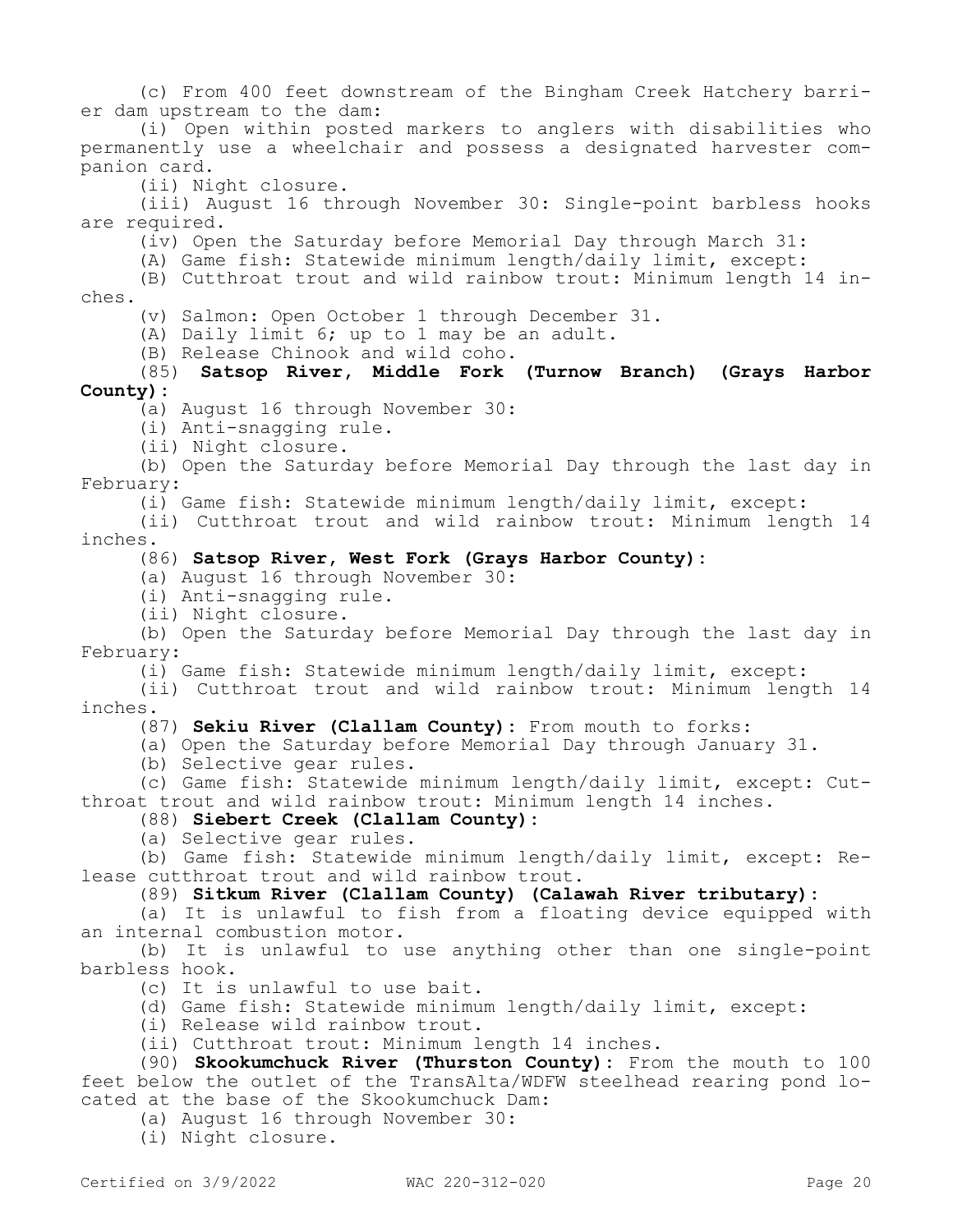(ii) Single-point barbless hooks are required.

(b) Open the Saturday before Memorial Day through April 30:

(i) Game fish: Statewide minimum length/daily limit, except:

(ii) Cutthroat trout and wild rainbow trout: Minimum length 14 inches.

(c) Salmon: Open October 16 through December 31.

(i) Daily limit 6; up to 1 may be an adult.

(ii) Release Chinook and wild coho.

(91) **Smith Creek (near North River) (Pacific County):**

(a) From the mouth to the Highway 101 Bridge:

(i) August 16 through November 30:

(A) Night closure.

(B) Single-point barbless hooks are required.

(ii) Open the Saturday before Memorial Day through the last day in February.

(iii) Game fish: Statewide minimum length/daily limit, except: Cutthroat trout and wild rainbow trout: Minimum length 14 inches.

(b) From the Highway 101 Bridge upstream:

(i) Selective gear rules.

(ii) Open the Saturday before Memorial Day through the last day in February.

(iii) Game fish: Statewide minimum length/daily limit, except:

(iv) Cutthroat trout and wild rainbow trout: Minimum length 14 inches.

(92) **Snahapish River (Jefferson County) (Clearwater River tributary):**

(a) Open the Saturday before Memorial Day through September 30.

(b) It is unlawful to fish from a floating device equipped with an internal combustion motor.

(c) It is unlawful to use anything other than one barbless hook.

(d) It is unlawful to use bait.

(e) Game fish: Statewide minimum length/daily limit, except:

(i) Release wild rainbow trout.

(ii) Cutthroat trout: Minimum length 14 inches.

(93) **Snow Creek and all tributaries (Jefferson County):** Closed waters.

(94) **Sol Duc River (Clallam County):**

(a) It is unlawful to fish from a floating device equipped with an internal combustion motor.

(b) It is unlawful to use anything other than one single-point barbless hook.

(c) From the mouth to the concrete pump station at the Sol Duc Hatchery:

(i) It is unlawful to use bait July 16 through July 31 and February 16 through April 30.

(ii) Game fish: Open year-round; except closed August 1 through September 15: Statewide minimum length/daily limit, except: Release cutthroat trout and wild rainbow trout.

(iii) Salmon:

(A) Open February 1 through July 31:

(I) Daily limit 4; up to 2 adults may be retained.

(II) Release sockeye, wild adult Chinook and wild adult coho.

(B) Open September 16 through November 30:

(I) Daily limit 6; up to 3 adults may be retained, of which only 1 may be a wild Chinook.

(II) Release sockeye and wild adult coho.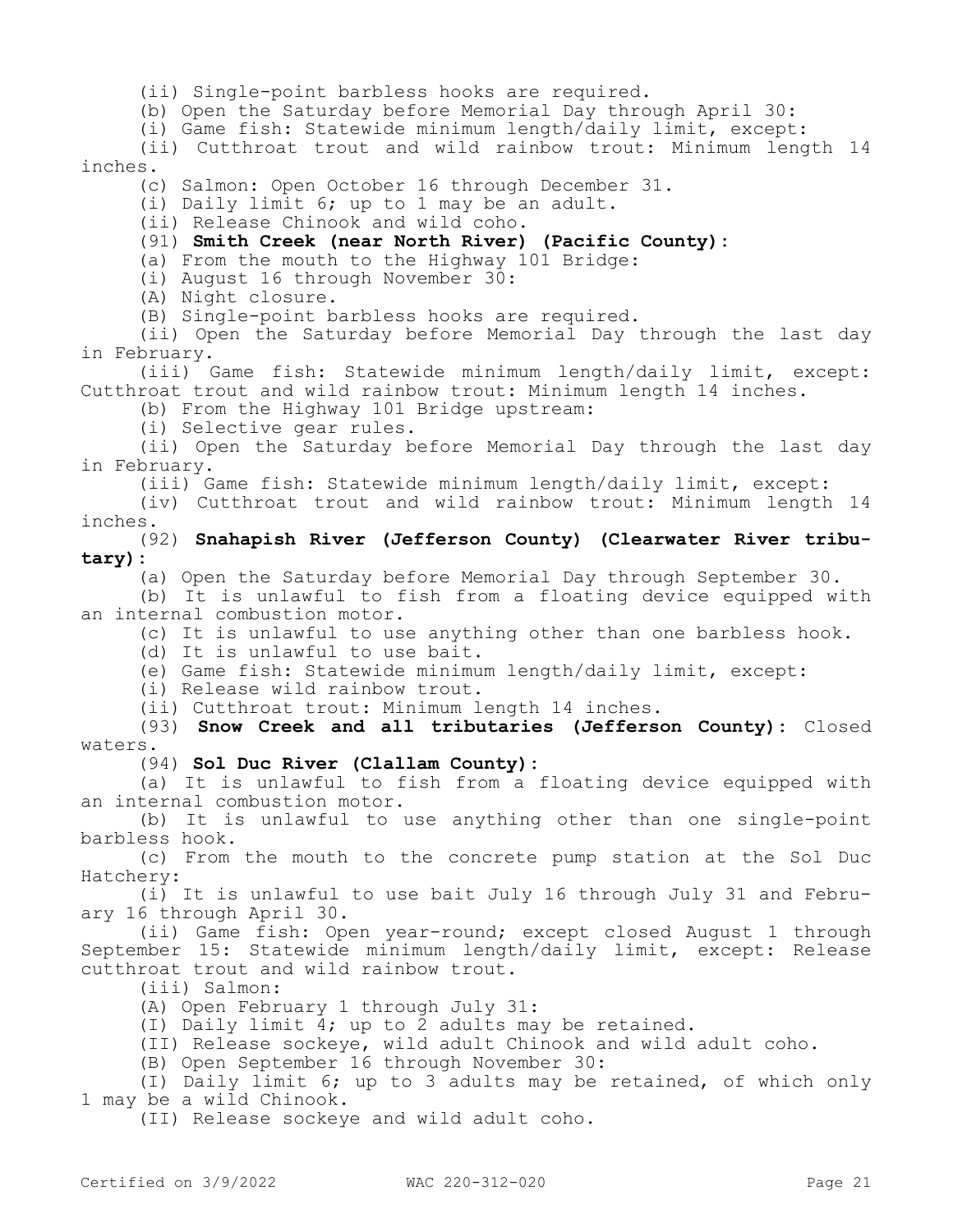(d) From the concrete pump station at Sol Duc Hatchery to the Highway 101 Bridge upstream of Klahowya Campground:

(i) Open the Saturday before Memorial Day through July 31 and September 16 through April 30.

(ii) It is unlawful to use bait.

(iii) Game fish: Statewide minimum length/daily limit, except: Release cutthroat trout and wild rainbow trout.

(e) From the Highway 101 Bridge upstream of Klahowya Campground to the Olympic National Park boundary:

(i) Open the Saturday before Memorial Day through July 31 and September 16 through October 31.

(ii) It is unlawful to use bait.

(iii) Game fish: Statewide minimum length/daily limit, except: Release cutthroat trout and wild rainbow trout.

(95) **Sol Duc River tributaries unless otherwise listed (Clallam County):**

(a) Selective gear rules.

(b) Game fish: Statewide minimum length/daily limit, except: Release cutthroat trout and wild rainbow trout.

### (96) **Solleks River (Jefferson County) (Clearwater River tributary):**

(a) Open the Saturday before Memorial Day through September 30.

(b) It is unlawful to fish from a floating device equipped with an internal combustion motor.

(c) It is unlawful to use anything other than one barbless hook.

(d) It is unlawful to use bait.

(e) Game fish: Statewide minimum length/daily limit, except:

(i) Release wild rainbow trout.

(ii) Cutthroat trout: Minimum length 14 inches.

(97) **Sooes River (Tsoo-Yess River) (Clallam County), outside of Makah Indian Reservation:** Open the Saturday before Memorial Day through the last day in February.

(98) **Soules Pond (Pacific County):** Game fish: Statewide minimum length/daily limit, except:

(a) Largemouth bass: Daily limit 10; no minimum length; only largemouth bass under 12 inches may be retained, except 1 over 17 inches may be retained.

(b) Smallmouth bass: Daily limit 15; no minimum length; only 1 smallmouth bass over 14 inches may be retained.

(c) Channel catfish: Daily limit 10; no size restriction.

(d) Walleye: Daily limit 16; only 1 walleye over 22 inches may be retained.

(99) **South Bend Mill Pond (Pacific County):** Open to juvenile anglers, senior anglers, and anglers with a disability who possess a designated harvester companion card only.

(100) **Stevens Creek (Grays Harbor County):** From the mouth to the Highway 101 Bridge:

(a) From the WDFW hatchery outlet downstream to the cable crossing: Closed waters.

(b) Open the Saturday before Memorial Day through September 30 and December 1 through the last day in February.

(c) Game fish: Statewide minimum length/daily limit, except: Cutthroat trout and wild rainbow trout: Minimum length 14 inches.

(101) **Sutherland Lake (Clallam County):**

(a) Open the fourth Saturday in April through October 31.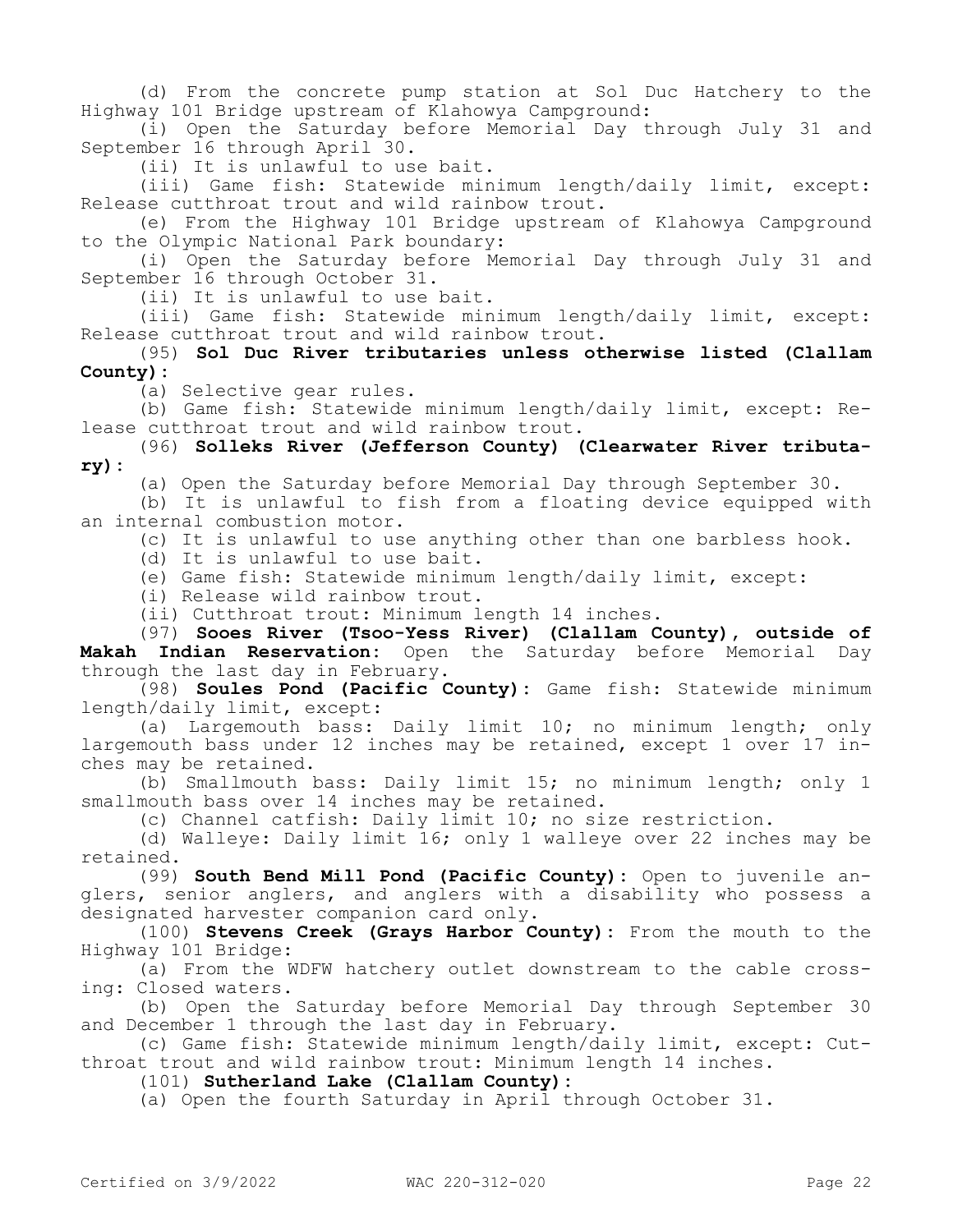(b) Game fish: Statewide minimum length/daily limit, except: Kokanee: Daily limit 5; minimum length 8 inches and maximum length 18 inches.

(102) **Thrash Creek (Pacific/Lewis County):** Closed waters.

#### (103) **Thunder Creek (Clallam County) (Tributary to East Fork Dickey River):**

(a) It is unlawful to fish from a floating device equipped with an internal combustion motor.

(b) It is unlawful to use anything other than one single-point barbless hook.

(c) It is unlawful to use bait.

(d) Game fish: Statewide minimum length/daily limit, except:

(i) Release wild rainbow trout.

(ii) Cutthroat trout: Minimum length 14 inches.

(e) From mouth to D2400 Road: Open the Saturday before Memorial Day through April 30.

(f) From D2400 Road upstream: Open the Saturday before Memorial Day through October 31.

(104) **Thunder Lake (Clallam County):** Game fish: Statewide minimum length/daily limit, except:

(a) Largemouth bass: Daily limit 10; no minimum length; only largemouth bass under 12 inches may be retained, except 1 over 17 inches may be retained.

(b) Smallmouth bass: Daily limit 15; no minimum length; only 1 smallmouth bass over 14 inches may be retained.

(c) Channel catfish: Daily limit 10; no size restriction.

(d) Walleye: Daily limit 16; only 1 walleye over 22 inches may be retained.

(105) **Valley Creek (Clallam County):** Open to juvenile anglers, senior anglers, and anglers with a disability who possess a designated harvester companion card only.

(106) **Vance Creek/Elma Ponds (Grays Harbor County), Pond One (Bowers Lake) and Pond Two (Lake Ines):** Pond One/Bowers Lake is open to juvenile anglers, senior anglers, and anglers with a disability who possess a designated harvester companion card only.

(107) **Van Winkle Creek (Grays Harbor County):**

(a) August 16 through November 30:

(i) Night closure.

(ii) Anti-snagging rule.

(b) From the mouth to 400 feet below the outlet of Lake Aberdeen Hatchery:

(i) Open the Saturday before Memorial Day through January 31.

(ii) Game fish: Statewide minimum length/daily limit, except: Cutthroat trout and wild rainbow trout: Minimum length 14 inches.

(iii) Salmon: Open October 1 through December 31.

(A) Daily limit 6; up to 1 may be an adult.

(B) Release Chinook and wild coho.

(108) **West Twin River (Clallam County):**

(a) Selective gear rules.

(b) Release all fish.

### (109) **Willapa River (Pacific County):**

(a) From the mouth (city of South Bend boat launch) to the WDFW access site at the mouth of Ward/Wilson creeks:

(i) August 1 through November 30:

(A) Night closure.

(B) Single-point barbless hooks are required.

(ii) Open December 1 through January 31.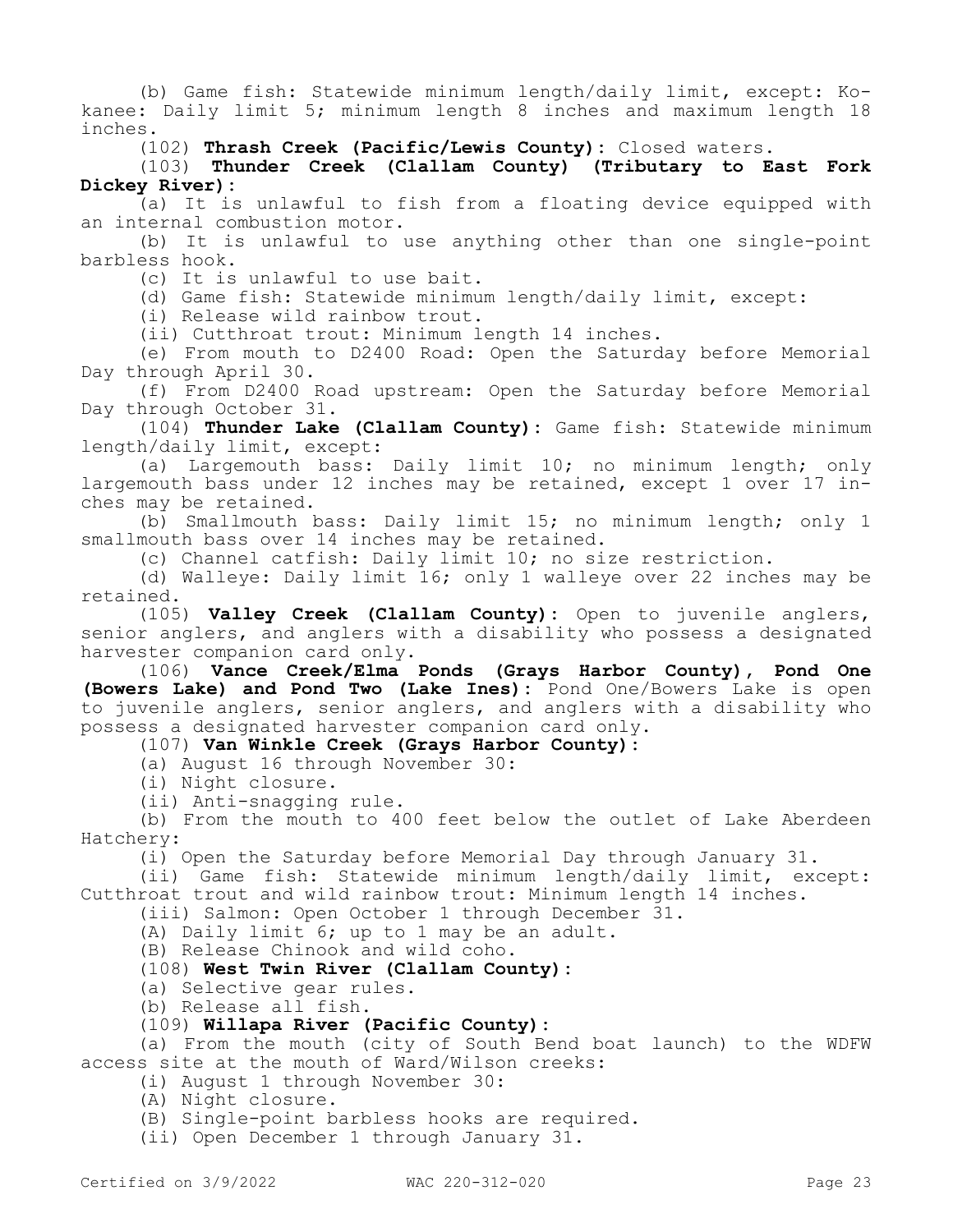(iii) Game fish: Statewide minimum length/daily limit, except: Cutthroat trout and wild rainbow trout: Minimum length 14 inches.

(iv) Salmon:

(A) Open August 1 through January 31.

(B) Daily limit 6; up to 2 adults may be retained.

(C) Release wild Chinook and wild coho.

(b) From the WDFW access site at the mouth of Ward/Wilson creeks to the second bridge on Camp One Road:

(i) August 1 through November 30:

(A) Night closure.

(B) Single-point barbless hooks are required.

(C) Stationary gear restriction.

(ii) Open the Saturday before Memorial Day through March 31.

(iii) Game fish: Statewide minimum length/daily limit, except: Cutthroat trout and wild rainbow trout: Minimum length 14 inches.

(iv) Salmon:

(A) Open August 1 through January 31.

(B) Daily limit 6; up to 2 adults may be retained.

(C) Release wild Chinook and wild coho.

(c) From the second bridge on Camp One Road upstream to the mouth of Mill Creek (approximately 0.5 miles):

(i) August 1 through November 30:

(A) Night closure.

(B) Single-point barbless hooks are required.

(C) Stationary gear restriction.

(D) It is unlawful to fish from a floating device.

(ii) Open the Saturday before Memorial Day through March 31.

(iii) Game fish: Statewide minimum length/daily limit, except: Cutthroat trout and wild rainbow trout: Minimum length 14 inches.

(iv) Salmon:

(A) Open August 1 through January 31.

(B) Daily limit 6; up to 2 adults may be retained.

(C) Release wild Chinook and wild coho.

(d) From the mouth of Mill Creek to the Highway 6 bridge (approximately 2 miles below the mouth of Trap Creek):

(i) August 1 through November 30:

(A) Night closure.

(B) Single-point barbless hooks are required.

(C) Stationary gear restriction.

(ii) Open the Saturday before Memorial Day through March 31.

(iii) Game fish: Statewide minimum length/daily limit, except: Cutthroat trout and wild rainbow trout: Minimum length 14 inches.

(iv) Salmon:

(A) Open August 1 through January 31.

(B) Daily limit 6; up to 2 adults may be retained.

(C) Release wild Chinook and wild coho.

(e) From Highway 6 Bridge (approximately 2 miles below the mouth of Trap Creek) to Fork Creek:

(i) August 16 through November 30:

(A) Night closure.

(B) Single-point barbless hooks are required.

(C) Stationary gear restriction.

(ii) Open the Saturday before Memorial Day through March 31:

(iii) Game fish: Statewide minimum length/daily limit, except: Cutthroat trout and wild rainbow trout: Minimum length 14 inches.

(iv) Salmon:

(A) Open August 16 through January 31.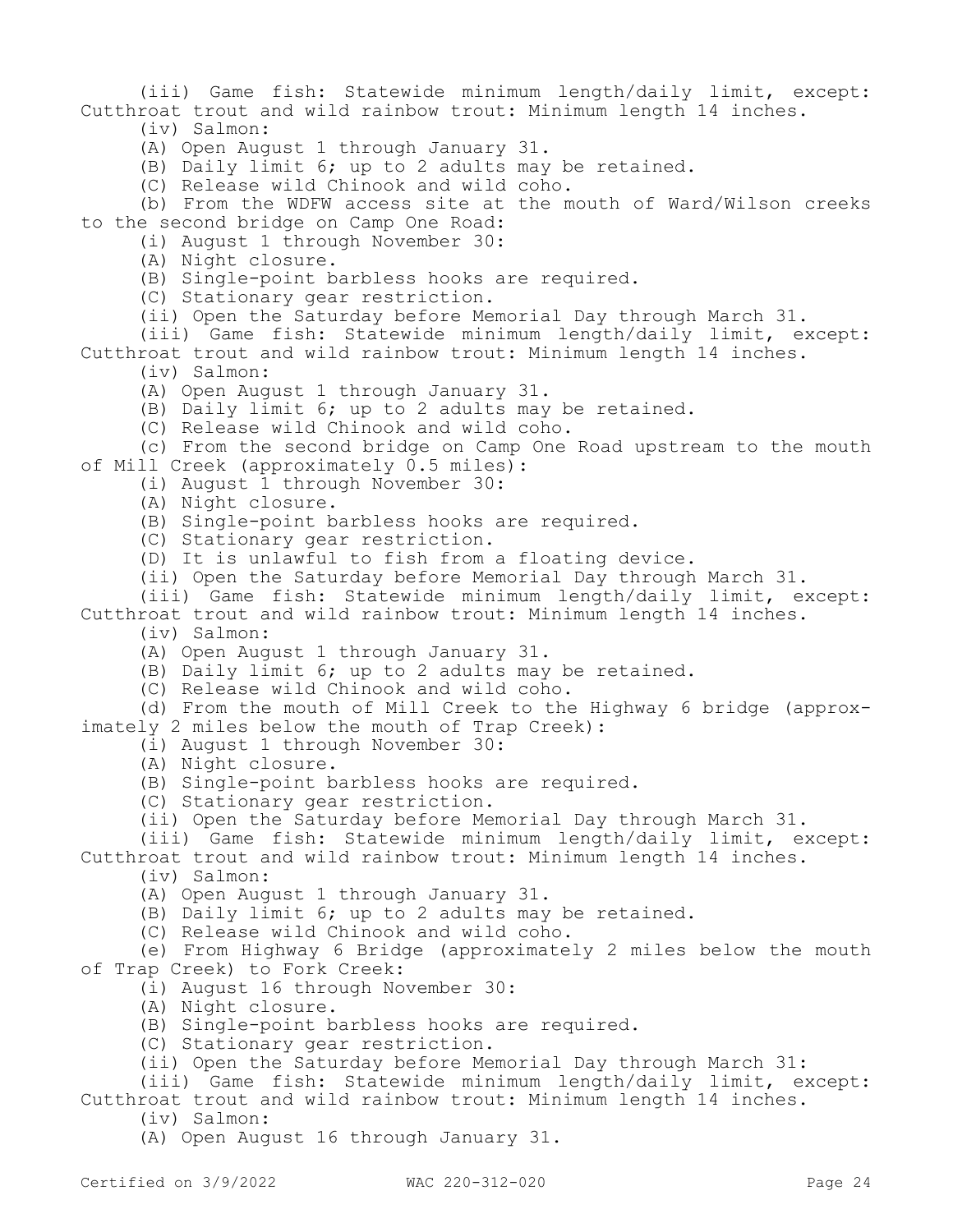(B) Daily limit 6; up to 2 adults may be retained.

(C) Release wild Chinook and wild coho.

(f) From Fork Creek upstream to the Highway 6 Bridge near the town of Lebam:

(i) August 16 through October 31:

(A) Night closure.

(B) Single-point barbless hooks are required.

(C) Stationary gear restriction.

(ii) Open the Saturday before Memorial Day through March 31:

(iii) Game fish: Statewide minimum length/daily limit, except: Cutthroat trout and wild rainbow trout: Minimum length 14 inches.

(iv) Salmon:

(A) Open October 1 through January 31.

(B) Daily limit 6; up to 2 adults may be retained.

(C) Release wild Chinook and wild coho.

(g) From the Highway 6 Bridge near the town of Lebam upstream:

(i) August 16 through October 31:

(A) Night closure.

(B) Single-point barbless hooks are required.

(ii) Game fish: Statewide minimum length/daily limit, except: Cutthroat trout and wild rainbow trout: Minimum length 14 inches.

(110) **Willapa River, South Fork (Pacific County):**

(a) From the mouth to the bridge on Pehl Road:

(i) From the falls/fish ladder downstream 400 feet in Section 6, Township 13 North, and Range 8 West: Closed waters.

(ii) The Saturday before Memorial Day through July 31: Selective gear rules.

(iii) August 1 through November 30:

(A) Night closure.

(B) Anti-snagging rule.

(C) Barbless hooks are required.

(b) Open the Saturday before Memorial Day through the last day in February:

(i) Game fish: Statewide minimum length/daily limit, except: Cutthroat trout and wild rainbow trout: Minimum length 14 inches.

(ii) Salmon:

(A) Open August 1 through September 30:

(B) Daily limit 6; up to 2 adults may be retained.

(C) Release wild Chinook and wild coho.

(c) From Pehl Road upstream:

(i) Open the Saturday before Memorial Day through the last day in February.

(ii) Game fish: Statewide minimum length/daily limit, except: Cutthroat trout and wild rainbow trout: Minimum length 14 inches.

(111) **Wirkkala Pond 1 (Pacific County):** Game fish: Statewide minimum length/daily limit, except:

(a) Largemouth bass: Daily limit 10; no minimum length; only largemouth bass under 12 inches may be retained, except 1 over 17 inches may be retained.

(b) Smallmouth bass: Daily limit 15; no minimum length; only 1 smallmouth bass over 14 inches may be retained.

(c) Channel catfish: Daily limit 10; no size restriction.

(d) Walleye: Daily limit 16; only 1 walleye over 22 inches may be retained.

### (112) **Wishkah River (Grays Harbor County):**

(a) August 16 through November 30: Single-point barbless hooks are required.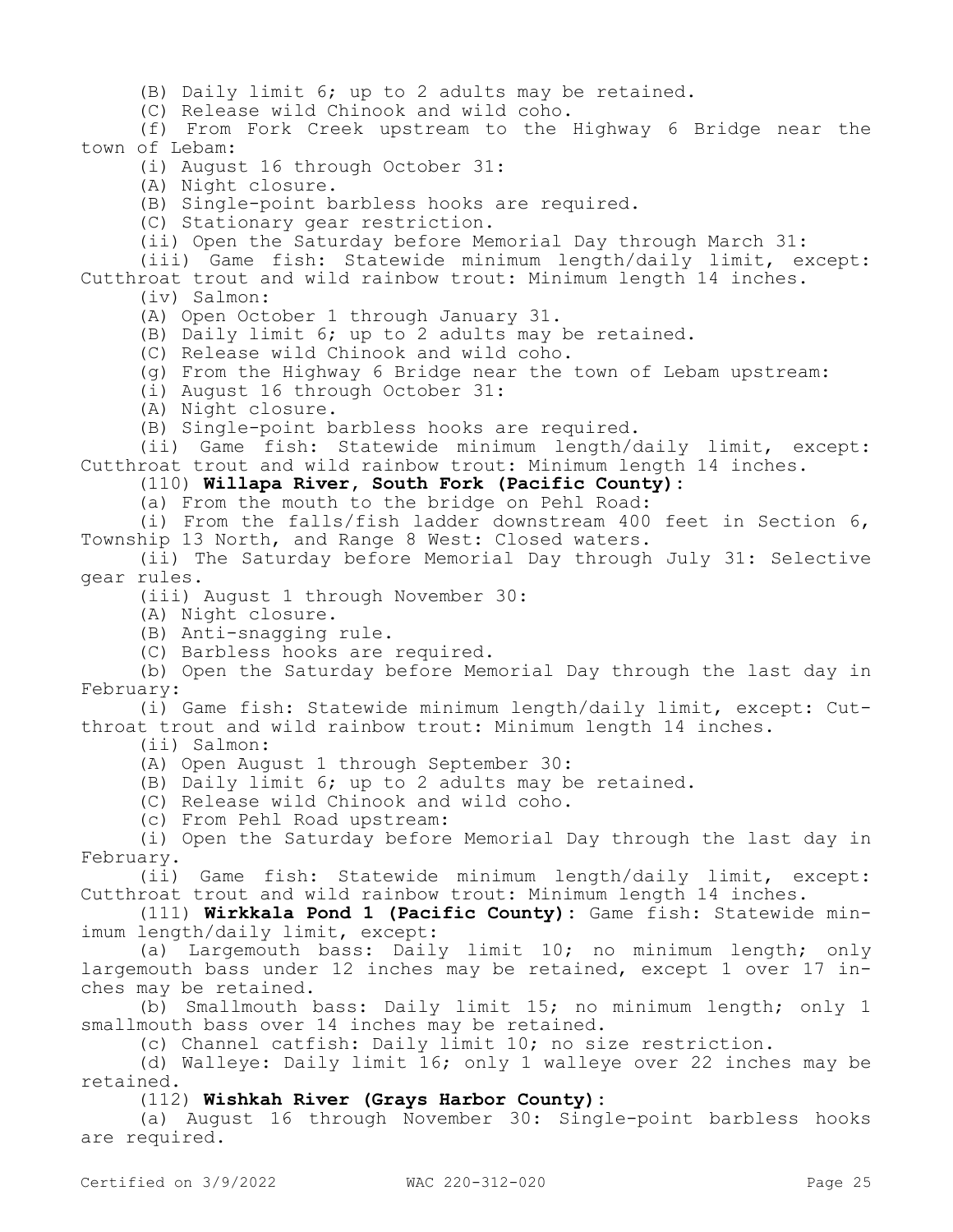(b) From the mouth to 200 feet below the weir at the Wishkah Rearing Ponds:

(i) Open the Saturday before Memorial Day through the last day in February.

(ii) Game fish: Statewide minimum length/daily limit, except: Cutthroat trout and wild rainbow trout: Minimum length 14 inches.

(iii) Salmon: Open October 1 through December 31.

(A) Daily limit 6; up to 1 may be an adult.

(B) Release Chinook and wild coho.

(iv) From 150 feet upstream to 150 feet downstream of the Wishkah adult attraction channel/outfall structure (within the posted fishing boundary): Open only to anglers with disabilities who permanently use a wheelchair and have a designated harvester companion card.

(113) **Wynoochee River (Grays Harbor County):**

(a) From the mouth to the WDFW White Bridge Access Site:

(i) August 16 through November 30: Single-point barbless hooks are required.

(ii) Open the Saturday before Memorial Day through March 31:

(iii) Game fish: Statewide minimum length/daily limit, except: Cutthroat trout and wild rainbow trout: Minimum length 14 inches.

(iv) Salmon: Open October 1 through December 31.

(A) Daily limit 6; up to 1 may be an adult.

(B) Release Chinook and wild coho.

(b) From the WDFW White Bridge Access Site to the 7400 line bridge:

(i) From August 16 through November 30: Single-point barbless hooks are required.

(ii) From September 16 through November 30: It is unlawful to use bait.

(iii) Open the Saturday before Memorial Day through March 31:

(iv) Game fish: Statewide minimum length/daily limit, except: Cutthroat trout and wild rainbow trout: Minimum length 14 inches.

(c) From the 7400 line bridge to 400 feet below Wynoochee Dam:

(i) From 400 feet downstream of Wynoochee Dam to the Wynoochee dam and from the barrier dam near Grisdale to the barrier dam: Closed waters.

(ii) Open the Saturday before Memorial Day through March 31:

(iii) Game fish: Statewide minimum length/daily limit, except: Cutthroat trout and wild rainbow trout: Minimum length 14 inches.

(iv) Selective gear rules.

(d) From the confluence of the Wynoochee Reservoir upstream to Wynoochee Falls:

(i) Open the Saturday before Memorial Day through March 31:

(ii) Game fish: Statewide minimum length/daily limit, except: Cutthroat trout and wild rainbow trout: Minimum length 14 inches.

### (114) **Wynoochee Reservoir (Grays Harbor County):**

(a) Open the fourth Saturday in April through October 31.

(b) Game fish: Statewide minimum length/daily limit, except:

(i) Trout: Daily limit 2; minimum length 14 inches.

(ii) Largemouth bass: Daily limit 10; no minimum length; only largemouth bass under 12 inches may be retained, except 1 over 17 inches may be retained.

(iii) Smallmouth bass: Daily limit 15; no minimum length; only 1 smallmouth bass over 14 inches may be retained.

(iv) Channel catfish: Daily limit 10; no size restriction.

(v) Walleye: Daily limit 16; only 1 walleye over 22 inches may be retained.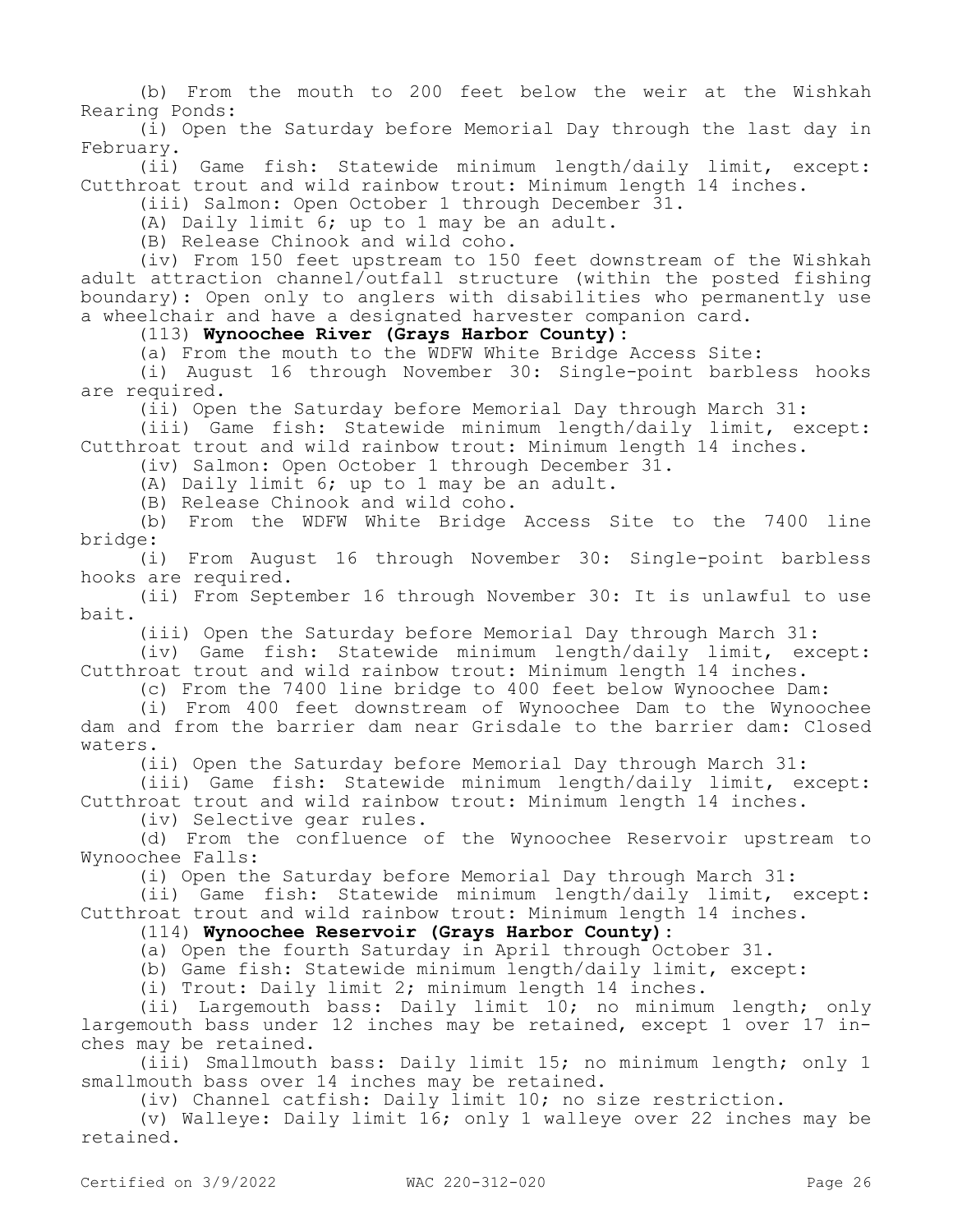[Statutory Authority: RCW 77.04.012, 77.04.020, 77.04.055, and 77.12.047. WSR 21-14-067 (Order 21-95), § 220-312-020, filed 7/2/21, effective 8/2/21; WSR 20-14-052 (Order 20-97), § 220-312-020, filed 6/25/20, effective 7/26/20. Statutory Authority: RCW 77.04.012, 77.04.020, 77.04.055, 77.12.045, and 77.12.047. WSR 20-03-130 (Order 20-09), § 220-312-020, filed 1/17/20, effective 2/17/20. Statutory Au-<br>thority: RCW 77.04.012, 77.04.013, 77.04.020, 77.04.055, and thority:  $RCW$  77.04.012, 77.12.047. WSR 19-15-050 (Order 19-139), § 220-312-020, filed 7/12/19, effective 8/12/19. Statutory Authority: RCW 77.04.012, 77.04.020, and 77.04.130. WSR 19-03-003 (Order 19-01), § 220-312-020, filed 1/2/19, effective 2/2/19. Statutory Authority: RCW 77.04.012, 77.04.013, 77.04.020, 77.04.055, and 77.12.047. WSR 18-15-065 (Order 18-163), § 220-312-020, filed 7/16/18, effective 8/16/18. Statutory Authority: RCW 77.04.012, 77.04.020, and 77.12.047. WSR 18-06-045 (Order 18-30), § 220-312-020, filed 3/1/18, effective 4/1/18. Statutory Authority: RCW 77.04.012, 77.04.013, 77.04.020, 77.04.055, and 77.12.047. WSR 17-19-008 (Order 17-229), § 220-312-020, filed 9/7/17, effective 10/8/17; WSR 17-05-112 (Order 17-04), amended and recodified as § 220-312-020, filed 2/15/17, effective 3/18/17; WSR 16-14-045 (Order 16-160), § 220-310-180, filed 6/28/16, effective 7/29/16. Statutory Authority: RCW 77.04.012 and 77.12.047. WSR 16-06-073 (Order 16-30), § 220-310-180, filed 2/26/16, effective 7/1/16. Statutory Authority: RCW 77.04.013, 77.04.020, 77.04.055, and 77.12.047. 15-17-010 (Order 15-245), § 220-310-180, filed 8/6/15, effective 9/6/15. Statutory Authority: RCW 77.04.012, 77.04.020, 77.04.055, 77.12.045, and 77.12.047. WSR 14-16-027 (Order 14-185), § 220-310-180, filed 7/25/14, effective 8/25/14. Statutory Authority: RCW 77.04.012, 77.04.013, 77.04.055, and 77.12.047. WSR 14-04-120 (Order 14-26), § 220-310-180, filed 2/4/14, effective 3/7/14.]

## *(Effective July 1, 2022)*

**WAC 220-312-020 Freshwater exceptions to statewide rules—Coast.**  (1) **Aberdeen Lake (Grays Harbor County):** Open the fourth Saturday in April through October 31.

(2) **Bear Creek (Clallam County) (Bogachiel River tributary):**

(a) It is unlawful to use anything other than one single-point barbless hook.

(b) It is unlawful to use bait.

(c) Game fish: Statewide minimum length/daily limit, except: Release wild rainbow trout.

(3) **Bear Creek (Clallam County) (Sol Duc River tributary):**

(a) It is unlawful to use anything other than one single-point barbless hook.

(b) It is unlawful to use bait.

(c) Game fish: Statewide minimum length/daily limit, except: Release cutthroat trout and wild rainbow trout.

### (4) **Bear River (Pacific County):**

(a) Open the Saturday before Memorial Day through March 31.

(b) From August 16 through November 30: Night closure.

(c) From the mouth (Highway 101 Bridge) to Lime Quarry Road (approximately 2 river miles):

(i) August 16 through November 30:

(ii) Barbless hooks required.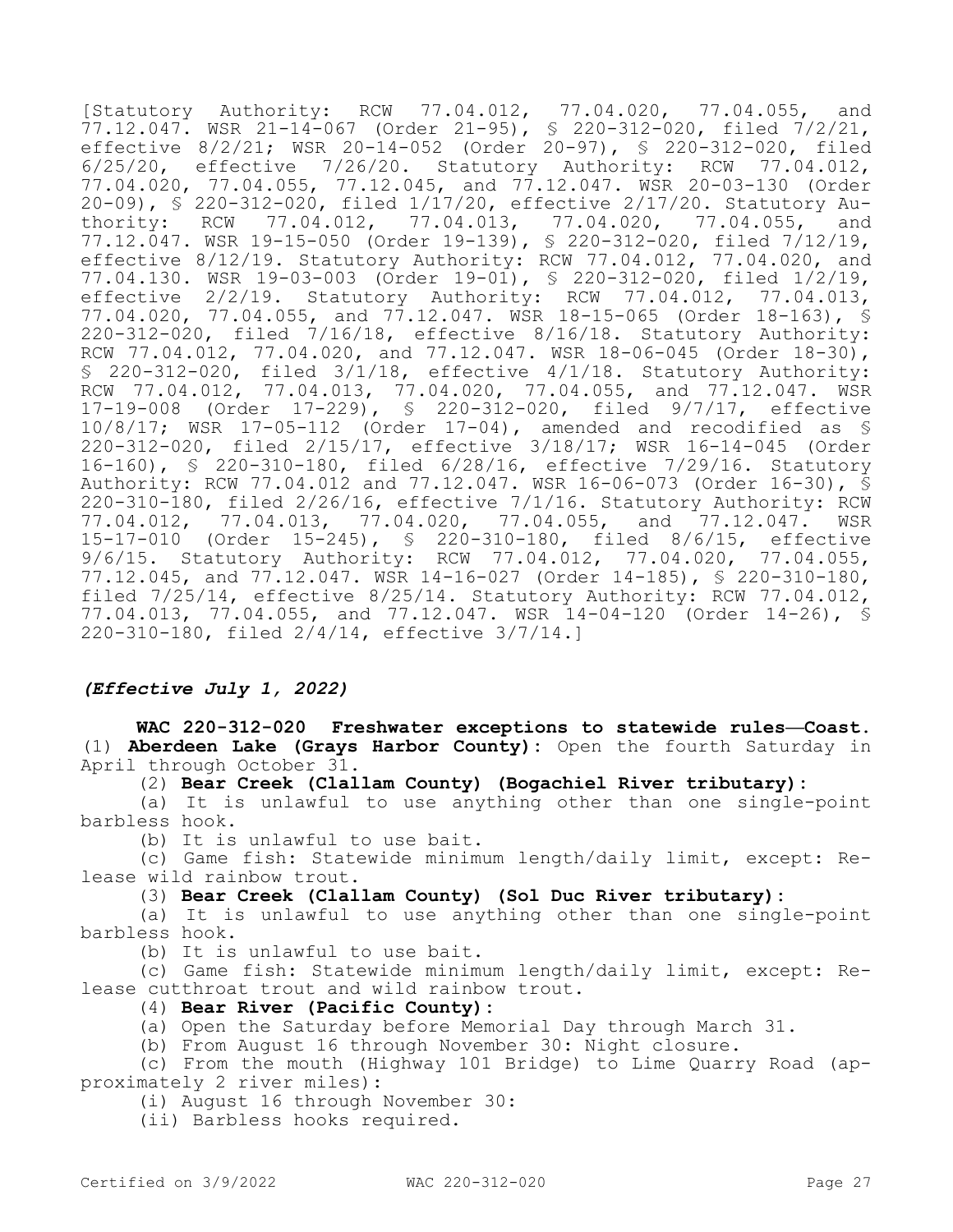(iii) Anti-snagging rule.

(iv) Game fish: Statewide minimum length/daily limit, except: Cutthroat trout and wild rainbow trout: Minimum length 14 inches.

(d) From the Lime Quarry Road upstream to the Longview Fiber Bridge:

(i) Selective gear rules.

(ii) Game fish: Statewide minimum length/daily limit, except: Cutthroat trout and wild rainbow trout: Minimum length 14 inches.

(5) **Beaver Creek (Clallam County) (Sol Duc River tributary):**

(a) From the mouth upstream to Beaver Falls:

(b) It is unlawful to use anything other than one single-point barbless hook.

(c) It is unlawful to use bait.

(d) Game fish: Statewide minimum length/daily limit, except: Release cutthroat trout and wild rainbow trout.

(6) **Beaver Lake (Clallam County):** Selective gear rules.

(7) **Big River (Clallam County), outside of Olympic National Park:**

(a) Open the Saturday before Memorial Day through October 15, and January 1 through the last day of February.

(b) Selective gear rules.

(c) Game fish: Statewide minimum length/daily limit, except: Cutthroat trout and wild rainbow trout: Minimum length 14 inches.

(8) **Big River tributaries (Clallam County), outside of Olympic National Park:** Open the Saturday before Memorial Day through October 15.

(9) **Black River (Grays Harbor/Thurston counties):** From the mouth to the bridge on 128th Ave. S.W.:

- (a) Anti-snagging rule.
- (b) Night closure.
- (c) Barbless hooks required.

(d) Game fish: Statewide minimum length/daily limit, except: Cutthroat trout and wild rainbow trout: Minimum length 14 inches.

(e) Salmon: Open October 1 through December 31.

(i) Daily limit 6; up to 1 may be an adult.

(ii) Release Chinook and wild coho.

(10) **Bogachiel Hatchery Pond, South (Clallam County):** Closed waters.

### (11) **Bogachiel River (Clallam County):**

(a) It is unlawful to fish from a floating device equipped with an internal combustion motor.

(b) It is unlawful to use anything other than one single-point barbless hook.

(c) From the mouth to Highway 101 Bridge:

(i) Open the Saturday before Memorial Day through April 30.

(ii) It is unlawful to use bait the Saturday before Memorial Day through August 31 and February 16 through April 30.

(iii) Game fish: Statewide minimum length/daily limit, except:

(A) Release wild rainbow trout.

(B) Cutthroat trout: Minimum length 14 inches.

(C) November 1 through last day in February: Steelhead: Daily limit 3 hatchery steelhead; minimum length 20 inches.

(iv) Salmon:

(A) Open July 1 through July 31:

(I) Daily limit 4; up to 2 adults may be retained.

(II) Release wild adult Chinook and wild adult coho.

(B) Open September 16 through November 30:

(I) Daily limit 3; up to 1 adult may be retained.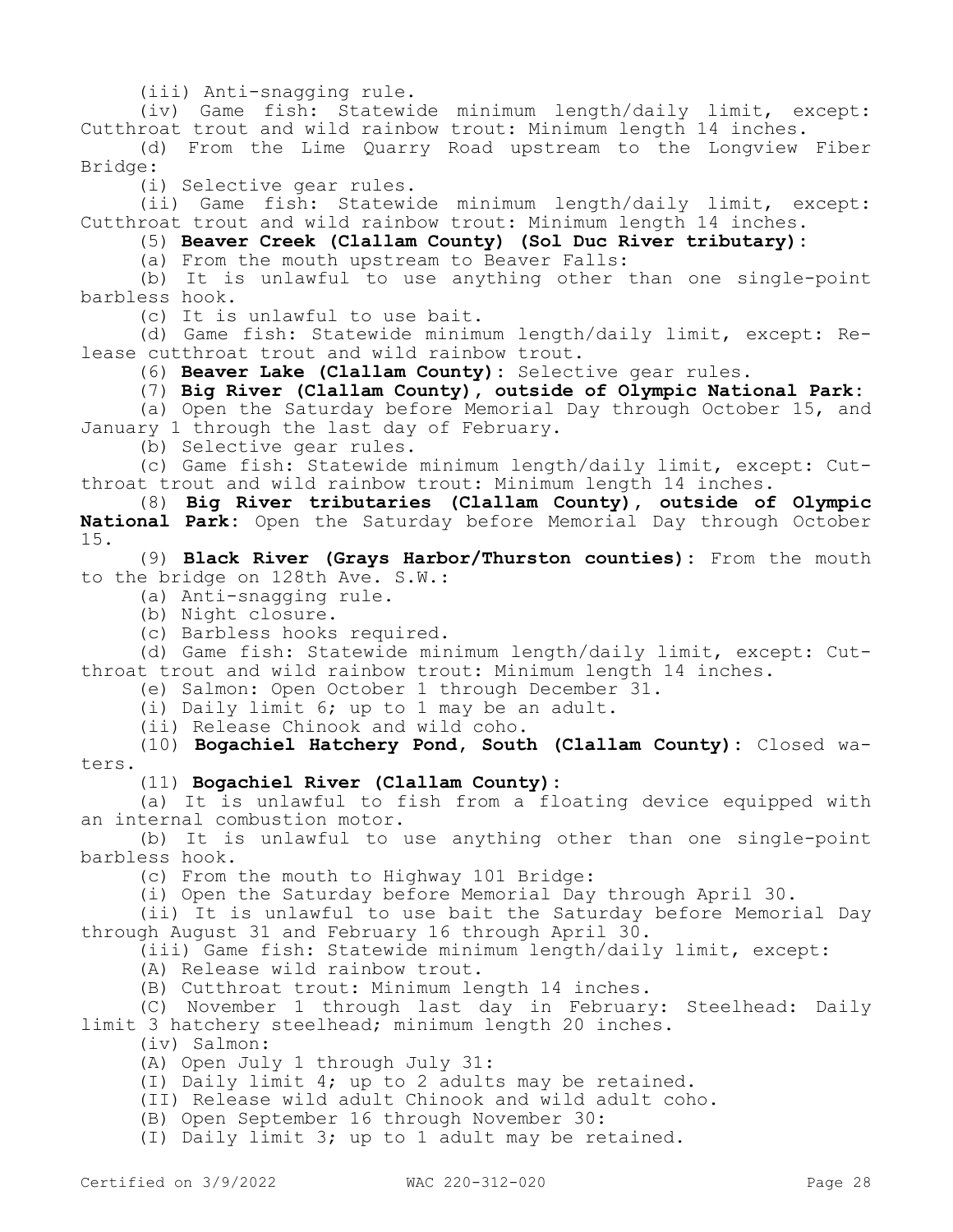(II) Release wild adult coho.

(d) From Highway 101 Bridge to Olympic National Park boundary:

(i) Open the Saturday before Memorial Day through April 30.

(ii) It is unlawful to use bait.

(iii) Game fish: Statewide minimum length/daily limit, except:

(A) Release wild rainbow trout.

(B) Cutthroat trout: Minimum length 14 inches.

(12) **Calawah River (Clallam County):**

(a) It is unlawful to fish from a floating device equipped with an internal combustion motor.

(b) It is unlawful to use anything other than one single-point barbless hook.

(c) From the mouth to the Highway 101 Bridge:

(i) Open the Saturday before Memorial Day through April 30.

(ii) It is unlawful to use bait the Saturday before Memorial Day through August 31 and February 16 through April 30.

(iii) Game fish: Statewide minimum length/daily limit, except:

(A) Release wild rainbow trout.

(B) Cutthroat trout: Minimum length 14 inches.

(C) November 1 through the last day in February: Steelhead: Daily limit 3 hatchery steelhead; minimum length 20 inches.

(iv) Salmon:

(A) Open July 1 through July 31:

(I) Daily limit 4; up to 2 adults may be retained.

(II) Release wild adult Chinook and wild adult coho.

(B) Open September 16 through November 30:

(I) Daily limit 3; up to 1 adult may be retained.

(II) Release wild adult coho.

(d) From the Highway 101 Bridge to the forks:

(i) Open the Saturday before Memorial Day through April 30.

(ii) It is unlawful to use bait.

(iii) Game fish: Statewide minimum length/daily limit, except:

(A) Release wild rainbow trout.

(B) Cutthroat trout: Minimum length 14 inches.

(13) **Calawah River, North Fork (Clallam County):**

(a) It is unlawful to use anything other than one single-point barbless hook.

(b) It is unlawful to use bait.

(c) Game fish: Statewide minimum length/daily limit, except:

(i) Release wild rainbow trout.

(ii) Cutthroat trout: Minimum length 14 inches.

(14) **Calawah River, South Fork (Clallam County):**

(a) From the mouth to the Olympic National Park boundary:

(b) Open the Saturday before Memorial Day through the last day in February.

(c) It is unlawful to fish from a floating device equipped with an internal combustion motor.

(d) It is unlawful to use anything other than one single-point barbless hook.

(e) It is unlawful to use bait.

(f) Game fish: Statewide minimum length/daily limit, except:

(i) Release wild rainbow trout.

(ii) Cutthroat trout: Minimum length 14 inches.

(15) **Canyon River (Grays Harbor County):** Closed waters.

(16) **Cases Pond (Pacific County):** Open to juvenile anglers, senior anglers, and anglers with a disability who possess a designated harvester companion card only.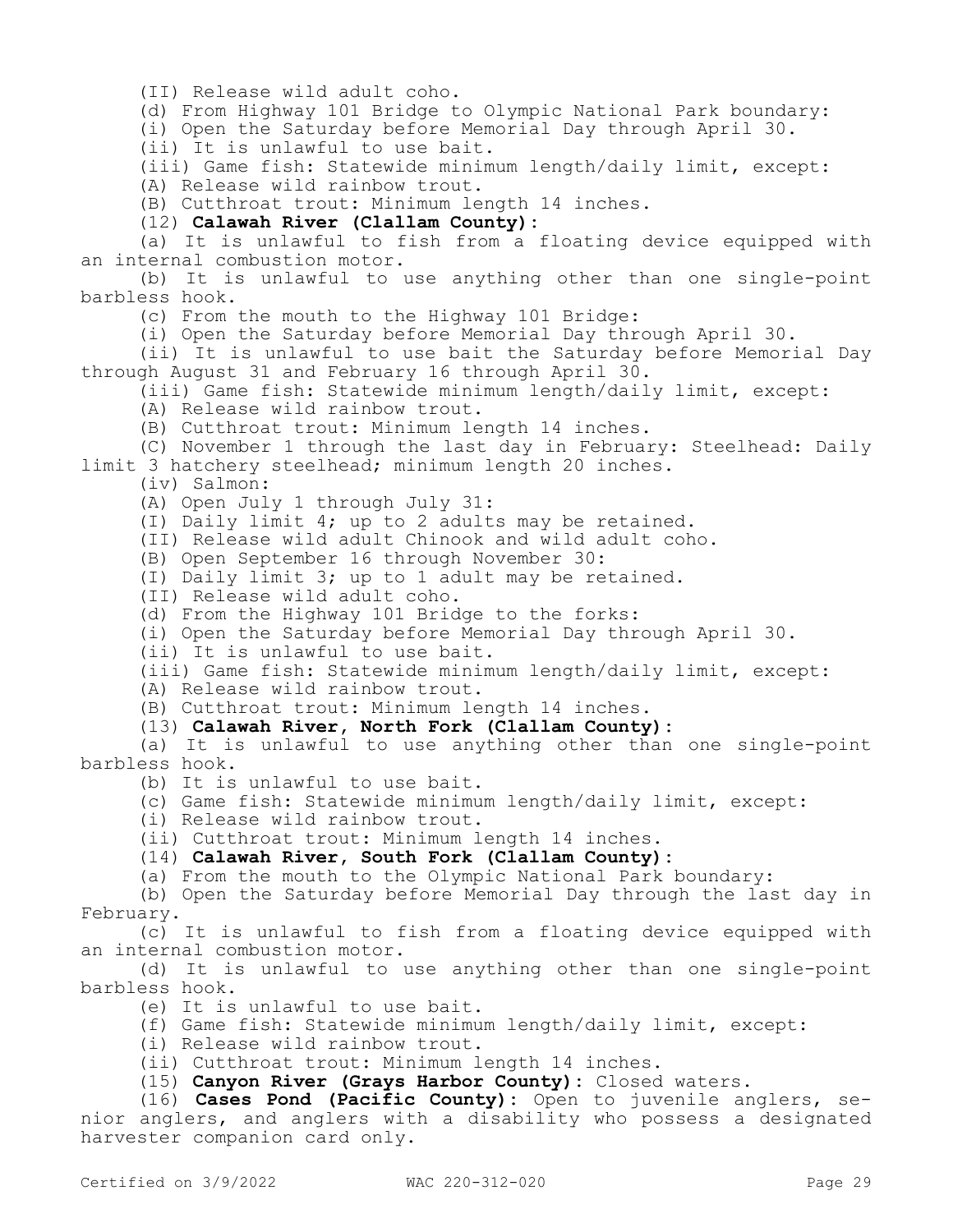### (17) **Cedar Creek (Jefferson County), outside Olympic National Park:**

(a) Open the Saturday before Memorial Day through the last day in February.

(b) Selective gear rules.

(c) Game fish: Statewide minimum length/daily limit, except: Cutthroat trout and wild rainbow trout: Minimum length 14 inches.

(18) **Chehalis River (Grays Harbor County), including all channels, sloughs, and interconnected waterways:**

(a) From the mouth (Highway 101 Bridge in Aberdeen) to Highway 107 bridge including all channels, sloughs, and interconnected waterways:

(i) August 1 through November 30: Single-point barbless hooks are required.

(ii) Open the Saturday before Memorial Day through April 15:

(iii) Game fish: Statewide minimum length/daily limit, except: Cutthroat trout and wild rainbow trout: Minimum length 14 inches.

(iv) Salmon:

(A) Open August 1 through September 23:

(I) Daily limit 6.

(II) Release adult salmon.

(B) September 24 through September 30: Closed.

(C) Open October 1 through November 30:

(I) Daily limit 6; up to 1 may be an adult.

(II) Release Chinook.

(D) Open December 1 through December 31:

(I) Daily limit 6; up to 1 may be an adult.

(II) Release Chinook and wild coho.

(b) From Highway 107 Bridge to South Elma Bridge (Wakefield Road) including all channels, sloughs, and interconnected waterways:

(i) All species: Single-point barbless hooks are required August 1 through November 30.

(ii) Open the Saturday before Memorial Day through April 15.

(iii) Game fish: Statewide minimum length/daily limit, except: Cutthroat trout and wild rainbow trout: Minimum length 14 inches.

(iv) Salmon:

(A) Open August 1 through September 23:

(I) Daily limit 6.

(II) Release adult salmon.

(B) September 24 through September 30: Closed.

(C) Open October 1 through December 31:

(I) Daily limit 6; up to 1 may be an adult.

(II) Release Chinook and wild coho.

(c) From South Elma Bridge (Wakefield Road) to the confluence of Black River:

(i) All species August 16 through November 30: Single-point barbless hooks are required.

(ii) Open the Saturday before Memorial Day through April 15.

(iii) Game fish: Statewide minimum length/daily limit, except: Cutthroat trout and wild rainbow trout: Minimum length 14 inches.

(iv) Salmon: Open October 1 through December 31.

(A) Daily limit 6; up to 1 may be an adult.

(B) Release Chinook and wild coho.

(d) From the confluence of Black River to high bridge on Weyerhaeuser 1000 line (approximately 400 yards downstream from Roger Creek, south of Pe Ell):

(i) Open the Saturday before Memorial Day through April 15.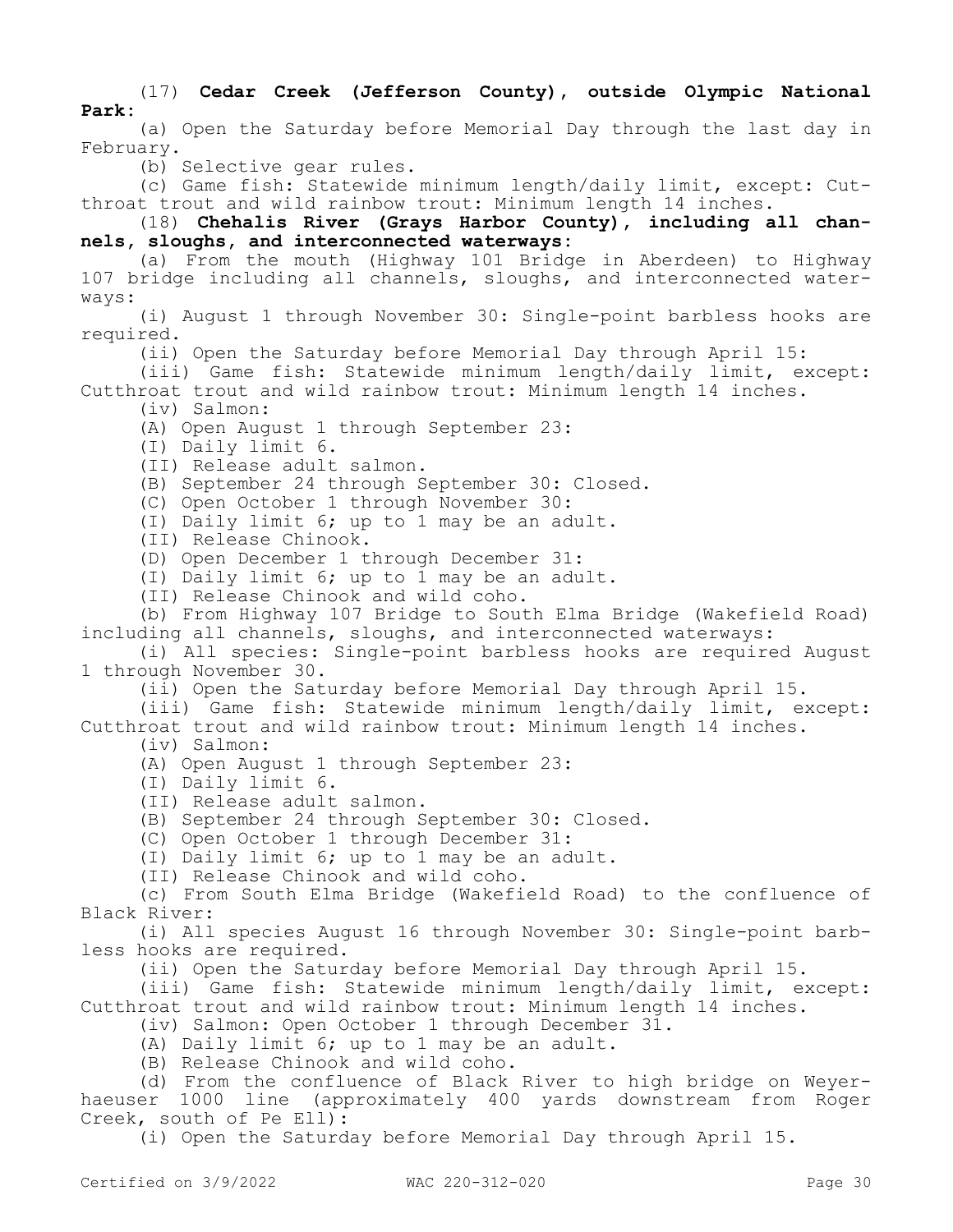(ii) Selective gear rules.

(iii) Game fish: Statewide minimum length/daily limit, except: Release cutthroat trout and wild rainbow trout.

(iv) Salmon: Open October 1 through December 31.

(A) Daily limit 6; up to 1 may be an adult.

(B) Release Chinook and wild coho.

(e) From high bridge on Weyerhaeuser 1000 line (approximately 400 yards downstream from Roger Creek, south of Pe Ell) upstream including all forks:

(i) Open the Saturday before Memorial Day through April 15.

(ii) Selective gear rules.

(iii) Game fish: Statewide minimum length/daily limit, except: Release cutthroat trout and wild rainbow trout.

(19) **Chehalis River, South Fork (Lewis County):** From the mouth to County Highway Bridge near Boistfort School:

(a) Open the Saturday before Memorial Day through April 15.

(b) Game fish: Statewide minimum length/daily limit, except: Cutthroat trout and wild rainbow trout: Minimum length 14 inches.

(20) **Chimacum Creek (Jefferson County):**

(a) From the mouth to Ness's Corner Road:

(i) Open the Saturday before Memorial Day through August 31.

(ii) Selective gear rules.

(iii) Game fish: Statewide minimum length/daily limit, except: Release cutthroat trout and wild rainbow trout.

(b) From Ness's Corner Road upstream:

(i) Open the Saturday before Memorial Day through October 31.

(ii) Selective gear rules.

(iii) Game fish: Statewide minimum length/daily limit, except: Release cutthroat trout and wild rainbow trout.

(21) **Clallam River (Clallam County):**

(a) Open the Saturday before Memorial Day through October 31:

(i) Selective gear rules.

(ii) Release all fish.

(b) Open from November 1 through January 31:

(i) Game fish: Statewide minimum length/daily limit, except:

(ii) Cutthroat trout and wild rainbow trout: Minimum length 14 inches.

### (22) **Clearwater River (Jefferson County):**

(a) It is unlawful to fish from a floating device equipped with an internal combustion motor.

(b) It is unlawful to use anything other than one barbless hook.

(c) From the mouth to Snahapish River:

(i) Open the Saturday before Memorial Day through September 30 and December 1 through April 15.

(ii) Bait is allowed September 1 through February 15.

(iii) Game fish: Statewide minimum length/daily limit, except:

(A) Release wild rainbow trout.

(B) Cutthroat trout: Minimum length 14 inches.

(iv) Salmon:

(A) Open September 1 through September 30.

(B) Daily limit 3; up to 1 may be an adult.

(C) Release wild coho.

(d) From the Snahapish River upstream:

(i) Open the Saturday before Memorial Day through September 30.

(ii) It is unlawful to use bait.

(iii) Game fish: Statewide minimum length/daily limit, except:

(A) Release wild rainbow trout.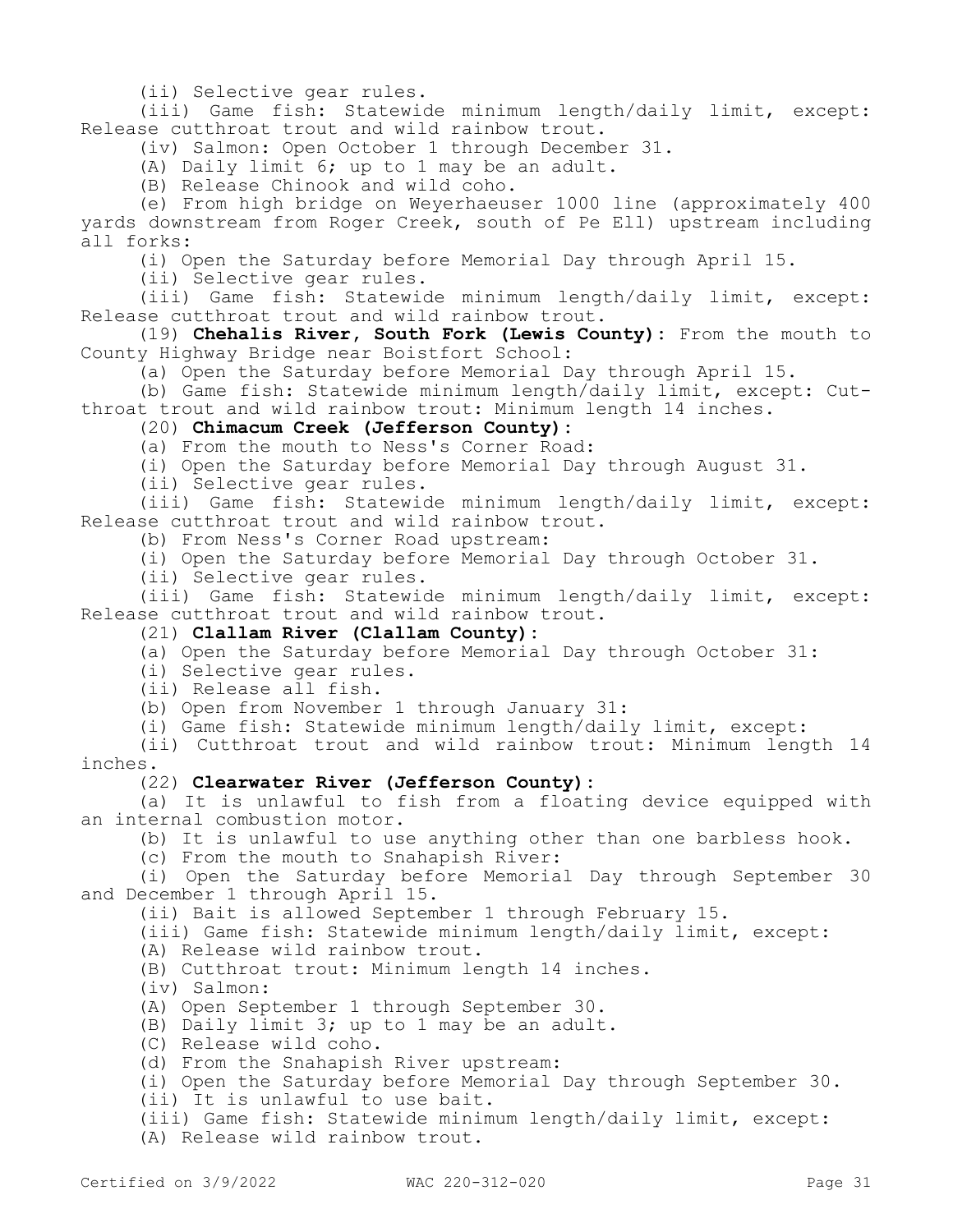(B) Cutthroat trout: Minimum length 14 inches.

(23) **Cloquallum Creek (Grays Harbor County):** From the mouth to the outlet at Stump Lake:

(a) Open the Saturday before Memorial Day through the last day in February.

(b) Game fish: Statewide minimum length/daily limit, except: Cutthroat trout and wild rainbow trout: Minimum length 14 inches.

(24) **Copalis River (Grays Harbor County):**

(a) From the mouth to Carlisle Bridge:

(i) Open the Saturday before Memorial Day through last day in February.

(ii) It is permissible to retain hatchery steelhead with a dorsal fin height of less than 2 1/8 inches or with an adipose or ventral fin clip.

(iii) Game fish: Statewide minimum length/daily limit, except: Cutthroat trout and wild rainbow trout: Minimum length 14 inches.

(iv) Salmon:

(A) Open October 1 through December 31.

(B) Daily limit 6; up to 1 may be an adult.

(C) Release Chinook.

(b) From Carlisle Bridge upstream:

(i) Open the Saturday before Memorial Day through the last day in February.

(ii) Game fish: Statewide minimum length/daily limit, except: Cutthroat trout and wild rainbow trout: Minimum length 14 inches.

(25) **Crim Creek (Lewis County) (Chehalis River tributary):** Closed waters.

(26) **Damon Lake (Grays Harbor County):** Game fish: Statewide minimum length/daily limit, except:

(a) Largemouth bass: Daily limit 10; no minimum length; only largemouth bass under 12 inches may be retained, except 1 over 17 inches may be retained.

(b) Smallmouth bass: Daily limit 15; no minimum length; only 1 smallmouth bass over 14 inches may be retained.

(c) Channel catfish: Daily limit 10; no size restriction.

(d) Walleye: Daily limit 16; only 1 walleye over 22 inches may be retained.

(27) **Deep Creek (Clallam County) (tributary to the straits):**

(a) Open December 1 through January 31.

(b) Selective gear rules.

(c) Game fish: Statewide minimum length/daily limit, except: Release cutthroat trout and wild rainbow trout.

(28) **Dickey Lake (Clallam County):** Game fish: Statewide minimum length/daily limit, except:

(a) Largemouth bass: Daily limit 10; no minimum length; only largemouth bass under 12 inches may be retained, except 1 over 17 inches may be retained.

(b) Smallmouth bass: Daily limit 15; no minimum length; only 1 smallmouth bass over 14 inches may be retained.

(c) Channel catfish: Daily limit 10; no size restriction.

(d) Walleye: Daily limit 16; only 1 walleye over 22 inches may be retained.

(29) **Dickey River (Clallam County):**

(a) It is unlawful to fish from a floating device equipped with an internal combustion motor.

(b) It is unlawful to use anything other than one single-point barbless hook.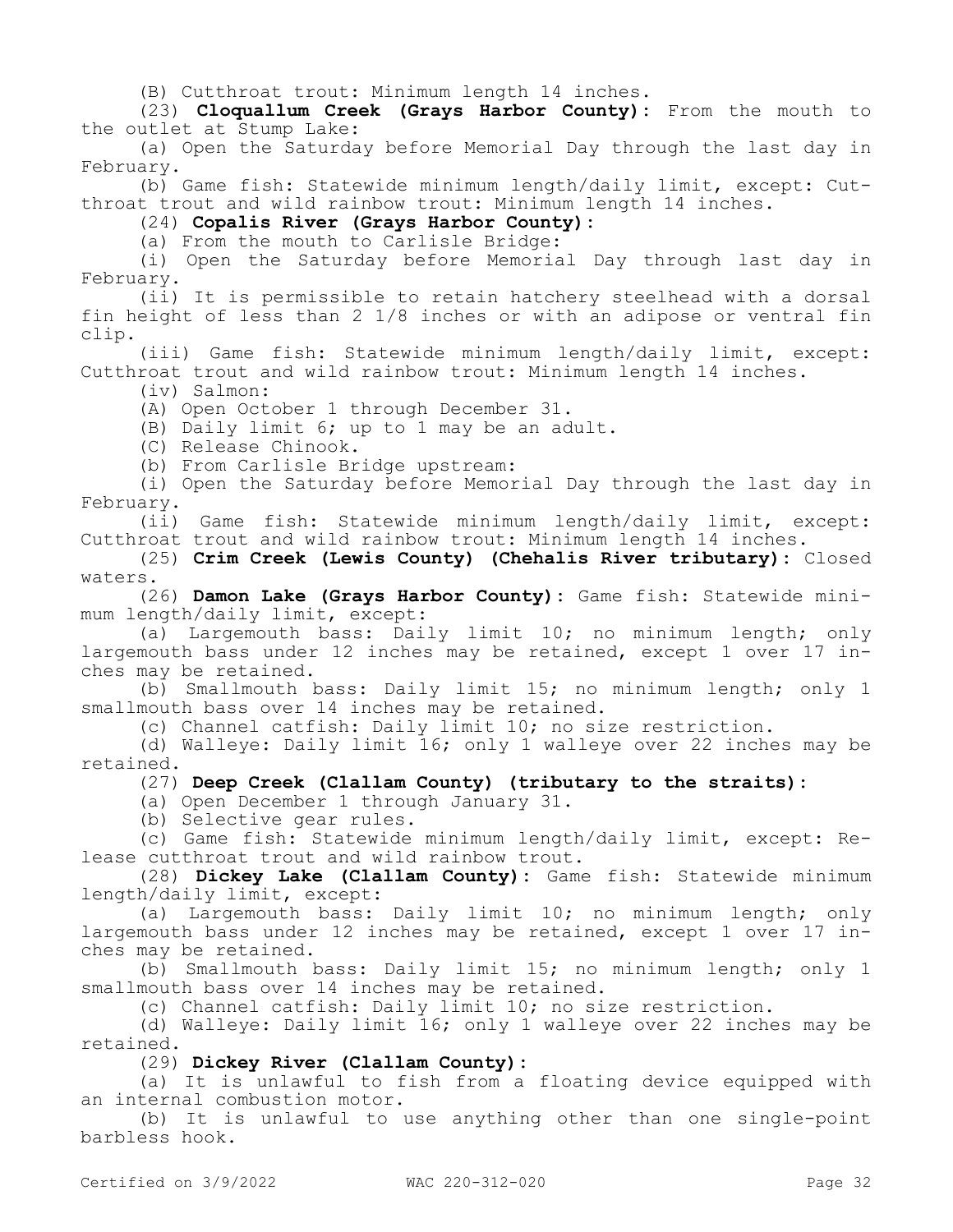(c) From Olympic National Park boundary upstream to the confluence of the East and West forks:

(i) Open the Saturday before Memorial Day through July 31 and September 16 through April 30.

(ii) It is unlawful to use bait the Saturday before Memorial Day through July 31 and February 16 through April 30.

(iii) Game fish: Statewide minimum length/daily limit, except:

(A) Release wild rainbow trout.

(B) Cutthroat trout: Minimum length 14 inches.

(iv) Salmon:

(A) Open July 1 through July 31:

(I) Daily limit 4; up to 2 may be adults.

(II) Release wild adult Chinook and wild adult coho.

(B) Open September 16 through November 30:

(I) Daily limit 3; up to 1 may be an adult.

(II) Release wild adult coho.

(d) From the confluence of the East and West forks upstream (for both forks):

(i) Open the Saturday before Memorial Day through April 30.

(ii) It is unlawful to use bait.

(iii) Game fish: Statewide minimum length/daily limit, except:

(A) Release wild rainbow trout.

(B) Cutthroat trout: Minimum length 14 inches.

(30) **Duck Lake (Grays Harbor County):**

(a) Game fish: Statewide minimum length/daily limit, except: Crappie: No limit and no minimum length.

(b) Grass carp: No limit for anglers and bow and arrow fishing.

(31) **Dungeness River (Clallam County):** From the mouth to the forks at Dungeness Forks Campground:

(a) Open October 16 through January 31.

(b) Game fish: Statewide minimum length/daily limit, except: Cutthroat trout and wild rainbow trout: Minimum length 14 inches.

(c) Salmon:

(i) Open October 16 through November 30.

(ii) Daily limit 4 coho only.

(iii) Release wild coho.

#### (32) **East Twin River (Clallam County):**

(a) Selective gear rules.

(b) Release all fish.

(33) **Elk Creek (Lewis County) (Chehalis River tributary):** Open the Saturday before Memorial Day through September 30 and January 1 through March 31.

(34) **Elk Lake (Clallam County):**

(a) Open the Saturday before Memorial Day through October 15.

(b) Selective gear rules.

(c) Game fish: Statewide minimum length/daily limit, except:

(i) Trout: Daily limit 2; minimum length 14 inches.

(ii) Release kokanee.

### (35) **Elk River (Grays Harbor County):**

(a) From the mouth (Highway 105 Bridge) to the confluence of the middle branch:

(i) Open the Saturday before Memorial Day through the last day in February.

(ii) August 16 through November 30: Single-point barbless hooks are required.

(iii) Game fish: Statewide minimum length/daily limit, except: Cutthroat trout and wild rainbow trout: Minimum length 14 inches.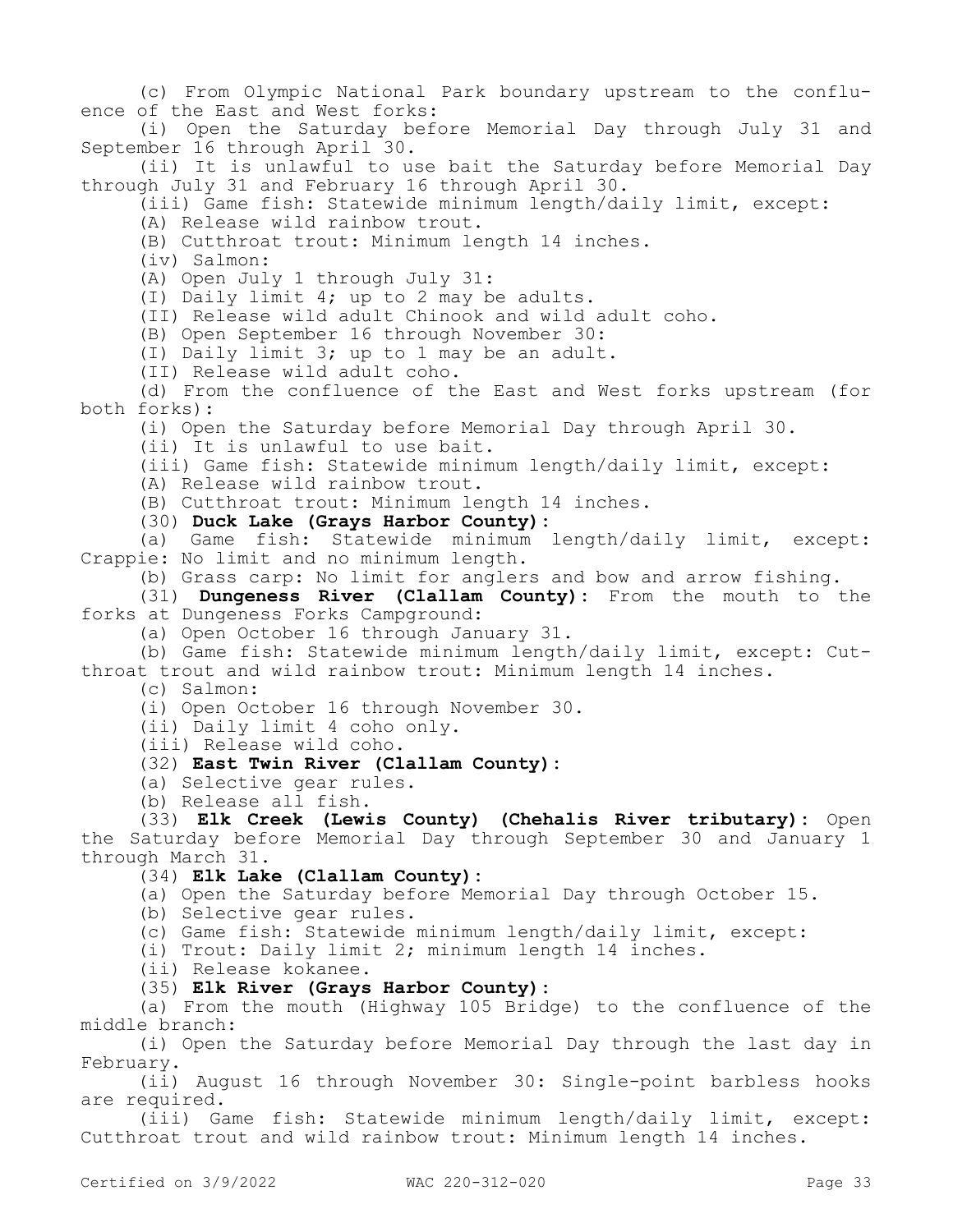(iv) Salmon: Open October 1 through December 31.

(A) Daily limit 6; up to 1 may be an adult.

(B) Release Chinook and wild coho.

(b) From confluence of the middle branch upstream:

(i) Open the Saturday before Memorial Day through the last day in February.

(ii) Game fish: Statewide minimum length/daily limit, except: Cutthroat trout and wild rainbow trout: Minimum length 14 inches.

(36) **Elwha River and all tributaries (Clallam County):** Closed waters.

(37) **Failor Lake (Grays Harbor County):** Open the fourth Saturday in April through September 15.

#### (38) **Fork Creek (Pacific County) (Willapa River tributary):**

(a) From Forks Creek Hatchery rack upstream 500 feet at fishing boundary sign:

(i) Open only for anglers with lower extremity disabilities who must permanently use a medically prescribed assistive device every time for mobility as defined in WAC 220-413-150 and possess a designated harvester companion card.

(ii) Night closure.

(iii) From October 1 through November 30:

(A) Single-point barbless hooks required.

(B) Stationary gear restriction.

(iv) Open the Saturday before Memorial Day through July 15 and October 1 through March 31.

(v) Game fish: Statewide minimum length/daily limit, except: Cutthroat trout and wild rainbow trout: Minimum length 14 inches.

(vi) Salmon: Open October 1 through January 31:

(A) Daily limit 6; up to 2 may be adults.

(B) Release wild Chinook and wild coho.

(b) From the fishing boundary sign 500 feet above Forks Creek Hatchery rack upstream to the source:

(i) Selective gear rules.

(ii) Game fish: Statewide minimum length/daily limit, except: Cutthroat trout and wild rainbow trout: Minimum length 14 inches.

(39) **Goodman Creek (Jefferson County), outside Olympic National Park:**

(a) Open the Saturday before Memorial Day through the last day in February.

(b) Selective gear rules.

(c) Game fish: Statewide minimum length/daily limit, except: Cutthroat trout and wild rainbow trout: Minimum length 14 inches.

(40) **Gray Wolf River (Clallam County):**

(a) From the confluence with the Dungeness to the bridge at river mile 1.0: Closed waters.

(b) From the bridge at river mile 1.0, upstream:

(i) Selective gear rules.

(ii) Game fish: Statewide minimum length/daily limit, except: Release cutthroat trout and wild rainbow trout.

(41) **Hoh River (Jefferson County):**

(a) It is unlawful to fish from a floating device equipped with an internal combustion motor.

(b) It is unlawful to use anything other than one single-point barbless hook.

(c) From the Olympic National Park boundary upstream to the DNR Oxbow Campground Boat Launch: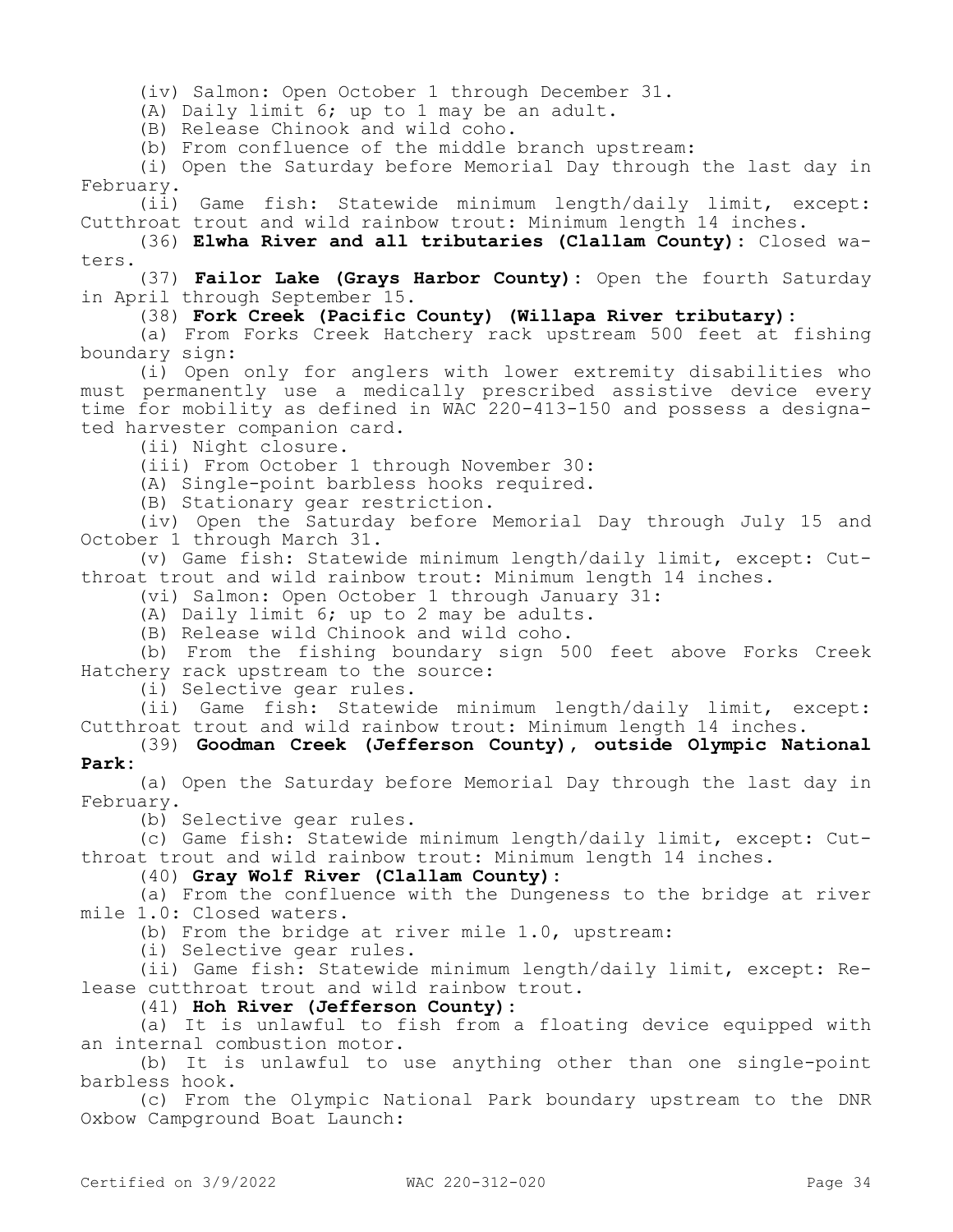(i) It is unlawful to use bait from February 16 through April 15 and June 1 through August 31.

(ii) Open June 1 through August 31 and September 16 through April 15:

(iii) Game fish: Statewide minimum length/daily limit, except:

(A) Release wild rainbow trout.

(B) Cutthroat trout: Minimum length 14 inches.

(C) November 1 through February 15: Steelhead: Daily limit 3 hatchery steelhead; minimum length 20 inches.

(iv) Salmon: Open September 16 through November 30: Daily limit 2; up to 1 adult may be retained. Release wild coho.

(d) From the DNR Oxbow Campground Boat Launch to Morgans Crossing Boat Launch:

(i) Open June 1 through August 31 and September 16 through April 15.

(ii) It is unlawful to use bait June 1 through October 15 and December 1 through April 15.

(iii) Game fish: Statewide minimum length/daily limit, except:

(A) Release wild rainbow trout.

(B) Cutthroat trout: Minimum length 14 inches.

(iv) Salmon: Open October 16 through November 30: Daily limit 2; up to 1 adult may be retained. Release wild coho.

(e) From Morgan's Crossing Boat Launch upstream to the Olympic National Park boundary below mouth of South Fork Hoh River:

(i) Open June 1 through August 31 and September 16 through April 15.

(ii) It is unlawful to use bait.

(iii) It is unlawful to fish from a floating device.

(iv) Game fish: Statewide minimum length/daily limit, except:

(A) Release wild rainbow trout.

(B) Cutthroat trout: Minimum length 14 inches.

(42) **Hoh River, South Fork (Jefferson County), outside the Olympic National Park boundary:**

(a) It is unlawful to fish from a floating device equipped with an internal combustion motor.

(b) Open June 1 through August 31 and September 16 through April 15.

(c) It is unlawful to use anything other than one single-point barbless hook.

(d) It is unlawful to use bait.

(e) Game fish: Statewide minimum length/daily limit, except:

(i) Release wild rainbow trout.

(ii) Cutthroat trout: Minimum length 14 inches.

### (43) **Hoko River (Clallam County):**

(a) From the mouth to the upper Hoko Bridge:

(i) From the hatchery ladder downstream 100 feet: Closed waters.

(ii) Open the Saturday before Memorial Day through March 15.

(iii) September 1 through October 31: Open to fly fishing only.

(iv) Game fish: Statewide minimum length/daily limit, except: Cutthroat trout and wild rainbow trout: Minimum length 14 inches.

(b) From the upper Hoko Bridge to Ellis Creek Bridge (river mile 18.5):

(i) Open the Saturday before Memorial Day through March 31 to fly fishing only.

(ii) Game fish: Statewide minimum length/daily limit, except: Release cutthroat trout and wild rainbow trout.

(44) **Hoquiam River, including West Fork (Grays Harbor County):**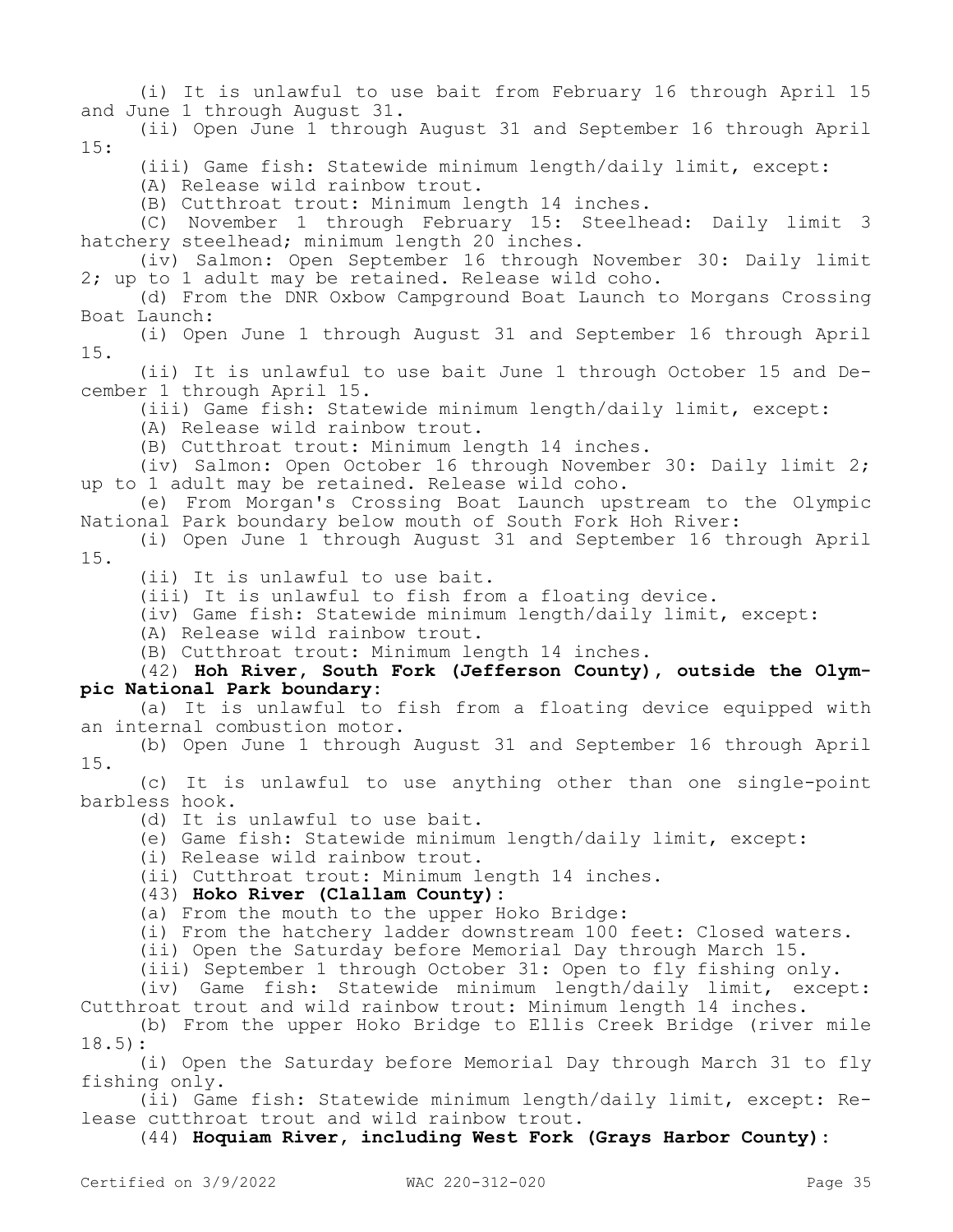(a) From the mouth (Highway 101 Bridge on Simpson) to Dekay Road Bridge (West Fork):

(i) August 16 through November 30: Single-point barbless hooks required.

(ii) Open the Saturday before Memorial Day through the last day of February:

(iii) Game fish: Statewide minimum length/daily limit, except: Cutthroat trout and wild rainbow trout: Minimum length 14 inches.

(iv) Salmon: Open October 1 through December 31.

(A) Daily limit 6; up to 1 may be an adult.

(B) Release Chinook and wild coho.

(b) From Dekay Road Bridge upstream:

(i) Open the Saturday before Memorial Day through the last day of February.

(ii) Selective gear rules.

(iii) Game fish: Statewide minimum length/daily limit, except: Cutthroat trout and wild rainbow trout: Minimum length 14 inches.

### (45) **Hoquiam River, East Fork (Grays Harbor County):**

(a) From the mouth to the confluence of Berryman Creek:

(i) August 16 through November 30: Single-point barbless hooks are required.

(ii) Open the Saturday before Memorial Day through the last day of February.

(iii) Game fish: Statewide minimum length/daily limit, except: Cutthroat trout and wild rainbow trout: Minimum length 14 inches.

(iv) Salmon: Open October 1 through December 31.

(A) Daily limit 6; up to 1 may be an adult.

(B) Release Chinook and wild coho.

(b) From the confluence of Berryman Creek upstream:

(i) Open the Saturday before Memorial Day through the last day of February.

(ii) Game fish: Statewide minimum length/daily limit, except: Cutthroat trout and wild rainbow trout: Minimum length 14 inches.

(iii) Selective gear rules.

#### (46) **Humptulips River (Grays Harbor County):**

(a) From the mouth (Jessie Slough) to the Highway 101 Bridge, including all channels, sloughs, and interconnected waterways:

(i) August 16 through November 30:

(A) Night closure.

(B) Single-point barbless hooks are required.

(ii) Open the Saturday before Memorial Day through March 31.

(iii) Game fish: Statewide minimum length/daily limit, except: Cutthroat trout and wild rainbow trout: Minimum length 14 inches.

(iv) Salmon:

(A) Open September 1 through September 30:

(I) Daily limit 6; up to 2 may be adults.

(II) Release wild Chinook and wild coho.

(B) Open October 1 through October 31:

(I) Daily limit 6; up to 1 may be an adult.

(II) Release wild Chinook and wild coho.

(C) Open November 1 through December 31:

(I) Daily limit 6; up to 1 may be an adult.

(II) Release Chinook and wild coho.

(b) From the Highway 101 Bridge to the confluence of the East and West forks:

(i) From December 1 through March 31: It is unlawful to fish from a floating device equipped with an internal combustion motor.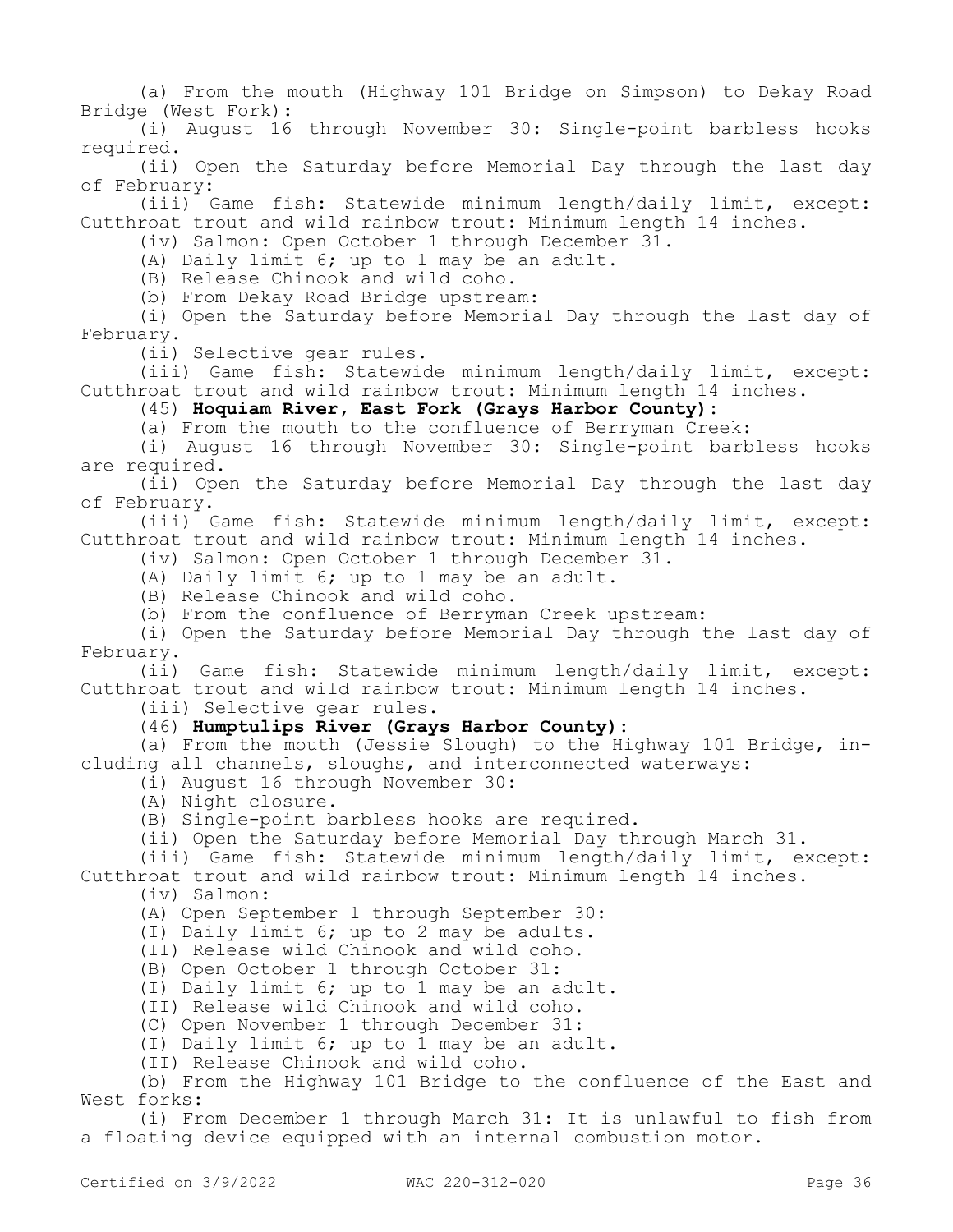(ii) August 16 through November 30:

(A) Night closure.

(B) Single-point barbless hooks are required.

(iii) March 1 through March 31: Selective gear rule.

(iv) Game fish:

(A) Open the Saturday before Memorial Day through the last day in February: Statewide minimum length/daily limit, except: Cutthroat trout and wild rainbow trout: Minimum length 14 inches.

(B) Open March 1 through March 31: Release all fish, except: Anglers may retain up to 2 hatchery steelhead.

(v) Salmon:

(A) Open September 1 through September 30:

(I) Daily limit 6; up to 2 may be adults.

(II) Release wild Chinook and wild coho.

(B) Open October 1 through October 31:

(I) Daily limit 6; up to 1 may be an adult.

(II) Release wild Chinook and wild coho.

(C) Open November 1 through December 31:

(I) Daily limit 6; up to 1 may be an adult.

(II) Release Chinook and wild coho.

(47) **Humptulips River, East Fork (Grays Harbor County):** August 16 through October 31:

(a) Anti-snagging rule.

(b) Night closure.

(48) **Humptulips River, West Fork (Grays Harbor County):** From the mouth to Donkey Creek:

(a) August 16 through November 30:

(i) Anti-snagging rule.

(ii) Night closure.

(b) March 1 through March 31: Selective gear rule.

(c) Game fish:

(i) Open the Saturday before Memorial Day through the last day in February: Statewide minimum length/daily limit, except: Cutthroat trout and wild rainbow trout: Minimum length 14 inches.

(ii) Open March 1 through March 31: Release all fish, except: Anglers may retain up to 2 hatchery steelhead.

(49) **Joe Creek (Grays Harbor County):** From the mouth to Ocean Beach Road Bridge:

(a) August 16 through November 30: Single-point barbless hooks are required.

(b) Open the Saturday before Memorial Day through December 31.

(c) Game fish: Statewide minimum length/daily limit, except: Cutthroat trout and wild rainbow trout: Minimum length 14 inches.

(d) Salmon:

(i) Open October 1 through December 31:

(ii) Daily limit 6; up to 1 may be an adult.

(iii) Release Chinook.

(50) **Johns River (Grays Harbor County):** From the mouth (Highway 105 Bridge) to Ballon Creek:

(a) August 16 through November 30: Single-point barbless hooks are required.

(b) Open the Saturday before Memorial Day through the last day in February.

(c) Game fish: Statewide minimum length/daily limit, except: Cutthroat trout and wild rainbow trout: Minimum length 14 inches.

(d) Salmon: Open October 1 through December 31.

(i) Daily limit 6; up to 1 may be an adult.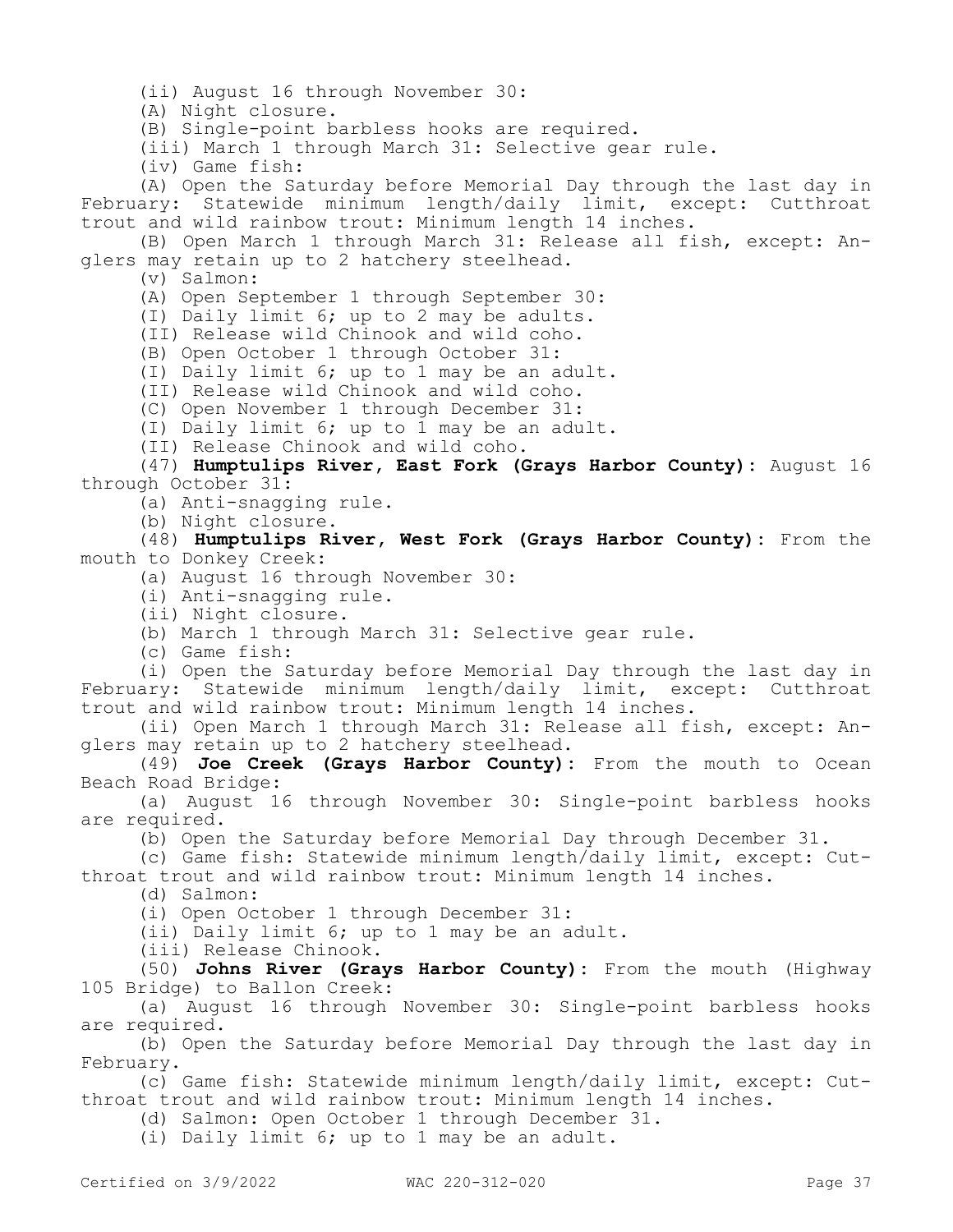(ii) Release Chinook and wild coho.

(51) **Kalaloch Creek (Jefferson County), outside Olympic National Park:**

(a) Open the Saturday before Memorial Day through the last day in February:

(b) Selective gear rules.

(c) Game fish: State wide minimum length/daily limit, except: Cutthroat trout and wild rainbow trout: Minimum length 14 inches.

(52) **Lena Lake, Lower (Jefferson County):** The inlet stream from the mouth upstream to the footbridge (about 100 feet): Closed waters.

(53) **Lincoln Pond (Clallam County):** Open to juvenile anglers, senior anglers, and anglers with a disability who possess a designated harvester companion card only.

(54) **Little Hoko River (Clallam County):**

(a) Selective gear rules.

(b) Game fish: Statewide minimum length/daily limit, except: Release cutthroat trout and wild rainbow trout.

(55) **Loomis Lake (Pacific County):** Open the fourth Saturday in April through October 31.

(56) **Lyre River (Clallam County):**

(a) From the mouth to falls near river mile 3:

(i) Open the Saturday before Memorial Day through January 31.

(ii) Game fish: Statewide minimum length/daily limit, except: Cutthroat trout and wild rainbow trout: Minimum length 14 inches.

(b) From the falls to the Olympic National Park boundary:

(i) Selective gear rules.

(ii) Game fish: Statewide minimum length/daily limit, except: Release cutthroat trout and wild rainbow trout.

(57) **Matheny Creek (Jefferson County) (Queets River tributary), outside the Olympic National Park:**

(a) Open the Saturday before Memorial Day through September 30.

(b) It is unlawful to use bait.

(c) It is unlawful to use anything other than one barbless hook.

(d) Game fish: Statewide minimum length/daily limit, except:

(i) Release wild rainbow trout.

(ii) Cutthroat trout: Minimum length 14 inches.

# (58) **McDonald Creek (Clallam County):**

(a) Selective gear rules.

(b) Game fish: Statewide minimum length/daily limit, except: Release cutthroat trout and wild rainbow trout.

(59) **Moclips River (Grays Harbor County):**

(a) From the mouth to the Quinault Indian Reservation boundary.

(b) Open the Saturday before Memorial Day through the last day in February.

(c) Game fish: Statewide minimum length/daily limit, except: Cutthroat trout and wild rainbow trout: Minimum length 14 inches.

(d) It is permissible to retain steelhead with a dorsal fin height of less than 2 1/8 inches or with an adipose or ventral fin clip.

(e) Salmon:

(i) Open October 1 through December 31.

(ii) Daily limit 6; up to 1 may be an adult.

(iii) Release Chinook.

(60) **Morse Creek (Clallam County):** From the mouth to Port Angeles Dam:

(a) Open from December 1 through January 31.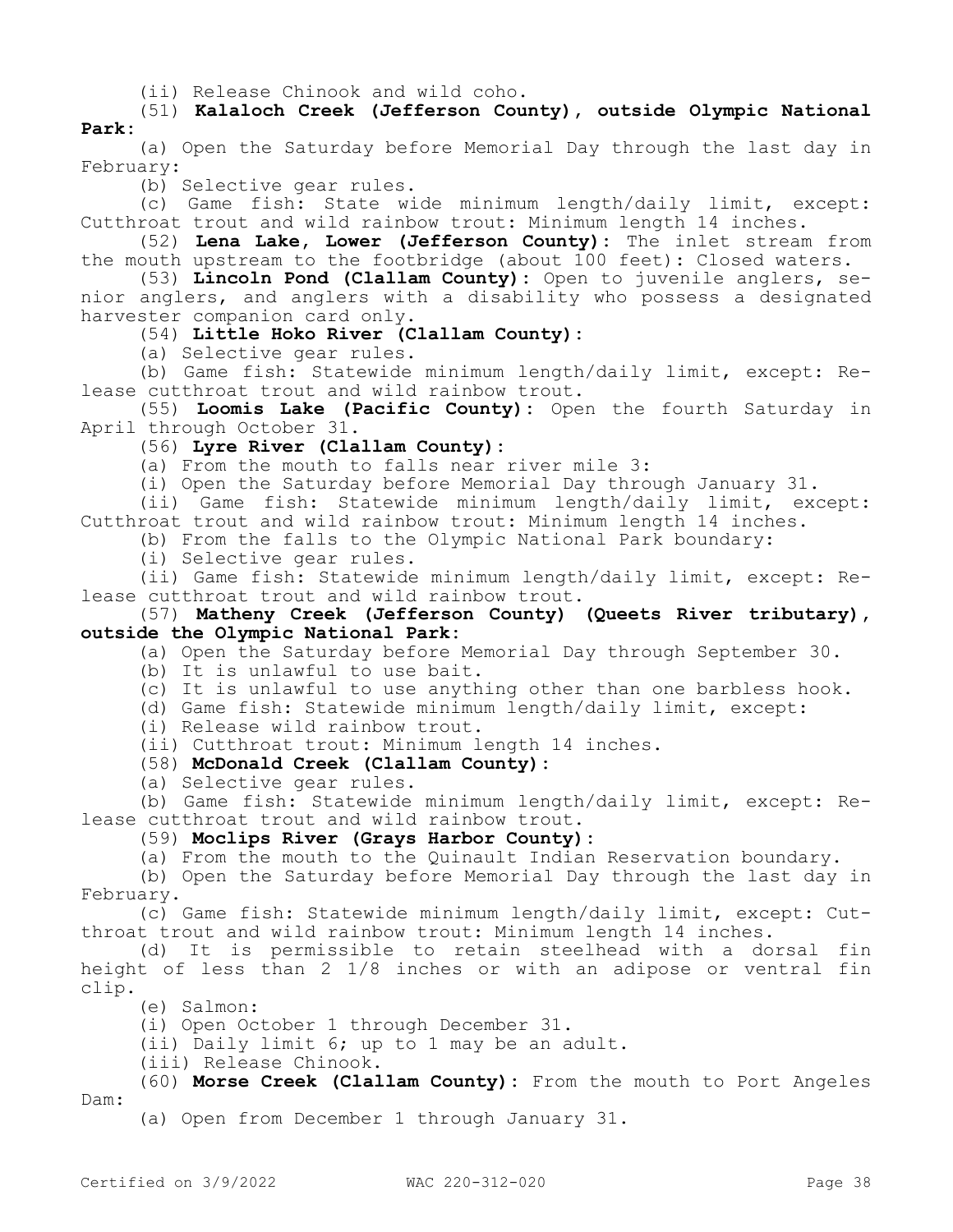(b) Game fish: Statewide minimum length/daily limit, except: Cutthroat trout and wild rainbow trout: Minimum length 14 inches.

(61) **Mosquito Creek (Jefferson County):** From outside Olympic National Park upstream to the Goodman 3000 Mainline Bridge:

(a) Open the Saturday before Memorial Day through the last day in February.

(b) Selective gear rules.

(c) Game fish: Statewide minimum length/daily limit, except: Cutthroat trout and wild rainbow trout: Minimum length 14 inches.

## (62) **Naselle River (Pacific/Wahkiakum counties):**

- (a) From the Highway 101 Bridge to the South Fork:
- (i) August 1 through November 15:
- (A) Night closure.
- (B) Anti-snagging rule.
- (C) Barbless hooks are required.
- (ii) Open the Saturday before Memorial Day through April 15.

(iii) Game fish: Statewide minimum length/daily limit, except: Cutthroat trout and wild rainbow trout: Minimum length 14 inches.

(iv) Salmon:

- (A) Open August 1 through January 31.
- (B) Daily limit 6; up to 2 adults may be retained.
- (C) Release wild Chinook and wild coho.

(b) From the confluence of the South Fork upstream to the Highway 4 Bridge:

(i) February 1 through April 15: Selective gear rules.

- (ii) August 1 through November 15:
- (A) Night closure.
- (B) Anti-snagging rule.
- (C) Barbless hooks are required.
- (D) Stationary gear restriction.
- (iii) Open the Saturday before Memorial Day through April 15.

(iv) Game fish: Statewide minimum length/daily limit, except: Cutthroat trout and wild rainbow trout: Minimum length 14 inches.

(v) Salmon:

(A) Open August 1 through January 31.

(B) Daily limit 6; up to 2 adults may be retained.

(C) Release wild Chinook and wild coho.

(c) From the Highway 4 Bridge to 300 feet below the upstream entrance of the Naselle Hatchery attraction channel:

(i) It is unlawful to fish from a floating device equipped with an internal combustion motor.

(ii) February 1 through April 15: Selective gear rules.

(iii) August 16 through October 15: Bait or lure must be suspended below a float.

(iv) August 16 through November 15:

- (A) Night closure.
- (B) Anti-snagging rule.
- (C) Barbless hooks are required.
- (D) Stationary gear restrictions.

(v) Open the Saturday before Memorial Day through July 31 and August 16 through April 15.

(vi) Game fish: Statewide minimum length/daily limit, except: Cutthroat trout and wild rainbow trout: Minimum length 14 inches.

(vii) Salmon:

- (A) Open October 16 through January 31.
- (B) Daily limit 6; up to 2 adults may be retained.
- (C) Release wild Chinook and wild coho.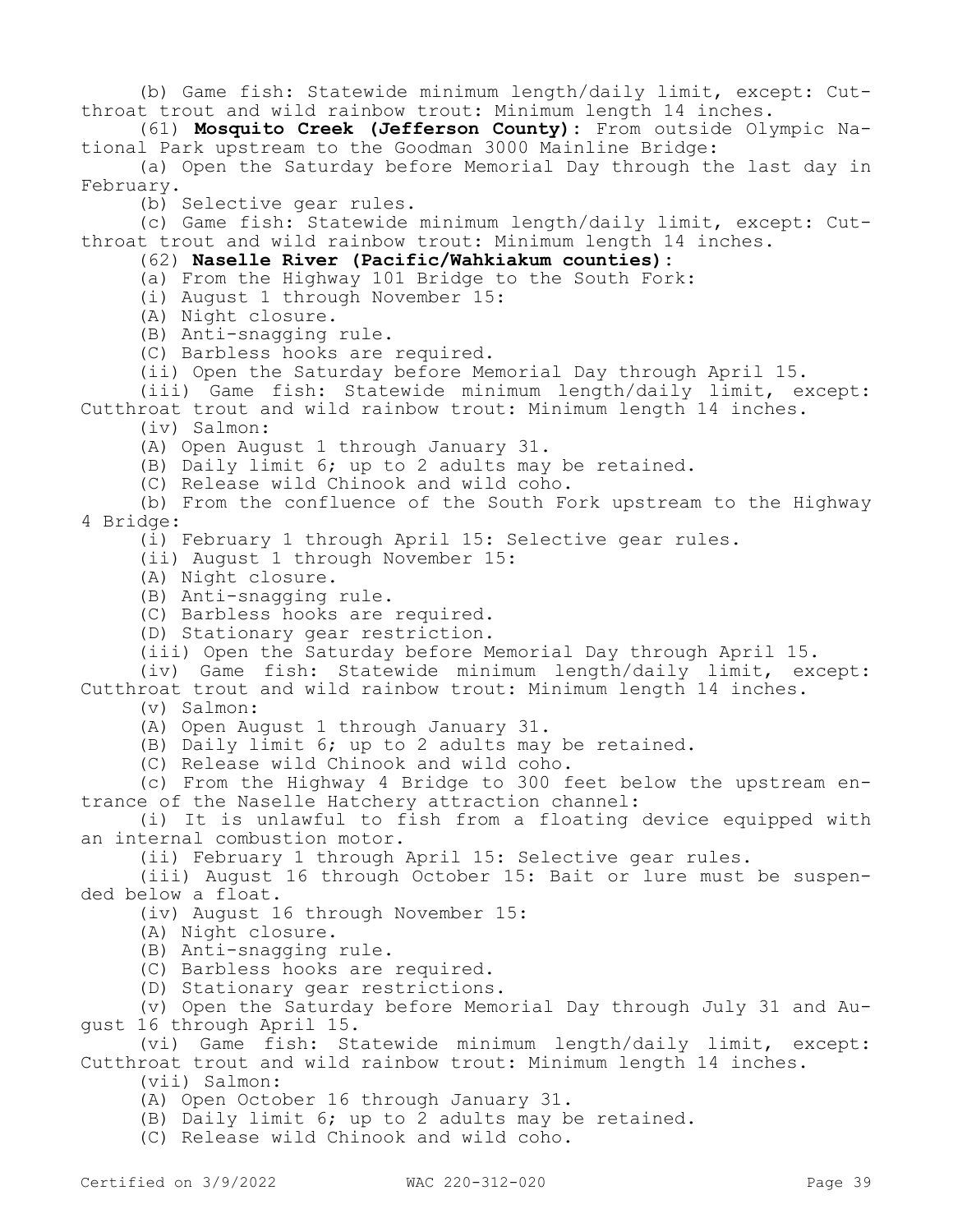(d) From 300 feet below the upstream entrance of the Naselle Hatchery attraction channel to the upstream entrance of the Naselle Hatchery attraction channel: Closed waters.

(e) From the upstream entrance of the Naselle Hatchery attraction channel to the full spanning concrete diversion structure at the Naselle Hatchery:

(i) It is unlawful to fish from a floating device equipped with an internal combustion motor.

(ii) August 1 through October 15: Closed waters.

(iii) October 16 through November 15:

- (A) Night closure.
- (B) Anti-snagging rule.
- (C) Barbless hooks are required.
- (D) Stationary gear rules.
- (iv) February 1 through April 15: Selective gear rules.
- (v) Open the Saturday before Memorial Day through April 15.

(vi) Game fish: Statewide minimum length/daily limit, except: Cutthroat trout and wild rainbow trout: Minimum length 14 inches.

(vii) Salmon:

(A) Open October 16 through January 31.

(B) Daily limit 6; up to 2 adults may be retained.

(C) Release wild Chinook and wild coho.

(f) From the full spanning concrete diversion structure at the Naselle Hatchery to 400 feet downstream of the falls in Sec. 6 T10N R8W:

(i) It is unlawful to fish from a floating device equipped with an internal combustion motor.

(ii) August 1 through November 15:

- (A) Night closure.
- (B) Anti-snagging rule.
- (C) Barbless hooks are required.
- (D) Stationary gear rules.

(iii) Open the Saturday before Memorial Day through April 15.

(iv) Game fish: Statewide minimum length/daily limit, except: Cutthroat trout and wild rainbow trout: Minimum length 14 inches.

- (v) Salmon:
- (A) Open October 16 through January 31.
- (B) Daily limit 6; up to 2 adults may be retained.
- (C) Release wild Chinook and wild coho.

(g) From 400 feet downstream of the falls in Sec. 6, T10N, R8W to the falls in (Wahkiakum County): Closed waters.

(h) From the falls in Sec. 6, T10N, R8W to the Crown Mainline (Salme) Bridge:

(i) It is unlawful to fish from a floating device equipped with an internal combustion motor.

(ii) August 1 through November 15:

- (A) Night closure.
- (B) Anti-snagging rule.
- (C) Barbless hooks are required.
- (D) Stationary gear rules.
- (iii) Open the Saturday before Memorial Day through April 15.

(iv) Game fish: Statewide minimum length/daily limit, except: Cutthroat trout and wild rainbow trout: Minimum length 14 inches.

- (v) Salmon:
- (A) Open October 16 through January 31.
- (B) Daily limit 6; up to 2 adults may be retained.
- (C) Release wild Chinook and wild coho.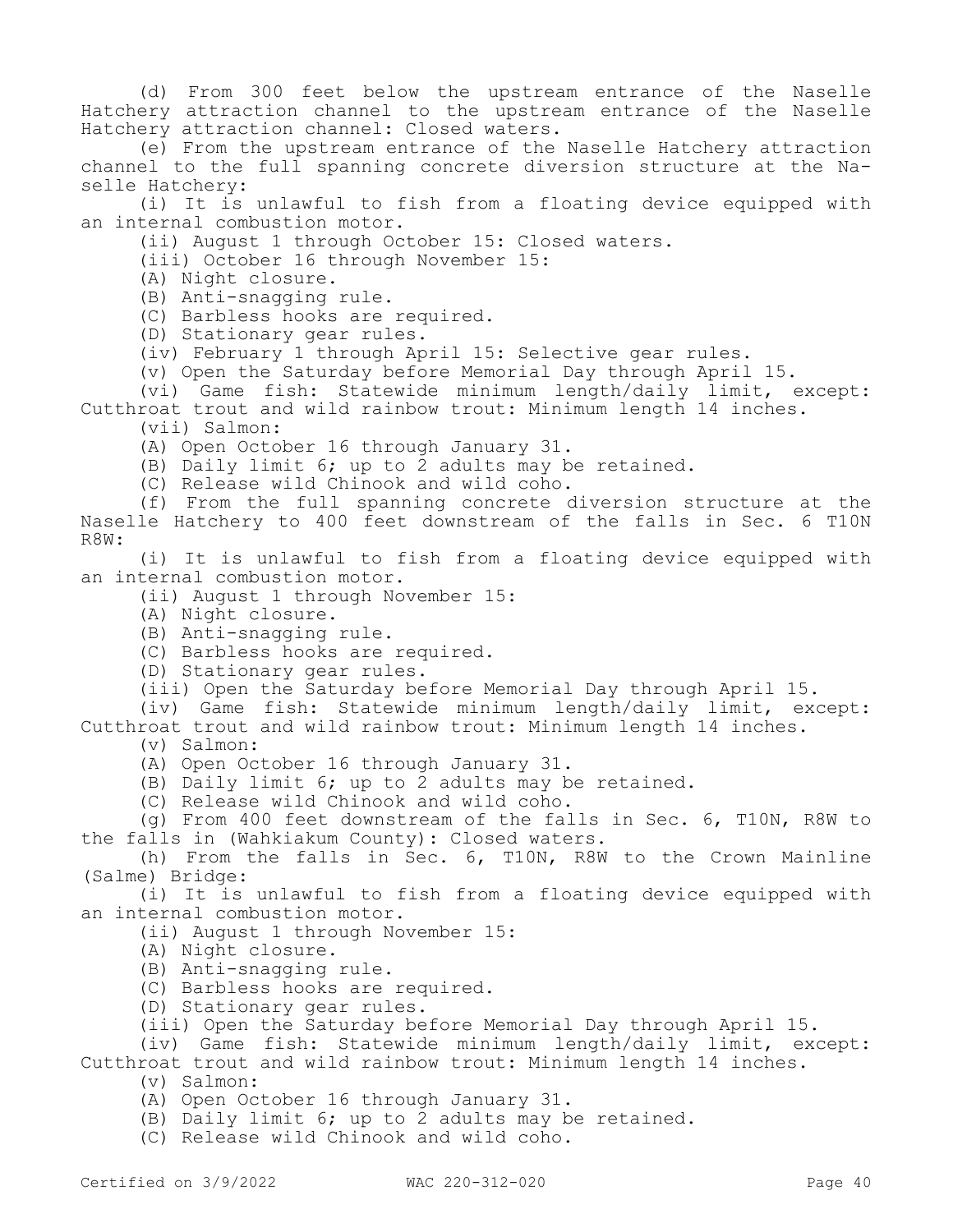(i) From the Crown Mainline (Salme) Bridge to the mouth of the North Fork:

(i) February 1 through April 15; selective gear rules.

(ii) Open the Saturday before Memorial Day through April 15.

(iii) Game fish: Statewide minimum length/daily limit, except: Cutthroat trout and wild rainbow trout: Minimum length 14 inches.

(iv) August 16 through November 30:

(A) Night closure.

(B) Anti-snagging rule.

(i) Upstream from the mouth of the North Fork.

(i) Selective gear rules.

(ii) Game fish: Statewide minimum length/daily limit, except: Cutthroat trout and wild rainbow trout: Minimum length 14 inches.

(63) **Naselle River, South (Pacific County):**

(a) From the mouth to Bean Creek: Open the Saturday before Memorial Day through the last day in February.

(b) The Saturday before Memorial Day through August 15: Selective gear rules.

(c) August 16 through November 30: Anti-snagging rule and night closure.

(d) Game fish: Statewide minimum length/daily limit, except: Cutthroat trout and wild rainbow trout: Minimum length 14 inches.

### (64) **Nemah River, Middle (Pacific County):**

(a) From the mouth upstream to the department of natural resources decommissioned bridge on the Middle Nemah A-Line Road:

(i) Open the Saturday before Memorial Day through March 31.

(ii) Game fish: Statewide minimum length/daily limit, except: Cutthroat trout and wild rainbow trout: Minimum length 14 inches.

(iii) August 1 through November 30:

(A) Night closure.

(B) Single-point barbless hooks are required.

(iv) Salmon:

(A) Open September 1 through September 30.

(B) Daily limit 6; up to 2 adults may be retained.

(C) Release wild Chinook and wild coho.

(b) From the department of natural resources decommissioned bridge on the Middle Nemah A-Line Road upstream:

(i) Open the Saturday before Memorial Day through March 31:

(ii) Selective gear rules.

(iii) Game fish: Statewide minimum length/daily limit, except: Cutthroat trout and wild rainbow trout: Minimum length 14 inches.

(iv) August 16 through November 30: Night closure.

(65) **Nemah River, North (Pacific County):**

(a) From Highway 101 Bridge upstream to the bridge on Nemah Valley Road:

(i) Open the Saturday before Memorial Day through March 31.

(ii) Game fish: Statewide minimum length/daily limit, except: Cutthroat trout and wild rainbow trout: Minimum length 14 inches.

(iii) August 1 through November 30:

(A) Night closure.

(B) Stationary gear restriction.

(C) Single-point barbless hooks are required.

(iv) Salmon:

(A) Open August 1 through September 30.

(B) Daily limit 6; up to 2 adults may be retained.

(C) Release wild Chinook and wild coho.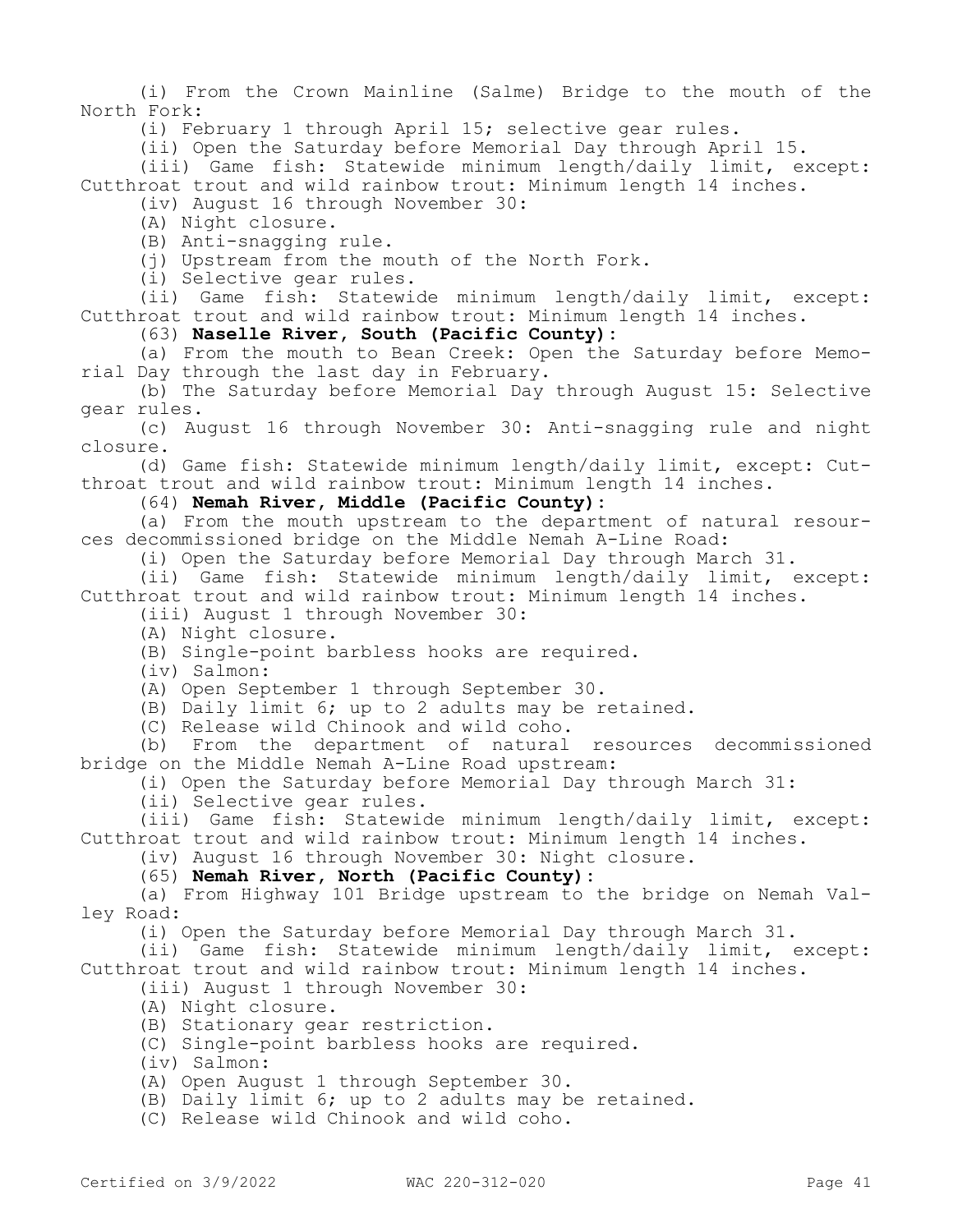(b) From the bridge on Nemah Valley Road upstream to approximately 1.66 miles to the Hancock property line:

(i) Open the Saturday before Memorial Day through July 31 and November 16 through March 31.

(ii) Game fish: Statewide minimum length/daily limit, except: Cutthroat trout and wild rainbow trout: Minimum length 14 inches.

(iii) August 16 through November 30:

(A) Anti-snagging rule.

(B) Night closure.

(iv) From December 1 through March 31: Selective gear rules.

(c) From the Hancock property line upstream to the temporary weir (approximately 210 feet above the Nemah Hatchery Bridge):

(i) Open only for salmon for anglers that possess a senior's license from August 1 through September 15:

(A) Salmon: Daily limit 6; up to 2 adults may be retained.

(B) Release wild Chinook and wild coho.

(ii) Open the Saturday before Memorial Day through July 31 and November 16 through March 31.

(iii) Game fish: Statewide minimum length/daily limit, except: Cutthroat trout and wild rainbow trout: Minimum length 14 inches.

(iv) August 16 through November 30:

(A) Anti-snagging rule.

(B) Night closure.

(v) December 1 through March 31: Selective gear rules.

(d) From the temporary weir (approximately 210 feet above the Nemah Hatchery Bridge) upstream to the Nemah Hatchery Dam: Closed waters.

(e) From the Nemah Hatchery Dam upstream to N-700 Road (46° 28.58N, 123° 48.54W):

(i) Open the Saturday before Memorial Day through March 31.

(ii) Game fish: Statewide minimum length/daily limit, except: Cutthroat trout and wild rainbow trout: Minimum length 14 inches.

(iii) August 16 through November 30:

(A) Night closure.

(B) Anti-snagging rule.

(iv) December 1 through March 31: Selective gear rules.

(f) From the N-700 Road  $(46^\circ$  28.58N, 123<sup> $\sigma$ </sup> 48.54W) to Cruiser Creek:

(i) Open the Saturday before Memorial Day through March 31.

(ii) Game fish: Statewide minimum length/daily limit, except:

Cutthroat trout and wild rainbow trout: Minimum length 14 inches.

(iii) August 16 through November 30:

(A) Night closure.

(B) Anti-snagging rule.

(iv) December 1 through March 31: Selective gear rules.

(66) **Nemah River, South (Pacific County):**

(a) September 1 through November 30:

(i) Night closure.

(ii) Single-point barbless hooks are required.

(b) Open the Saturday before Memorial Day through March 31:

(c) Game fish: Statewide minimum length/daily limit, except: Cut-

throat trout and wild rainbow trout: Minimum length 14 inches.

(d) Salmon:

(i) Open September 1 through September 30.

(ii) Daily limit 6; up to 2 adults may be retained.

(iii) Release wild Chinook and wild coho.

(67) **Newaukum River, including South Fork (Lewis County):**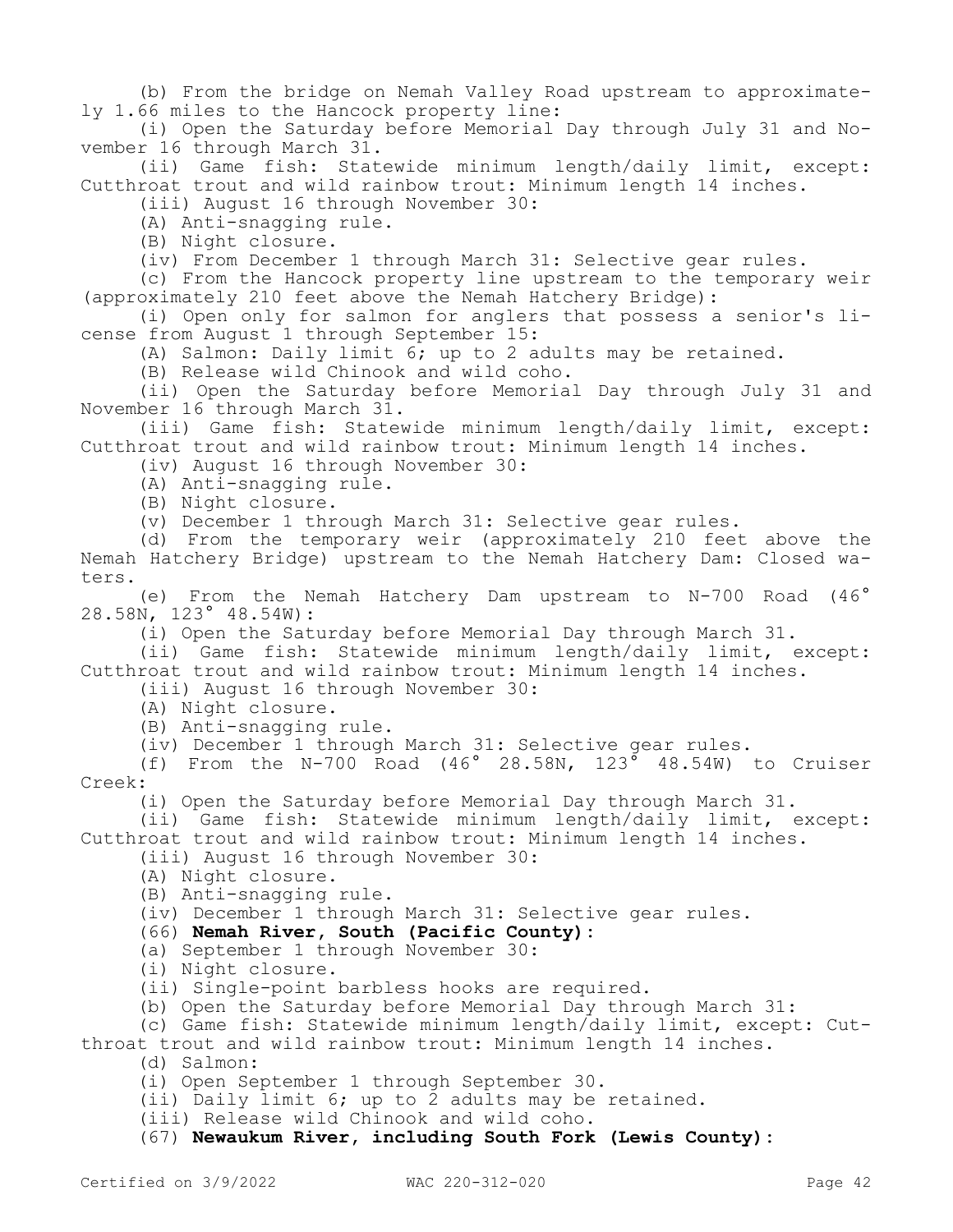(a) From the mouth to Leonard Road near Onalaska:

(i) Open the Saturday before Memorial Day through March 31:

(ii) Game fish: Statewide minimum length/daily limit, except: Cutthroat trout and wild rainbow trout: Minimum length 14 inches.

(iii) August 16 through November 30:

(A) Night closure.

(B) Single-point barbless hooks are required.

(iv) Salmon: Open October 16 through December 31.

(A) Daily limit 6; up to 1 may be an adult.

(B) Release Chinook and wild coho.

(b) From Leonard Road near Onalaska to Highway 508 Bridge near Kearny Creek:

(i) Open the Saturday before Memorial Day through March 31:

(ii) Game fish: Statewide minimum length/daily limit, except: Cutthroat trout and wild rainbow trout: Minimum length 14 inches.

(iii) August 16 through November 30:

(A) Night closure.

(B) Single-point barbless hooks are required.

(68) **Newaukum River, Middle Fork (Lewis County), from the mouth to Tauscher Road Bridge:**

(a) Open the Saturday before Memorial Day through March 31.

(b) Game fish: Statewide minimum length/daily limit, except: Cutthroat trout and wild rainbow trout: Minimum length 14 inches.

(69) **Newaukum River, North Fork (Lewis County), from the mouth to 400 feet below the Chehalis city water intake:**

(a) Open the Saturday before Memorial Day through March 31.

(b) Game fish: Statewide minimum length/daily limit, except: Cutthroat trout and wild rainbow trout: Minimum length 14 inches.

(70) **Niawiakum River (Pacific County):** From Highway 101 Bridge to the South Bend/Palix Road Bridge:

(a) August 16 through November 30:

(i) Night closure.

(ii) Single-point barbless hooks are required.

(b) Open the Saturday before Memorial Day through November 30.

(71) **North River (Grays Harbor/Pacific counties):**

(a) From the Highway 105 Bridge to Fall River:

(i) August 16 through November 30:

(A) Night closure.

(B) Single-point barbless hooks are required.

(C) Anti-snagging rule.

(ii) Open the Saturday before Memorial Day through the last day in February.

(iii) Game fish: Statewide minimum length/daily limit, except: Cutthroat trout and wild rainbow trout: Minimum length 14 inches.

(b) From Fall River upstream to Raimie Creek:

(i) Selective gear rules.

(ii) Open the Saturday before Memorial Day through the last day in February.

(iii) Game fish: Statewide minimum length/daily limit, except: Cutthroat trout and wild rainbow trout: Minimum length 14 inches.

(72) **Ozette Lake tributaries and their tributaries except Big** 

**River (Clallam County):** Outside of Olympic National Park. Open the Saturday before Memorial Day through October 15.

(73) **Palix River, including all forks (Pacific County):**

(a) From the Highway 101 Bridge to the mouth of the Middle Fork:

(i) August 16 through November 30:

(A) Night closure.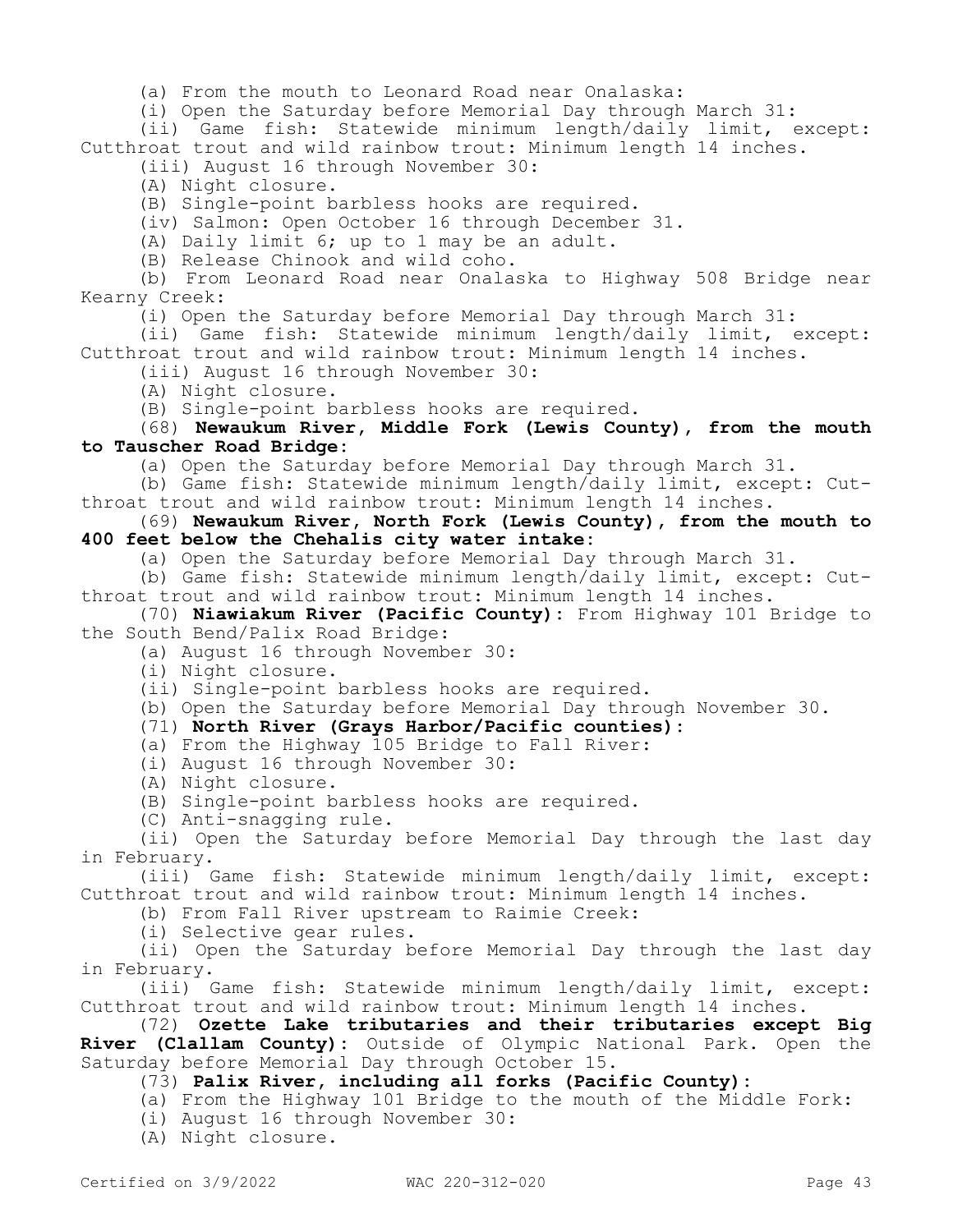(B) Single-point barbless hooks are required.

(ii) Open the Saturday before Memorial Day through March 31.

(iii) Game fish: Statewide minimum length/daily limit, except: Cutthroat trout and wild rainbow trout: Minimum length 14 inches.

(b) From the confluence with the Middle Fork upstream and all forks, including South Fork Palix and Canon rivers:

(i) August 16 through October 15:

(A) Anti-snagging rule.

(B) Night closure.

(ii) The Saturday before Memorial Day through August 15, and December 16 through March 31: Selective gear rules.

(iii) Open the Saturday before Memorial Day through October 15, and December 16 through March 31.

(iv) Game fish: Statewide minimum length/daily limit, except: Cutthroat trout and wild rainbow trout: Minimum length 14 inches.

(74) **Peabody Creek (Clallam County):** Open to juvenile anglers,

senior anglers, and anglers with a disability who possess a designated harvester companion card only.

(75) **Pleasant Lake (Clallam County):** Game fish: Statewide minimum length/daily limit, except:

(a) Kokanee: Daily limit 5; minimum length 8 inches, maximum length 18 inches.

(b) Largemouth bass: Daily limit 10; no minimum length; only largemouth bass under 12 inches may be retained, except 1 over 17 inches may be retained.

(c) Smallmouth bass: Daily limit 15; no minimum length; only 1 smallmouth bass over 14 inches may be retained.

(d) Channel catfish: Daily limit 10; no size restriction.

(e) Walleye: Daily limit 16; only 1 walleye over 22 inches may be retained.

(76) **Pysht River (Clallam County):**

(a) Open the Saturday before Memorial Day through January 31.

(b) Selective gear rules.

(c) The Saturday before Memorial Day through October 31.

(i) Game fish: Statewide minimum length/daily limit, except:

(ii) Release cutthroat trout and wild rainbow trout.

(d) November 1 through January 31:

(i) Game fish: Statewide minimum length/daily limit, except:

(ii) Cutthroat trout and wild rainbow trout: Minimum length 14 inches.

### (77) **Quigg Lake (Grays Harbor County):**

(a) Game fish: Statewide minimum length/daily limit, except: Cutthroat trout and wild rainbow trout: Minimum length 14 inches.

(b) Salmon:

(i) Open October 1 through January 31.

(ii) Daily limit 6 hatchery coho salmon; up to 4 may be adult hatchery coho.

## (78) **Quillayute River (Clallam County), outside of Olympic National Park:**

(a) Open year-round, except closed August 1 through September 15. Also closed Mondays and Tuesdays September 16 through September 30 and Mondays October 1 through October 20.

(b) It is unlawful to fish from a floating device equipped with an internal combustion motor.

(c) It is unlawful to use anything other than one single-point barbless hook.

(i) Game fish: Statewide minimum length/daily limit, except: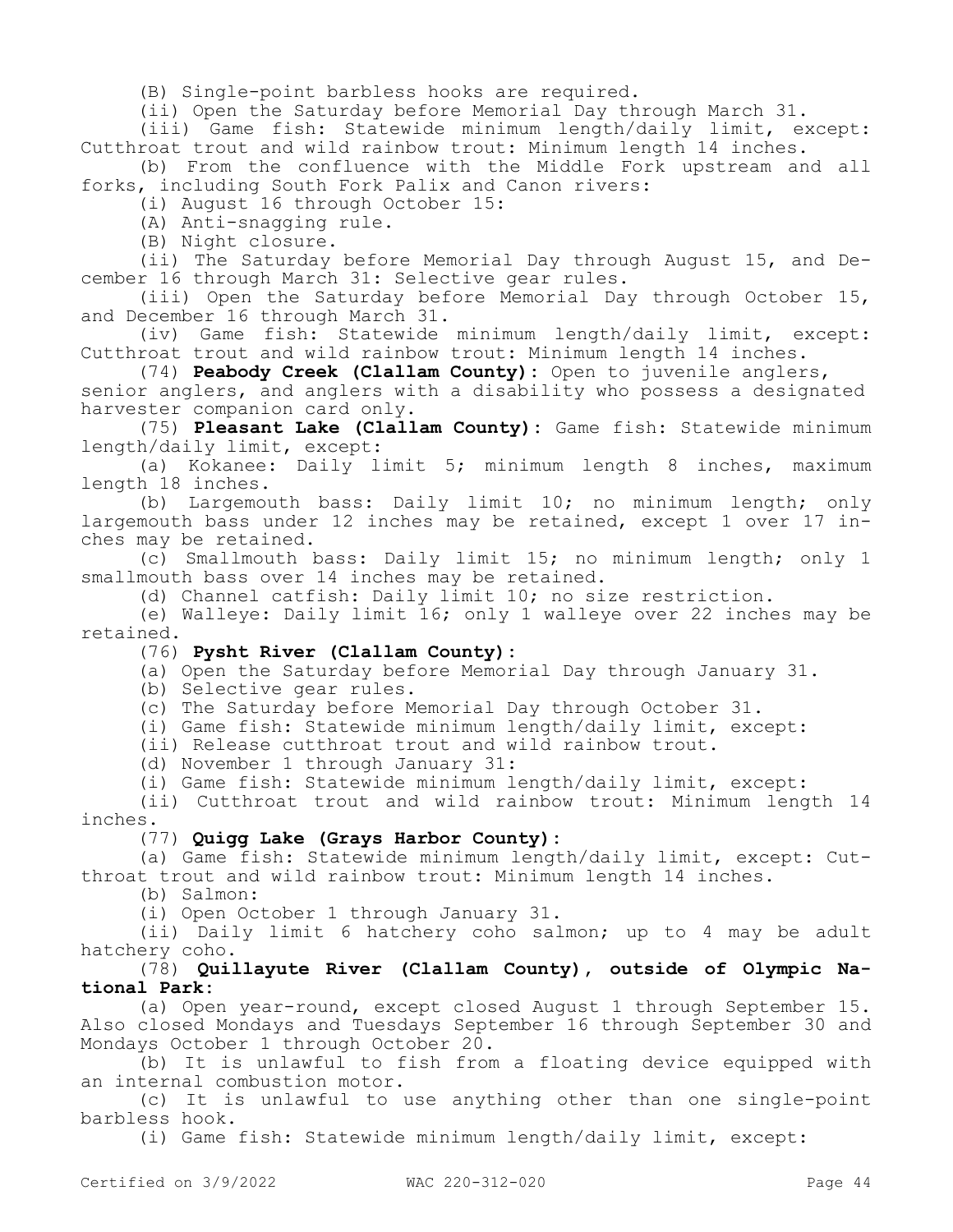(A) Release wild rainbow trout.

(B) Cutthroat trout: Minimum length 14 inches.

(ii) November 1 through the last day in February: Steelhead: Daily limit 3 hatchery steelhead; minimum length 20 inches.

(d) Salmon:

(i) Open February 1 through July 31:

(A) Daily limit 4; up to 2 adults may be retained.

(B) Release sockeye, wild adult Chinook and wild adult coho.

(ii) Open September 16 through November 30:

(A) Daily limit 6; up to 3 adults may be retained, of which only 1 may be a wild Chinook.

(B) Release sockeye and wild adult coho.

(79) **Quinault River (Grays Harbor County):** From the mouth at the upper end of Quinault Lake upstream to the Olympic National Park boundary:

(a) Open the Saturday before Memorial Day through April 15.

(b) It is unlawful to fish from a floating device equipped with an internal combustion motor.

(c) It is unlawful to use anything other than one barbless hook.

(d) It is unlawful to use bait the Saturday before Memorial Day through September 30 and February 16 through April 15.

(e) Game fish: Statewide minimum length/daily limit, except:

(i) Release wild rainbow trout.

(ii) Cutthroat trout: Minimum length 14 inches.

(f) It is permissible to retain steelhead with a dorsal fin height of less than 2 1/8 inches or with an adipose or ventral fin clip.

(g) Salmon:

(i) Open July 1 through September 30: Daily limit 6 jack salmon only.

(ii) Open October 1 through November 30:

(A) Daily limit 6; only 2 adults may be retained.

(B) Release sockeye and chum.

(80) **Rocky Brook (Jefferson County) (Dosewallips River tributary):** From the mouth upstream: Closed waters.

(81) **Salmon Creek (Pacific County) (tributary of Naselle River):**

(a) Open the Saturday before Memorial Day through the last day in February.

(b) Selective gear rules.

(c) Game fish: Statewide minimum length/daily limit, except: Cutthroat trout and wild rainbow trout: Minimum length 14 inches.

(82) **Salmon River (Jefferson County), outside Olympic National Park and the Quinault Indian Reservation:**

(a) It is unlawful to fish from a floating device equipped with an internal combustion motor.

(b) It is unlawful to use anything other than one barbless hook.

(c) It is unlawful to use bait the Saturday before Memorial Day through August 31.

(d) Open the Saturday before Memorial Day through September 30 and December 1 through the last day in February.

(e) Game fish: Statewide minimum length/daily limit, except:

(i) Release wild rainbow trout.

(ii) Cutthroat trout: Minimum length 14 inches.

(iii) Saturday before Memorial Day through September 30: It is permissible to retain steelhead with a dorsal fin height of less than 2 1/8 inches or with an adipose or ventral fin clip.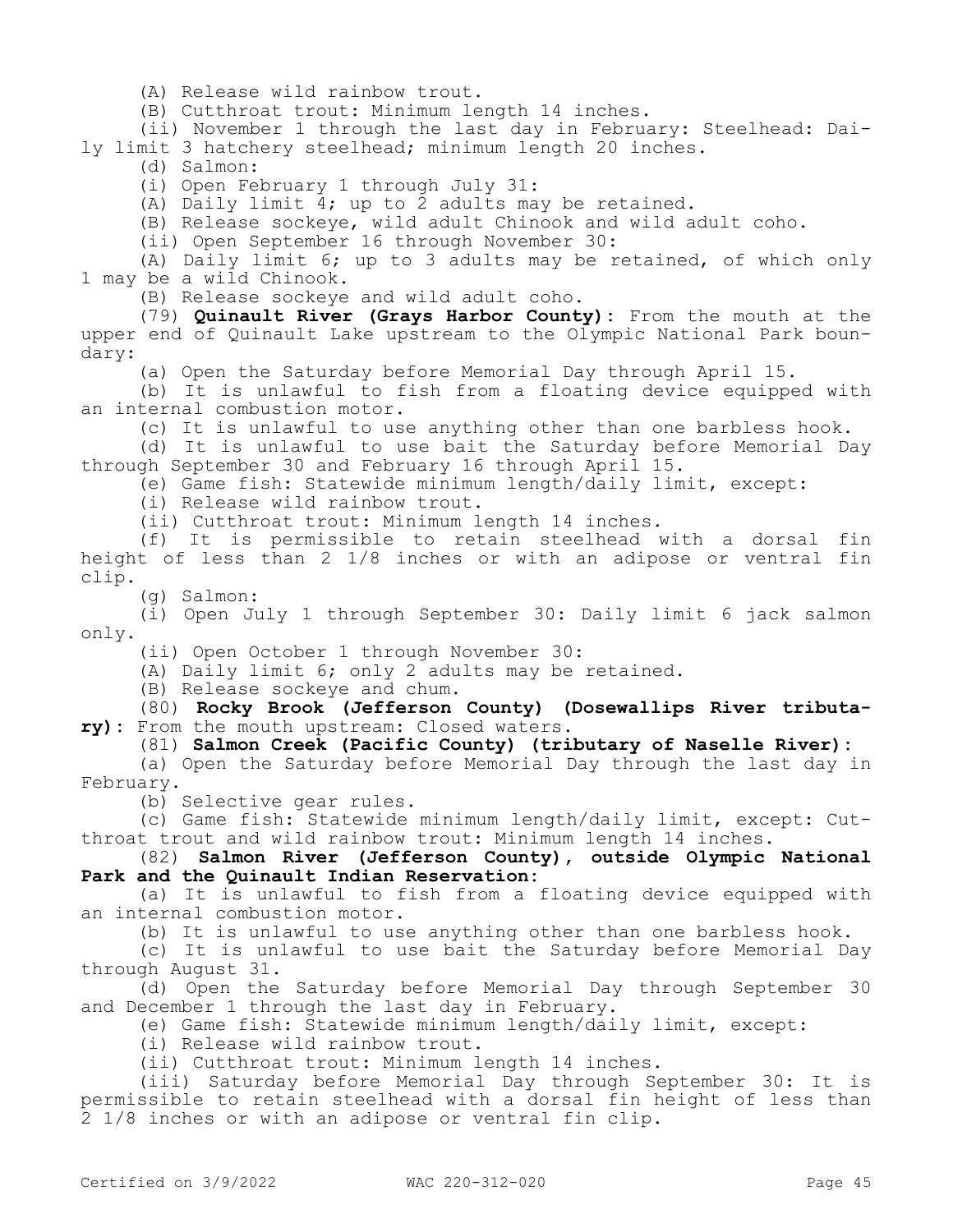(iv) December 1 through the last day in February: Steelhead: Daily limit 3 hatchery steelhead; minimum length 20 inches.

(f) Salmon:

(i) Open September 1 through September 30:

(ii) Daily limit 6; up to 2 may be adults and only 1 of the adults may be a Chinook.

(iii) Release wild coho.

(83) **Salt Creek (Clallam County):** From the mouth to the bridge on Highway 112:

(a) Selective gear rules.

(b) Open the Saturday before Memorial Day through January 31:

(i) Game fish: Statewide minimum length/daily limit, except:

(ii) Release cutthroat trout and wild rainbow trout.

#### (84) **Satsop River and East Fork (Grays Harbor County):**

(a) From the mouth to the bridge at Schafer State Park:

- (i) August 16 through November 30:
- (A) Night closure.

(B) Single-point barbless hooks are required.

(ii) Open the Saturday before Memorial Day through March 31:

(A) Game fish: Statewide minimum length/daily limit, except:

(B) Cutthroat trout and wild rainbow trout: Minimum length 14 inches.

(iii) Salmon: Open October 1 through December 31.

(A) Daily limit 6; up to 1 may be an adult.

(B) Release Chinook and wild coho.

(b) From the bridge at Schafer State Park upstream to 400 feet below Bingham Creek Hatchery barrier dam:

(i) Game fish: Statewide minimum length/daily limit, except: Cutthroat trout and wild rainbow trout: Minimum length 14 inches.

(ii) August 16 through October 31:

(A) Night closure.

(B) Single-point barbless hooks are required.

(c) From 400 feet downstream of the Bingham Creek Hatchery barrier dam upstream to the dam:

(i) Open within posted markers to anglers with disabilities who permanently use a wheelchair and possess a designated harvester companion card.

(ii) Night closure.

(iii) August 16 through November 30: Single-point barbless hooks are required.

(iv) Open the Saturday before Memorial Day through March 31:

(A) Game fish: Statewide minimum length/daily limit, except:

(B) Cutthroat trout and wild rainbow trout: Minimum length 14 inches.

(v) Salmon: Open October 1 through December 31.

(A) Daily limit 6; up to 1 may be an adult.

(B) Release Chinook and wild coho.

### (85) **Satsop River, Middle Fork (Turnow Branch) (Grays Harbor County):**

(a) August 16 through November 30:

(i) Anti-snagging rule.

(ii) Night closure.

(b) Open the Saturday before Memorial Day through the last day in February:

(i) Game fish: Statewide minimum length/daily limit, except:

(ii) Cutthroat trout and wild rainbow trout: Minimum length 14 inches.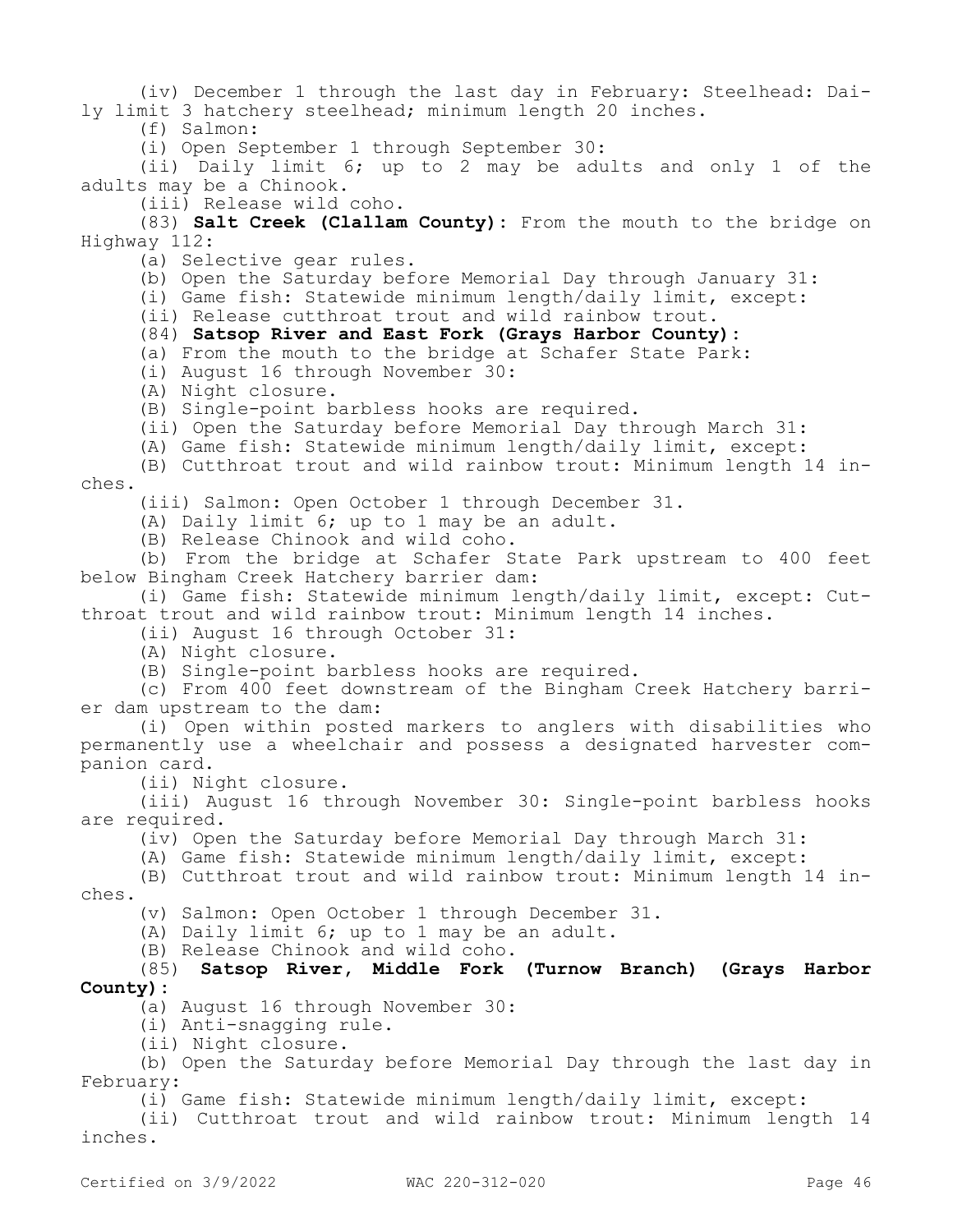#### (86) **Satsop River, West Fork (Grays Harbor County):**

(a) August 16 through November 30:

(i) Anti-snagging rule.

(ii) Night closure.

(b) Open the Saturday before Memorial Day through the last day in February:

(i) Game fish: Statewide minimum length/daily limit, except:

(ii) Cutthroat trout and wild rainbow trout: Minimum length 14 inches.

(87) **Sekiu River (Clallam County):** From mouth to forks:

(a) Open the Saturday before Memorial Day through January 31.

(b) Selective gear rules.

(c) Game fish: Statewide minimum length/daily limit, except: Cutthroat trout and wild rainbow trout: Minimum length 14 inches.

### (88) **Siebert Creek (Clallam County):**

(a) Selective gear rules.

(b) Game fish: Statewide minimum length/daily limit, except: Release cutthroat trout and wild rainbow trout.

(89) **Sitkum River (Clallam County) (Calawah River tributary):**

(a) It is unlawful to fish from a floating device equipped with an internal combustion motor.

(b) It is unlawful to use anything other than one single-point barbless hook.

(c) It is unlawful to use bait.

(d) Game fish: Statewide minimum length/daily limit, except:

(i) Release wild rainbow trout.

(ii) Cutthroat trout: Minimum length 14 inches.

(90) **Skookumchuck River (Thurston County):** From the mouth to 100 feet below the outlet of the TransAlta/WDFW steelhead rearing pond located at the base of the Skookumchuck Dam:

(a) August 16 through November 30:

(i) Night closure.

(ii) Single-point barbless hooks are required.

(b) Open the Saturday before Memorial Day through April 30:

(i) Game fish: Statewide minimum length/daily limit, except:

(ii) Cutthroat trout and wild rainbow trout: Minimum length 14 inches.

(c) Salmon: Open October 16 through December 31.

(i) Daily limit 6; up to 1 may be an adult.

(ii) Release Chinook and wild coho.

### (91) **Smith Creek (near North River) (Pacific County):**

(a) From the mouth to the Highway 101 Bridge:

(i) August 16 through November 30:

(A) Night closure.

(B) Single-point barbless hooks are required.

(ii) Open the Saturday before Memorial Day through the last day in February.

(iii) Game fish: Statewide minimum length/daily limit, except: Cutthroat trout and wild rainbow trout: Minimum length 14 inches.

(b) From the Highway 101 Bridge upstream:

(i) Selective gear rules.

(ii) Open the Saturday before Memorial Day through the last day in February.

(iii) Game fish: Statewide minimum length/daily limit, except:

(iv) Cutthroat trout and wild rainbow trout: Minimum length 14 inches.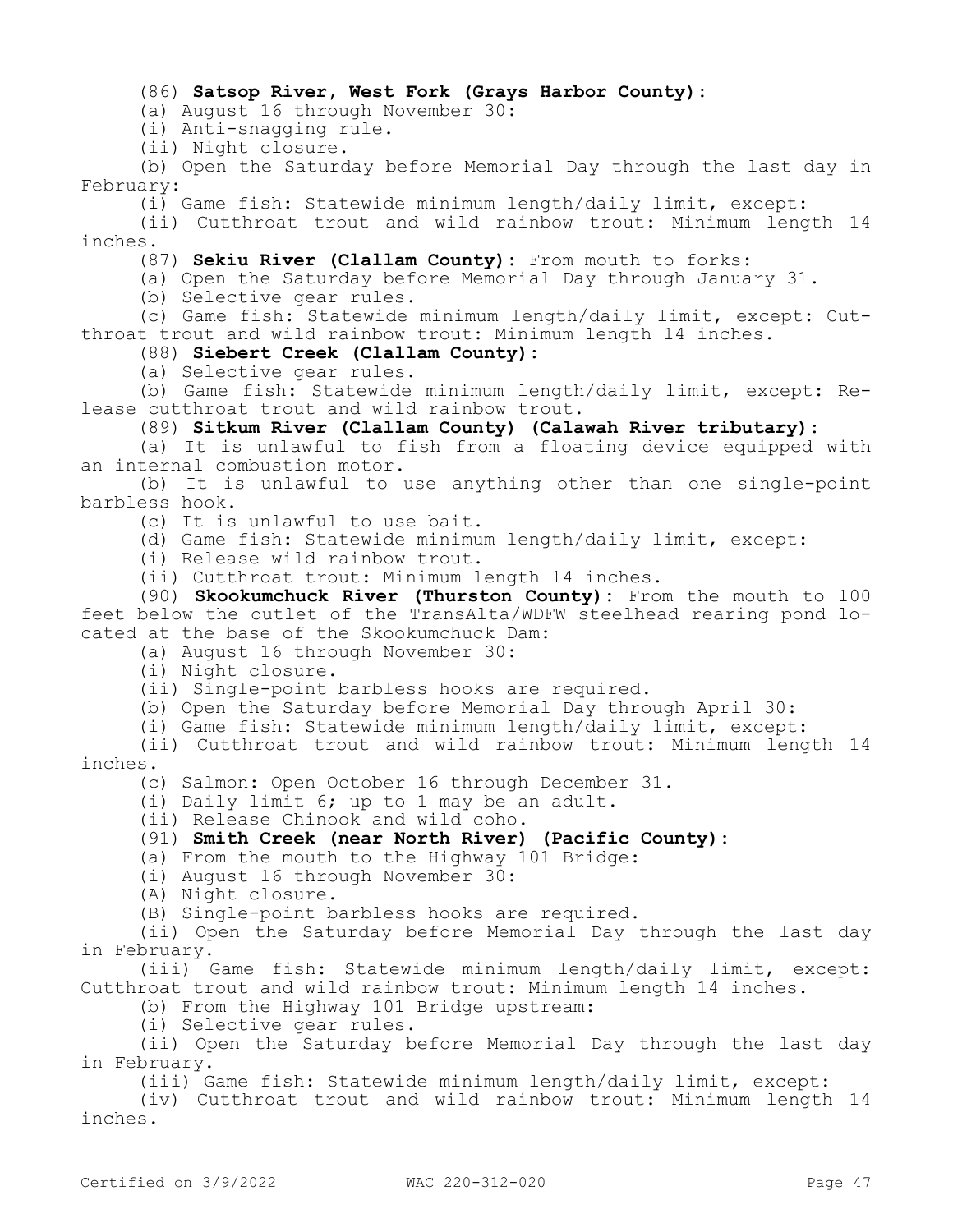(92) **Snahapish River (Jefferson County) (Clearwater River tributary):**

(a) Open the Saturday before Memorial Day through September 30.

(b) It is unlawful to fish from a floating device equipped with an internal combustion motor.

(c) It is unlawful to use anything other than one barbless hook.

(d) It is unlawful to use bait.

(e) Game fish: Statewide minimum length/daily limit, except:

(i) Release wild rainbow trout.

(ii) Cutthroat trout: Minimum length 14 inches.

(93) **Snow Creek and all tributaries (Jefferson County):** Closed waters.

(94) **Sol Duc River (Clallam County):**

(a) It is unlawful to fish from a floating device equipped with an internal combustion motor.

(b) It is unlawful to use anything other than one single-point barbless hook.

(c) From the mouth to the concrete pump station at the Sol Duc Hatchery:

(i) It is unlawful to use bait July 16 through July 31 and February 16 through April 30.

(ii) Game fish: Open year-round; except closed August 1 through September 15: Statewide minimum length/daily limit, except: Release cutthroat trout and wild rainbow trout.

(iii) Salmon:

(A) Open February 1 through July 31:

(I) Daily limit 4; up to 2 adults may be retained.

(II) Release sockeye, wild adult Chinook and wild adult coho.

(B) Open September 16 through November 30:

(I) Daily limit 6; up to 3 adults may be retained, of which only 1 may be a wild Chinook.

(II) Release sockeye and wild adult coho.

(d) From the concrete pump station at Sol Duc Hatchery to the Highway 101 Bridge upstream of Klahowya Campground:

(i) Open the Saturday before Memorial Day through July 31 and September 16 through April 30.

(ii) It is unlawful to use bait.

(iii) Game fish: Statewide minimum length/daily limit, except: Release cutthroat trout and wild rainbow trout.

(e) From the Highway 101 Bridge upstream of Klahowya Campground to the Olympic National Park boundary:

(i) Open the Saturday before Memorial Day through July 31 and September 16 through October 31.

(ii) It is unlawful to use bait.

(iii) Game fish: Statewide minimum length/daily limit, except: Release cutthroat trout and wild rainbow trout.

(95) **Sol Duc River tributaries unless otherwise listed (Clallam County):**

(a) Selective gear rules.

(b) Game fish: Statewide minimum length/daily limit, except: Release cutthroat trout and wild rainbow trout.

### (96) **Solleks River (Jefferson County) (Clearwater River tributary):**

(a) Open the Saturday before Memorial Day through September 30.

(b) It is unlawful to fish from a floating device equipped with an internal combustion motor.

(c) It is unlawful to use anything other than one barbless hook.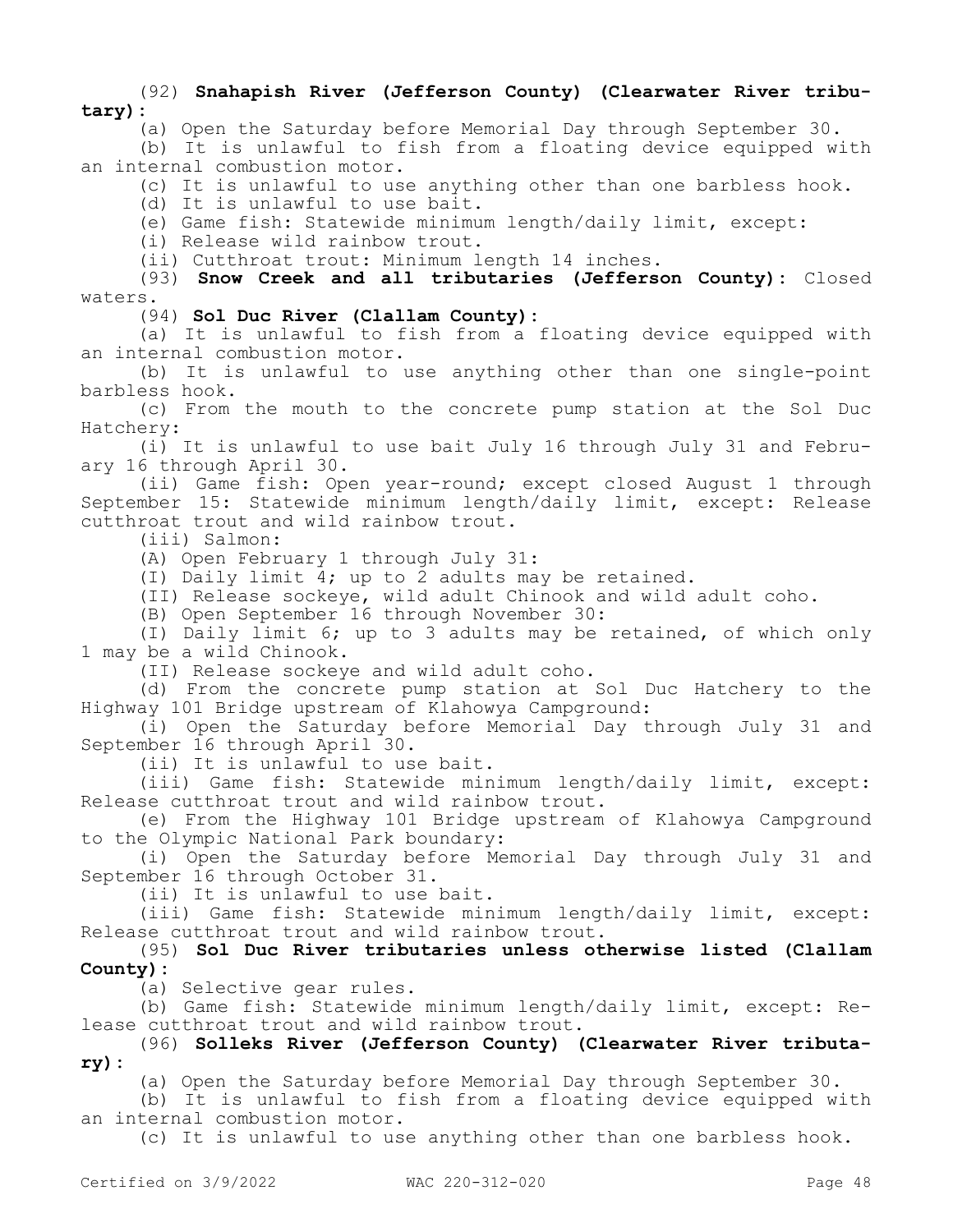(d) It is unlawful to use bait.

(e) Game fish: Statewide minimum length/daily limit, except:

(i) Release wild rainbow trout.

(ii) Cutthroat trout: Minimum length 14 inches.

(97) **Sooes River (Tsoo-Yess River) (Clallam County), outside of Makah Indian Reservation:** Open the Saturday before Memorial Day through the last day in February.

(98) **Soules Pond (Pacific County):** Game fish: Statewide minimum length/daily limit, except:

(a) Largemouth bass: Daily limit 10; no minimum length; only largemouth bass under 12 inches may be retained, except 1 over 17 inches may be retained.

(b) Smallmouth bass: Daily limit 15; no minimum length; only 1 smallmouth bass over 14 inches may be retained.

(c) Channel catfish: Daily limit 10; no size restriction.

(d) Walleye: Daily limit 16; only 1 walleye over 22 inches may be retained.

(99) **South Bend Mill Pond (Pacific County):** Open to juvenile anglers, senior anglers, and anglers with a disability who possess a designated harvester companion card only.

(100) **Stevens Creek (Grays Harbor County):** From the mouth to the Highway 101 Bridge:

(a) From the WDFW hatchery outlet downstream to the cable crossing: Closed waters.

(b) Open the Saturday before Memorial Day through September 30 and December 1 through the last day in February.

(c) Game fish: Statewide minimum length/daily limit, except: Cutthroat trout and wild rainbow trout: Minimum length 14 inches.

(101) **Sutherland Lake (Clallam County):**

(a) Open the fourth Saturday in April through October 31.

(b) Game fish: Statewide minimum length/daily limit, except: Kokanee: Daily limit 5; minimum length 8 inches and maximum length 18 inches.

(102) **Thrash Creek (Pacific/Lewis County):** Closed waters.

(103) **Thunder Creek (Clallam County) (Tributary to East Fork Dickey River):**

(a) It is unlawful to fish from a floating device equipped with an internal combustion motor.

(b) It is unlawful to use anything other than one single-point barbless hook.

(c) It is unlawful to use bait.

(d) Game fish: Statewide minimum length/daily limit, except:

(i) Release wild rainbow trout.

(ii) Cutthroat trout: Minimum length 14 inches.

(e) From mouth to D2400 Road: Open the Saturday before Memorial Day through April 30.

(f) From D2400 Road upstream: Open the Saturday before Memorial Day through October 31.

(104) **Thunder Lake (Clallam County):** Game fish: Statewide minimum length/daily limit, except:

(a) Largemouth bass: Daily limit 10; no minimum length; only largemouth bass under 12 inches may be retained, except 1 over 17 inches may be retained.

(b) Smallmouth bass: Daily limit 15; no minimum length; only 1 smallmouth bass over 14 inches may be retained.

(c) Channel catfish: Daily limit 10; no size restriction.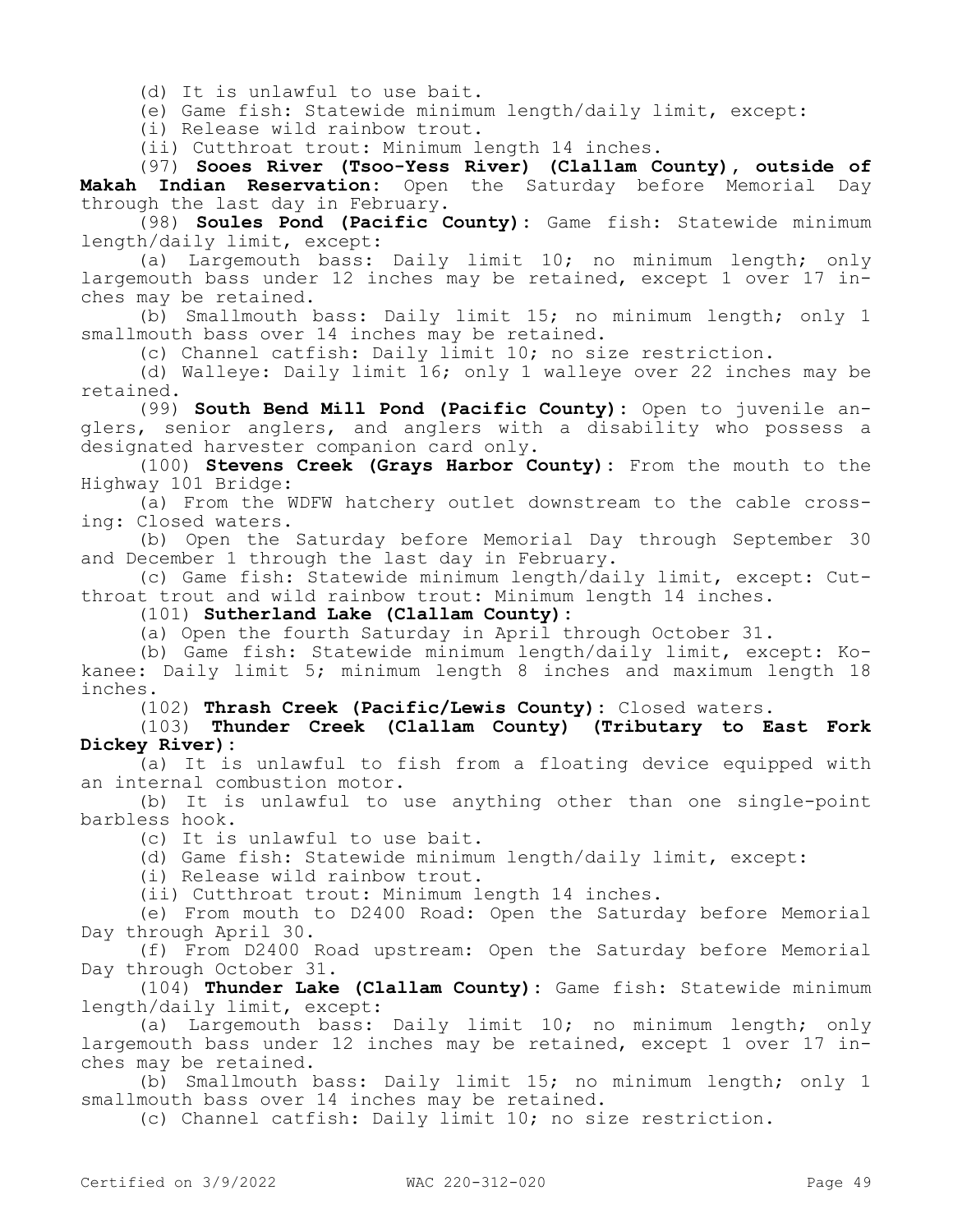(d) Walleye: Daily limit 16; only 1 walleye over 22 inches may be retained.

(105) **Valley Creek (Clallam County):** Open to juvenile anglers, senior anglers, and anglers with a disability who possess a designated harvester companion card only.

(106) **Vance Creek/Elma Ponds (Grays Harbor County), Pond One (Bowers Lake) and Pond Two (Lake Ines):** Pond One/Bowers Lake is open to juvenile anglers, senior anglers, and anglers with a disability who possess a designated harvester companion card only.

(107) **Van Winkle Creek (Grays Harbor County):**

(a) August 16 through November 30:

(i) Night closure.

(ii) Anti-snagging rule.

(b) From the mouth to 400 feet below the outlet of Lake Aberdeen Hatchery:

(i) Open the Saturday before Memorial Day through January 31.

(ii) Game fish: Statewide minimum length/daily limit, except: Cutthroat trout and wild rainbow trout: Minimum length 14 inches.

(iii) Salmon: Open October 1 through December 31.

(A) Daily limit 6; up to 1 may be an adult.

(B) Release Chinook and wild coho.

(108) **West Twin River (Clallam County):**

(a) Selective gear rules.

(b) Release all fish.

(109) **Willapa River (Pacific County):**

(a) From the mouth (city of South Bend boat launch) to the WDFW access site at the mouth of Ward/Wilson creeks:

(i) August 1 through November 30:

(A) Night closure.

(B) Single-point barbless hooks are required.

(ii) Open December 1 through January 31.

(iii) Game fish: Statewide minimum length/daily limit, except: Cutthroat trout and wild rainbow trout: Minimum length 14 inches.

(iv) Salmon:

(A) Open August 1 through January 31.

(B) Daily limit 6; up to 2 adults may be retained.

(C) Release wild Chinook and wild coho.

(b) From the WDFW access site at the mouth of Ward/Wilson creeks to the second bridge on Camp One Road:

(i) August 1 through November 30:

(A) Night closure.

(B) Single-point barbless hooks are required.

(C) Stationary gear restriction.

(ii) Open the Saturday before Memorial Day through March 31.

(iii) Game fish: Statewide minimum length/daily limit, except: Cutthroat trout and wild rainbow trout: Minimum length 14 inches.

(iv) Salmon:

(A) Open August 1 through January 31.

(B) Daily limit 6; up to 2 adults may be retained.

(C) Release wild Chinook and wild coho.

(c) From the second bridge on Camp One Road upstream to the mouth of Mill Creek (approximately 0.5 miles):

(i) August 1 through November 30:

(A) Night closure.

(B) Single-point barbless hooks are required.

(C) Stationary gear restriction.

(D) It is unlawful to fish from a floating device.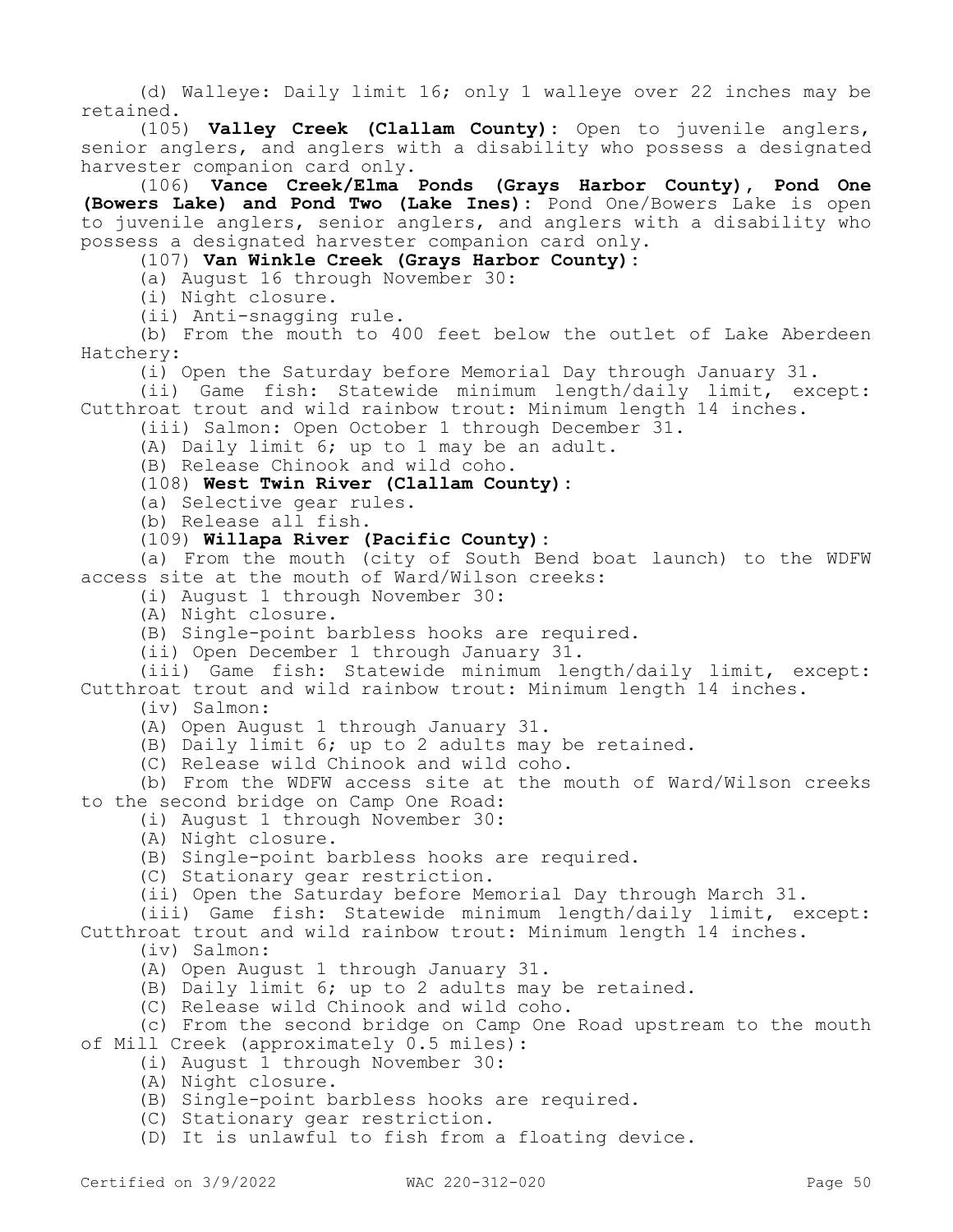(ii) Open the Saturday before Memorial Day through March 31.

(iii) Game fish: Statewide minimum length/daily limit, except: Cutthroat trout and wild rainbow trout: Minimum length 14 inches.

(iv) Salmon:

(A) Open August 1 through January 31.

(B) Daily limit 6; up to 2 adults may be retained.

(C) Release wild Chinook and wild coho.

(d) From the mouth of Mill Creek to the Highway 6 bridge (approximately 2 miles below the mouth of Trap Creek):

(i) August 1 through November 30:

(A) Night closure.

(B) Single-point barbless hooks are required.

(C) Stationary gear restriction.

(ii) Open the Saturday before Memorial Day through March 31.

(iii) Game fish: Statewide minimum length/daily limit, except: Cutthroat trout and wild rainbow trout: Minimum length 14 inches.

(iv) Salmon:

(A) Open August 1 through January 31.

(B) Daily limit 6; up to 2 adults may be retained.

(C) Release wild Chinook and wild coho.

(e) From Highway 6 Bridge (approximately 2 miles below the mouth of Trap Creek) to Fork Creek:

(i) August 16 through November 30:

(A) Night closure.

(B) Single-point barbless hooks are required.

(C) Stationary gear restriction.

(ii) Open the Saturday before Memorial Day through March 31:

(iii) Game fish: Statewide minimum length/daily limit, except: Cutthroat trout and wild rainbow trout: Minimum length 14 inches. (iv) Salmon:

(A) Open August 16 through January 31.

(B) Daily limit 6; up to 2 adults may be retained.

(C) Release wild Chinook and wild coho.

(f) From Fork Creek upstream to the Highway 6 Bridge near the town of Lebam:

(i) August 16 through October 31:

(A) Night closure.

(B) Single-point barbless hooks are required.

(C) Stationary gear restriction.

(ii) Open the Saturday before Memorial Day through March 31:

(iii) Game fish: Statewide minimum length/daily limit, except: Cutthroat trout and wild rainbow trout: Minimum length 14 inches.

(iv) Salmon:

(A) Open October 1 through January 31.

(B) Daily limit 6; up to 2 adults may be retained.

(C) Release wild Chinook and wild coho.

(g) From the Highway 6 Bridge near the town of Lebam upstream:

(i) August 16 through October 31:

(A) Night closure.

(B) Single-point barbless hooks are required.

(ii) Game fish: Statewide minimum length/daily limit, except: Cutthroat trout and wild rainbow trout: Minimum length 14 inches.

## (110) **Willapa River, South Fork (Pacific County):**

(a) From the mouth to the bridge on Pehl Road:

(i) From the falls/fish ladder downstream 400 feet in Section 6, Township 13 North, and Range 8 West: Closed waters.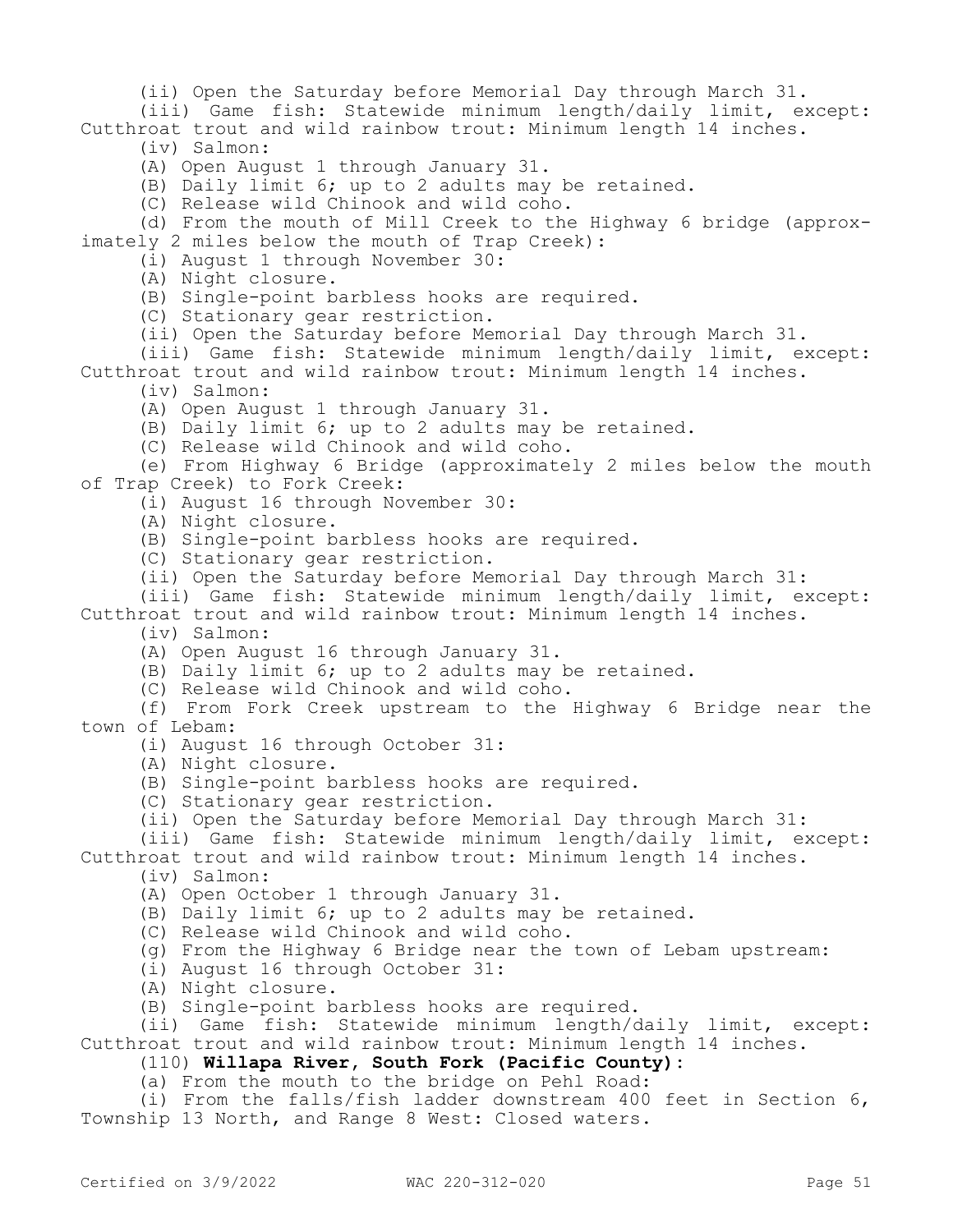(ii) The Saturday before Memorial Day through July 31: Selective gear rules.

(iii) August 1 through November 30:

(A) Night closure.

(B) Anti-snagging rule.

(C) Barbless hooks are required.

(b) Open the Saturday before Memorial Day through the last day in February:

(i) Game fish: Statewide minimum length/daily limit, except: Cutthroat trout and wild rainbow trout: Minimum length 14 inches.

(ii) Salmon:

(A) Open August 1 through September 30:

(B) Daily limit 6; up to 2 adults may be retained.

(C) Release wild Chinook and wild coho.

(c) From Pehl Road upstream:

(i) Open the Saturday before Memorial Day through the last day in February.

(ii) Game fish: Statewide minimum length/daily limit, except: Cutthroat trout and wild rainbow trout: Minimum length 14 inches.

(111) **Wirkkala Pond 1 (Pacific County):** Game fish: Statewide minimum length/daily limit, except:

(a) Largemouth bass: Daily limit 10; no minimum length; only largemouth bass under 12 inches may be retained, except 1 over 17 inches may be retained.

(b) Smallmouth bass: Daily limit 15; no minimum length; only 1 smallmouth bass over 14 inches may be retained.

(c) Channel catfish: Daily limit 10; no size restriction.

(d) Walleye: Daily limit 16; only 1 walleye over 22 inches may be retained.

(112) **Wishkah River (Grays Harbor County):**

(a) August 16 through November 30: Single-point barbless hooks are required.

(b) From the mouth to 200 feet below the weir at the Wishkah Rearing Ponds:

(i) Open the Saturday before Memorial Day through the last day in February.

(ii) Game fish: Statewide minimum length/daily limit, except: Cutthroat trout and wild rainbow trout: Minimum length 14 inches.

(iii) Salmon: Open October 1 through December 31.

(A) Daily limit 6; up to 1 may be an adult.

(B) Release Chinook and wild coho.

(iv) From 150 feet upstream to 150 feet downstream of the Wishkah adult attraction channel/outfall structure (within the posted fishing boundary): Open only to anglers with disabilities who permanently use a wheelchair and have a designated harvester companion card.

### (113) **Wynoochee River (Grays Harbor County):**

(a) From the mouth to the WDFW White Bridge Access Site:

(i) August 16 through November 30: Single-point barbless hooks are required.

(ii) Open the Saturday before Memorial Day through March 31:

(iii) Game fish: Statewide minimum length/daily limit, except: Cutthroat trout and wild rainbow trout: Minimum length 14 inches.

(iv) Salmon: Open October 1 through December 31.

(A) Daily limit 6; up to 1 may be an adult.

(B) Release Chinook and wild coho.

(b) From the WDFW White Bridge Access Site to the 7400 line bridge: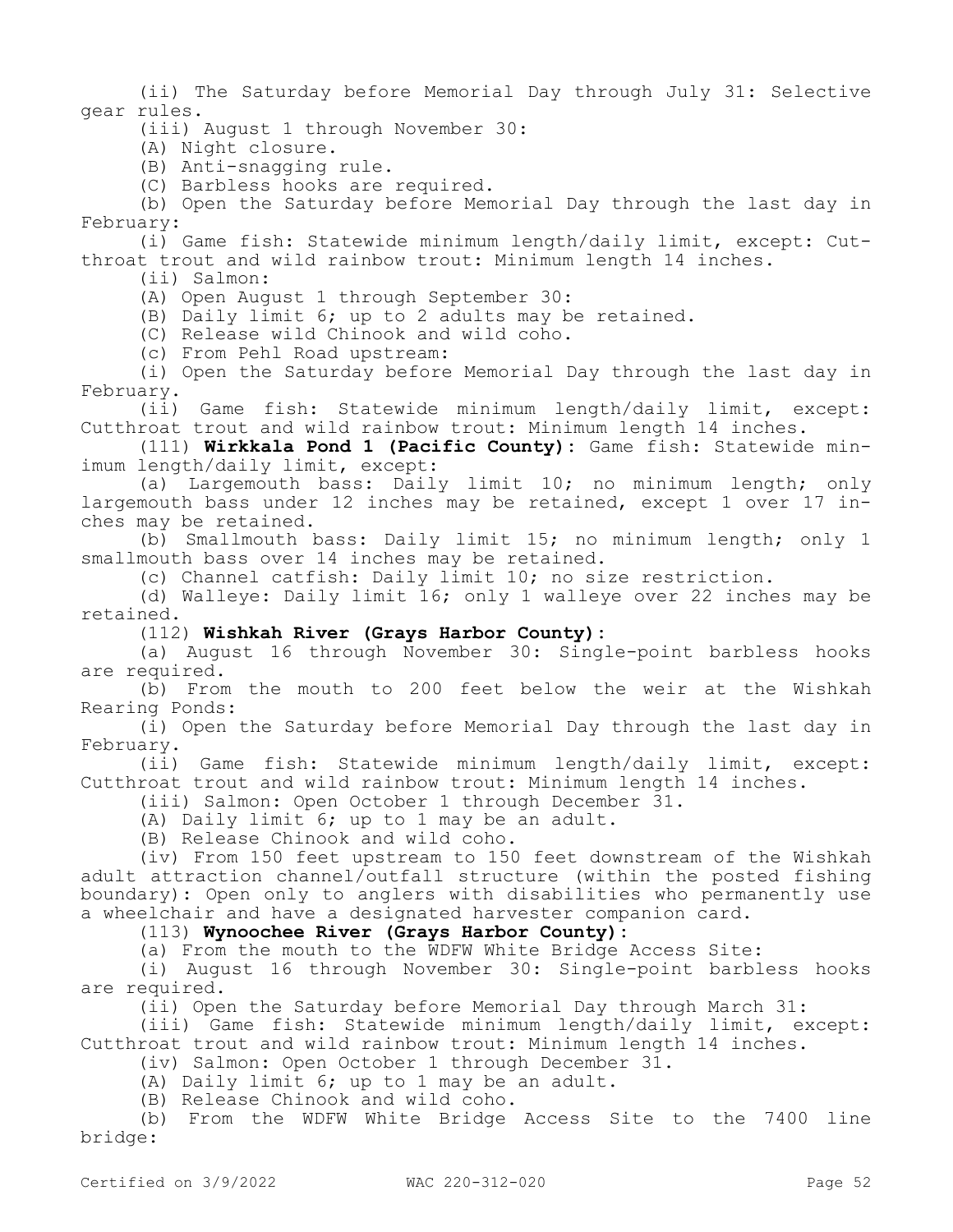(i) From August 16 through November 30: Single-point barbless hooks are required.

(ii) From September 16 through November 30: It is unlawful to use bait.

(iii) Open the Saturday before Memorial Day through March 31:

(iv) Game fish: Statewide minimum length/daily limit, except: Cutthroat trout and wild rainbow trout: Minimum length 14 inches.

(c) From the 7400 line bridge to 400 feet below Wynoochee Dam:

(i) From 400 feet downstream of Wynoochee Dam to the Wynoochee dam and from the barrier dam near Grisdale to the barrier dam: Closed waters.

(ii) Open the Saturday before Memorial Day through March 31:

(iii) Game fish: Statewide minimum length/daily limit, except: Cutthroat trout and wild rainbow trout: Minimum length 14 inches.

(iv) Selective gear rules.

(d) From the confluence of the Wynoochee Reservoir upstream to Wynoochee Falls:

(i) Open the Saturday before Memorial Day through March 31:

(ii) Game fish: Statewide minimum length/daily limit, except: Cutthroat trout and wild rainbow trout: Minimum length 14 inches.

(114) **Wynoochee Reservoir (Grays Harbor County):**

(a) Open the fourth Saturday in April through October 31.

(b) Game fish: Statewide minimum length/daily limit, except:

(i) Trout: Daily limit 2; minimum length 14 inches.

(ii) Largemouth bass: Daily limit 10; no minimum length; only largemouth bass under 12 inches may be retained, except 1 over 17 inches may be retained.

(iii) Smallmouth bass: Daily limit 15; no minimum length; only 1 smallmouth bass over 14 inches may be retained.

(iv) Channel catfish: Daily limit 10; no size restriction.

(v) Walleye: Daily limit 16; only 1 walleye over 22 inches may be retained.

[Statutory Authority: RCW 77.04.012, 77.04.020, 77.04.055, 77.12.045, and 77.12.047. WSR 22-05-066 (Order 22-06), § 220-312-020, filed 2/11/22, effective 7/1/22. Statutory Authority: RCW 77.04.012, 77.04.020, 77.04.055, and 77.12.047. WSR 21-14-067 (Order 21-95), § 220-312-020, filed 7/2/21, effective 8/2/21; WSR 20-14-052 (Order 20-97), § 220-312-020, filed 6/25/20, effective 7/26/20. Statutory Authority: RCW 77.04.012, 77.04.020, 77.04.055, 77.12.045, and 77.12.047. WSR 20-03-130 (Order 20-09), § 220-312-020, filed 1/17/20, effective 2/17/20. Statutory Authority: RCW 77.04.012, 77.04.013, 77.04.020, 77.04.055, and 77.12.047. WSR 19-15-050 (Order 19-139), § 220-312-020, filed 7/12/19, effective 8/12/19. Statutory Authority: RCW 77.04.012, 77.04.020, and 77.04.130. WSR 19-03-003 (Order 19-01), § 220-312-020, filed 1/2/19, effective 2/2/19. Statutory Authority: RCW 77.04.012, 77.04.013, 77.04.020, 77.04.055, and 77.12.047. WSR 18-15-065 (Order 18-163), § 220-312-020, filed 7/16/18, effective 8/16/18. Statutory Authority: RCW 77.04.012, 77.04.020, and 77.12.047. WSR 18-06-045 (Order 18-30), § 220-312-020, filed 3/1/18, effective 4/1/18. Statutory Authority: RCW 77.04.012, 77.04.013, 77.04.020, 77.04.055, and 77.12.047. WSR 17-19-008 (Order 17-229), § 220-312-020, filed 9/7/17, effective 10/8/17; WSR 17-05-112 (Order 17-04), amended and recodified as  $$ 220-312-020$ , filed  $2/15/17$ , effective  $3/18/17$ ; WSR 16-14-045 (Order 16-160), § 220-310-180, filed 6/28/16, effective 7/29/16. Statutory Authority: RCW 77.04.012 and 77.12.047. WSR 16-06-073 (Order 16-30), § 220-310-180, filed 2/26/16, effective